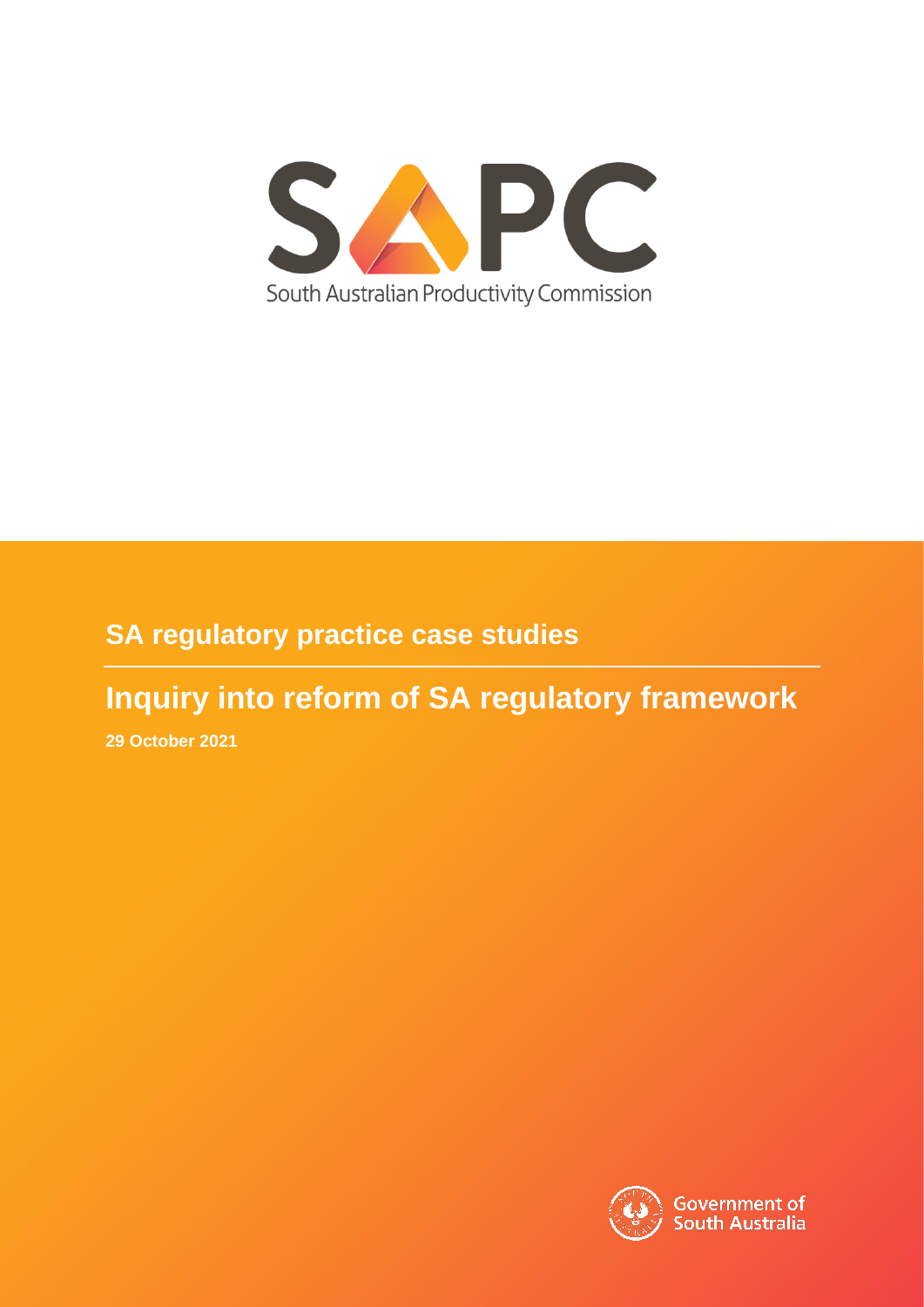#### **© Government of South Australia. Published 2021. All rights reserved.**

No part of this publication may be reproduced by any process except in accordance with the provisions of the *Copyright Act 1968* (C<sup>th</sup>), without prior written permission from the South Australian Productivity Commission.

#### **Disclaimer**

The views expressed herein are those of the South Australian Productivity Commission and do not purport to represent the position of the Government of South Australia. The content of this report is provided for information purposes only. While care has been taken that the material contained in this report is accurate and up-to-date at the time of printing, the information in this report is provided on the basis that all persons having access to this report will assume responsibility for assessing the relevance, completeness, currency and accuracy of its content. The South Australian Productivity Commission and the Crown in right of the State of South Australia therefore disclaim any liability for any loss or damage arising from reliance on any information contained in it (or any use of such information) which is provided in this report or incorporated into it by reference.

South Australian Productivity Commission GPO Box 2343 Adelaide South Australia 5001 AUSTRALIA

Telephone: 08 8226 7828 Email: sapc@sa.gov.au Website: www.sapc.sa.gov.au

An appropriate citation for this publication is:

South Australian Productivity Commission *Regulator Case Studies*, Inquiry into reform of SA's regulatory framework, October (2021)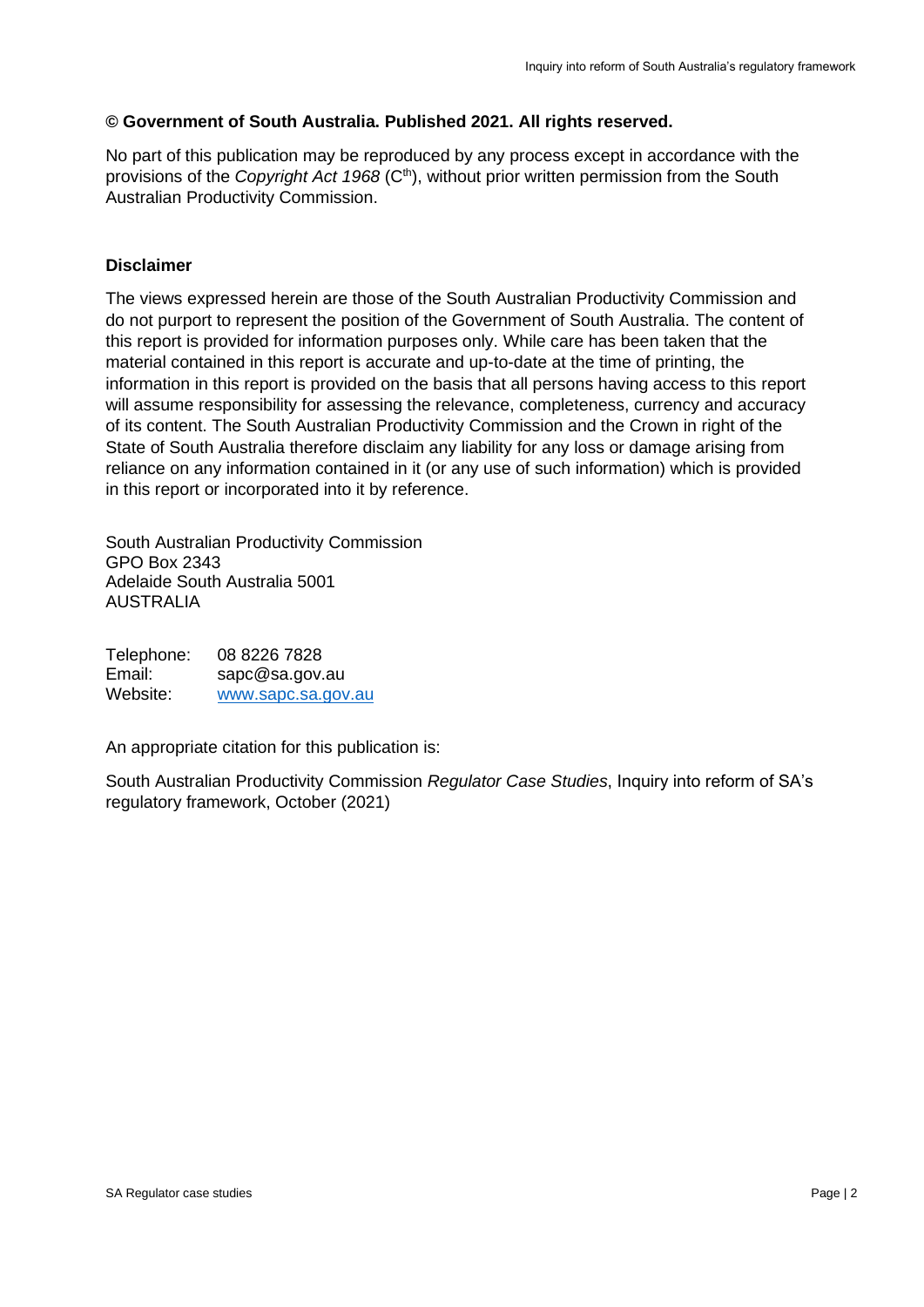# <span id="page-2-0"></span>**Contents**

| 1. |  |
|----|--|
| 2. |  |
|    |  |
|    |  |
|    |  |
| 3. |  |
|    |  |
| 4. |  |
|    |  |
|    |  |
|    |  |
| 5. |  |
|    |  |
|    |  |
|    |  |
| 6. |  |
|    |  |
|    |  |
|    |  |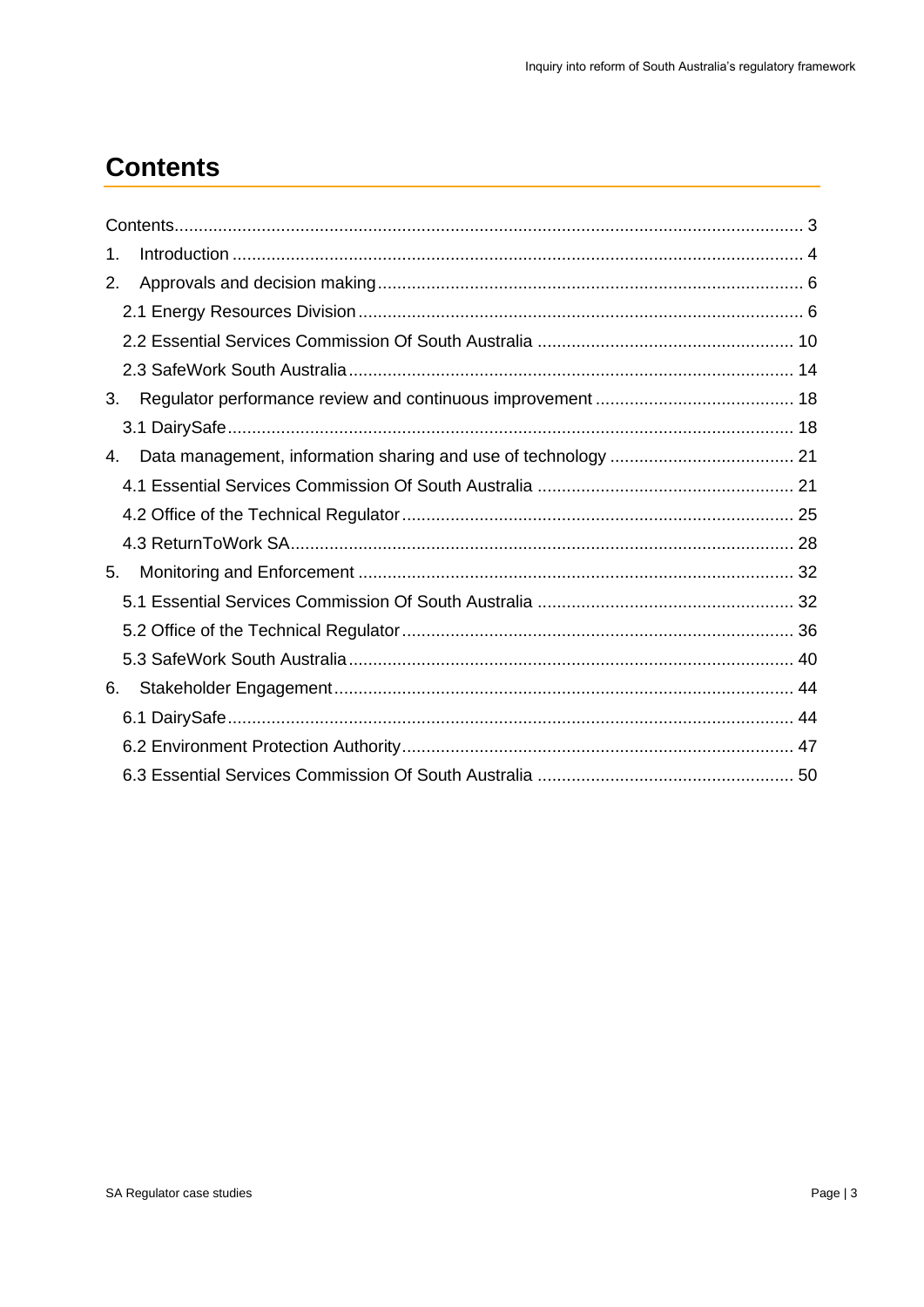# <span id="page-3-0"></span>**1. Introduction**

The South Australian Government has asked the South Australian Productivity Commission (the Commission) to undertake an inquiry into reform of the SA's regulatory framework. The Commission has been asked to "make recommendations to improve the efficiency and effectiveness of regulators in the administration and enforcement of regulations, and to institutionalise ongoing improvement and better practice".

## **SAPC Regulator Practice Framework**

The Commission developed its own framework for assessing SA regulator practice drawing on the best practice guidance and frameworks used in other Australian jurisdictions and internationally. The framework has specifically been tailored to seek the breadth and depth of information on regulator practice required to address the terms of reference for this inquiry. The Commission's framework draws mostly from the Australian and Victorian Governments' regulator performance frameworks, and those developed by the OECD and used in the UK<sup>1</sup>.

The framework encompasses eight areas of practice which the body of literature identifies as indicative of regulator efficiency and effectiveness:

- (1) legal structure and regulatory powers;
- (2) approvals and decision making;
- (3) regulatory impact assessment/ ex-ante assessment;
- (4) ex-post evaluation;
- (5) stakeholder engagement;
- (6) monitoring and enforcement (risk-based and proportionate actions);
- (7) data management, information sharing and use of technology; and
- (8) regulator performance review and continuous improvement.

## **Regulator Case Study Project**

The Commission engaged contractors to complete a series of case studies in selected areas of regulatory practice from regulators who elected to participate. The purpose of this work was to develop rich case studies on a small number of regulators to describe current practices, report on areas of good practice and recent improvements in practice and seek regulators' views on opportunities for further improvement.

A total of 13 case studies were collected from 7 regulatory entities. These are listed in Table 1 and presented in full in the remainder of this document. Shortened versions of these case studies have also been incorporated in the Commission's final inquiry report.

The Commission wishes to thank those regulators that agreed to participate in the studies.

<sup>&</sup>lt;sup>1</sup> Australian Government (C<sup>th</sup>), *Regulator Performance Framework* (Commonwealth of Australia, 2014); Department of Treasury and Finance (VIC), *Statement of Expectations Framework for Regulators* (State of Victoria, 2017); National Audit Office (UK), *Hampton Implementation Reviews* (UK Government, 2014); OECD, *Recommendation of the Council on Regulatory Policy and Governance* (OECD Publishing, 2012); OECD, *The* 

*Governance of Regulators: OECD Best Practice Principles for Regulatory Policy* (OECD Publishing, 2014.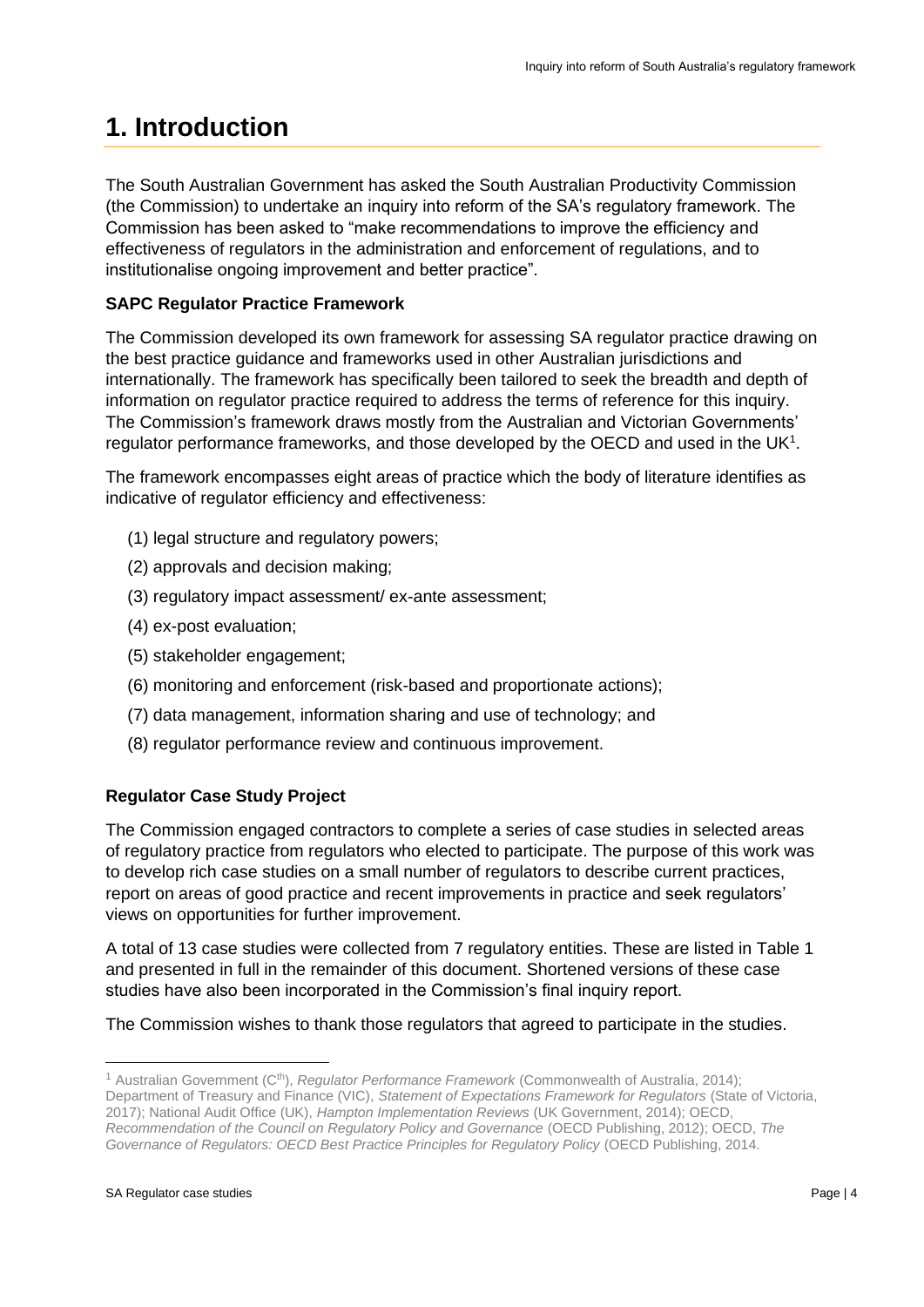### *Table 1: Case studies*

| <b>Category of practice</b>                                          | <b>Regulatory entity</b>                          | Case study                                                                                                                                                  |
|----------------------------------------------------------------------|---------------------------------------------------|-------------------------------------------------------------------------------------------------------------------------------------------------------------|
| <b>Approvals and decision</b><br>making                              | <b>Energy Resources</b><br><b>Division (DEM)</b>  | Application of the lead regulator model to the<br>approval of the Leigh Creek underground coal<br>gasification trial                                        |
|                                                                      | <b>ESCOSA</b>                                     | Streamlined approach to 'low risk' applications<br>for electricity generation licences in South<br>Australia                                                |
|                                                                      | <b>Safework SA</b>                                | Ethical decision making                                                                                                                                     |
| <b>Regulator performance</b><br>review and continuous<br>improvement | <b>DairySafe</b>                                  | Certification against ISO standard<br>(9001:2015)                                                                                                           |
| Data management,<br>information sharing and<br>use of technology     | <b>ESCOSA</b>                                     | Application of the verified trust and<br>accountability (VTA) approach and regulatory<br>intelligence (RI) system to small water and<br>wastewater networks |
|                                                                      | <b>Office of the Technical</b><br>Regulator       | Application of digital systems to assist<br>compilation of the national distributed energy<br>resource (DER) register                                       |
|                                                                      | <b>ReturnToWork SA</b>                            | Premium Improvement Program                                                                                                                                 |
| <b>Monitoring and</b><br><b>Enforcement</b>                          | <b>Office of the Technical</b><br>Regulator       | Agility in managing monitoring and<br>enforcement activity for gas installations<br>during the COVID-19 pandemic                                            |
|                                                                      | <b>ESCOSA</b>                                     | Application of ethical business regulation<br>(EBR) to compliance and enforcement activity<br>for the District Council of Cooper Pedy                       |
|                                                                      | Safework SA                                       | Implementation of improvements to<br>monitoring and enforcement following the<br><b>ICAC</b> evaluation                                                     |
| <b>Stakeholder Engagement</b>                                        | <b>DairySafe</b>                                  | Development of the business continuity tool                                                                                                                 |
|                                                                      | <b>Environment Protection</b><br><b>Authority</b> | Stakeholder engagement strategies for the<br>dredging the Outer Harbor proposal                                                                             |
|                                                                      | <b>ESCOSA</b>                                     | ESCOSA's stakeholder engagement for the<br>2020 SA Water regulatory determination                                                                           |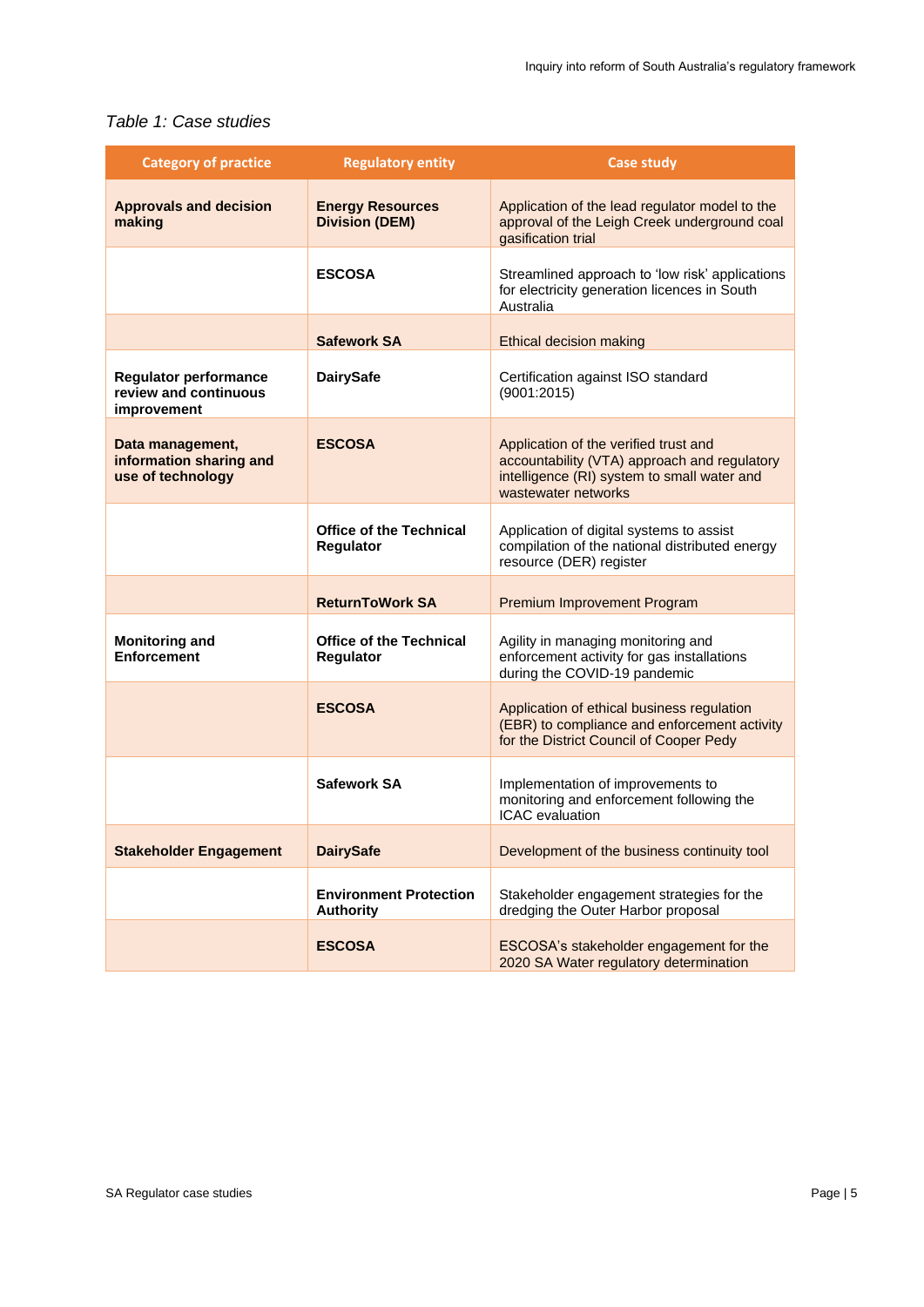# <span id="page-5-0"></span>**2. Approvals and decision making**

# <span id="page-5-1"></span>**2.1 Energy Resources Division**

# **About Energy Resources Division**

The Energy Resources Division (ERD) administers the *Petroleum and Geothermal Energy Act 2000* (the Act) and associated regulations. One of the ERD's primary responsibilities is the regulation of petroleum, geothermal and gas storage exploration and development activity in South Australia, with a particular focus on approvals for specific activities by proponents under the Act. The ERD is located in the Department for Energy and Mining (DEM) and has a staff of approximately 35 FTEs, 10 of which belong to the Engineering Operations Branch and oversee key aspects of the regulatory approvals and compliance processes.

A major role of ERD is to act as 'lead regulator' throughout the approvals process and to consult and coordinate (or 'co-regulate') with other government agencies on the regulatory obligations to be applied to proponents. The objectives of the Act require ERD to drive certainty for business (i.e. providing clarity to proponents on regulatory requirements and investment timelines) and to ensure the public interest is protected (i.e. the sustainability of the natural, social and economic environments). These multiple regulatory obligations are accommodated under the Act, coming together in the Statement of Environmental Objectives, which forms the basis for Ministerial approval and ongoing regulatory oversight of projects.

This case study shows how the lead regulator model was applied by ERD to a pre-commercial trial of an Underground Coal Gasification plant at Leigh Creek, resulting in key engineering approvals, and the required groundwater and air quality monitoring plans, being put in place more quickly and with a lower burden on the project proponent than would otherwise have been the case.

#### **Application of the 'lead regulator' model to the approval of the Leigh Creek underground coal gasification trial**

In South Australia, proponents for petroleum, geothermal or gas storage projects need to proceed through a three stage approvals process managed by the ERD.

The three approval stages are:

- Stage 1 Obtaining a licence under the Act*, to enable a proponent to carry out a particular activity.*
- Stage 2 Environmental assessment and approval of Environmental Objectives. This involves assessment and approval of environmental objectives (i.e. sustainability of the natural, social and economic environments) required to be achieved by a proponent and upon which the ERD will regulate the proponent's activities.
- Stage 3 Activity notification and approval. Once through stage 2, proponents must notify, and where relevant, seek approval from the Minister through ERD, prior to commencing any location-specific activity.<sup>2</sup>

<sup>2</sup> Further detail on the three stage application process and guidance provided by ERD (approvals flowcharts) for petroleum, geothermal and gas storage proponents, is available at: [<https://www.petroleum.sa.gov.au/regulation/approvals-process>](https://www.petroleum.sa.gov.au/regulation/approvals-process)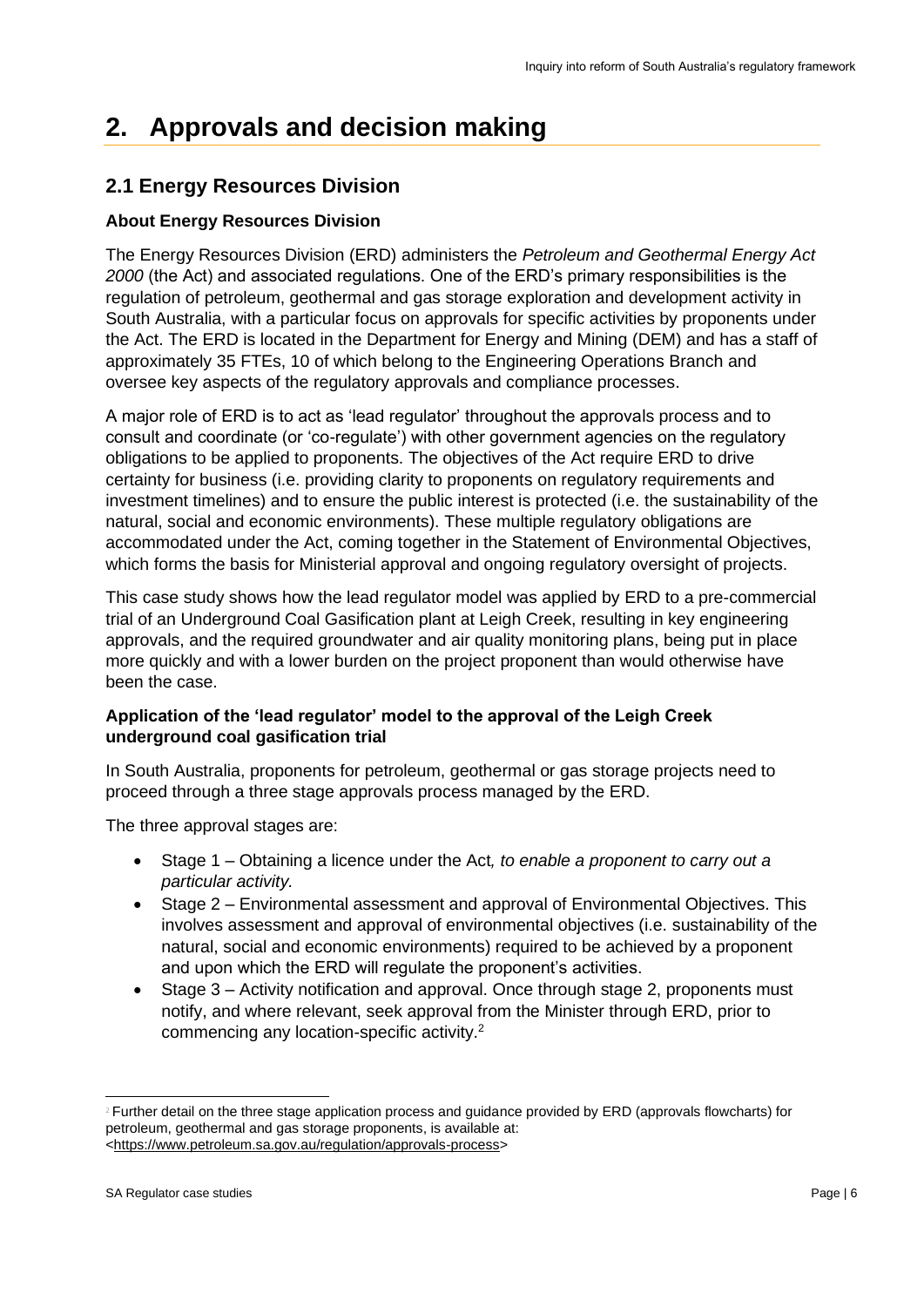The stage 2 process is particularly crucial and involves the development of an Environmental Impact Report (EIR), covering potential threats and risks to the environment, and a draft Statement of Environmental Objectives (SEO), which is consulted on publicly, before the SEO is revised and finalised. The SEO sets out the regulatory objectives to be achieved by the proponent, as well as the assessment criteria used to determine whether the objectives have been achieved.

If approved, the SEO is then published (gazetted) in the *SA Government Gazette* and, in effect, becomes the basis for the regulatory regime to be applied to the proponent's activities.

To coordinate effectively on the multiple regulatory obligations to be embedded in the SEO, ERD has developed a co-regulatory or lead regulator approach, with a number of other agencies in South Australia.<sup>3</sup> Formal consultation protocols have been established under various administrative agreements between ERD and other South Australian and national regulatory agencies to support the process.<sup>4</sup> If applied well, this approach can lower the burden on proponents in terms of information provision and not having to navigate multiple approval pathways through a 'one window to government' approach. This approach involves ERD taking stewardship over approval processes, co-ordinating activities in parallel rather than in sequence, saving time and effort. It also enables whole of government discussions and scrutiny of the project proposal to be had simultaneously, and the ability to reach consensus across all regulatory agencies. These are, in turn, communicated back to the proponent via one-window, ERD.

This case study focuses on the application of the 'lead regulator model' to a Stage 3 approval processes for a time-limited pre-commercial Underground Coal Gasification (UCG) demonstration plant at Leigh Creek, within the old mine site (the Trial). The proponent, Leigh Creek Energy, proposed to construct and operate a UCG demonstration plant to produce synthesis gas (also referred to as syngas) for a short period of time, to test the syngas composition and process performance to enable consideration of potential commerciality.

On 19 April 2018, the Minister for Energy and Mining approved the Leigh Creek Energy SEO and conditions (i.e. Stage 2 approvals) in accordance with the Act. Whilst approval of the SEO was a significant step, this still did not provide rights to Leigh Creek Energy to begin onground works. To do this, Leigh Creek Energy were required to gain Stage 3 approvals to enable commencement of on-ground works and then undertake the Trial. This stage entailed not only a detailed understanding of the project engineering but approval by co-regulatory agencies of the proponent's monitoring plans for groundwater and air quality during and after the Trial.

Stage 3 began with the proponent's submission of detailed technical and engineering designs to ensure the design and intended construction and monitoring of all surface facilities, pipelines, underground gasification chamber and wells are in accordance with recognised industry standards and fit for the purpose for achieving the requirements of the final approved

<sup>4</sup> Formal arrangements are in place with DEW, the EPA, DIT, the National Offshore Petroleum Safety and Environmental Management Authority (NOPSEMA) and SafeWork SA and can be viewed at:

<sup>&</sup>lt;sup>3</sup> These include the South Australian Department for Environment and Water (DEW), the Environment Protection Authority (EPA), the Department of Infrastructure and Transport (DIT), Safe Work SA, the Department of Health, the Department of Primary Industries and Regions SA (PIRSA) and the Department of the Premier and Cabinet – Aboriginal Affairs and Reconciliation Division (AARD).

[<sup>&</sup>lt;https://www.petroleum.sa.gov.au/regulation/regulatory-overview#administrative>](https://www.petroleum.sa.gov.au/regulation/regulatory-overview#administrative) NOPSEMA oversee "off-shore" regulation of petroleum exploration and production in Australia, which is now under a national regulatory regime, whilst the "on-shore" regulation of such activities is undertaken by ERD in South Australia.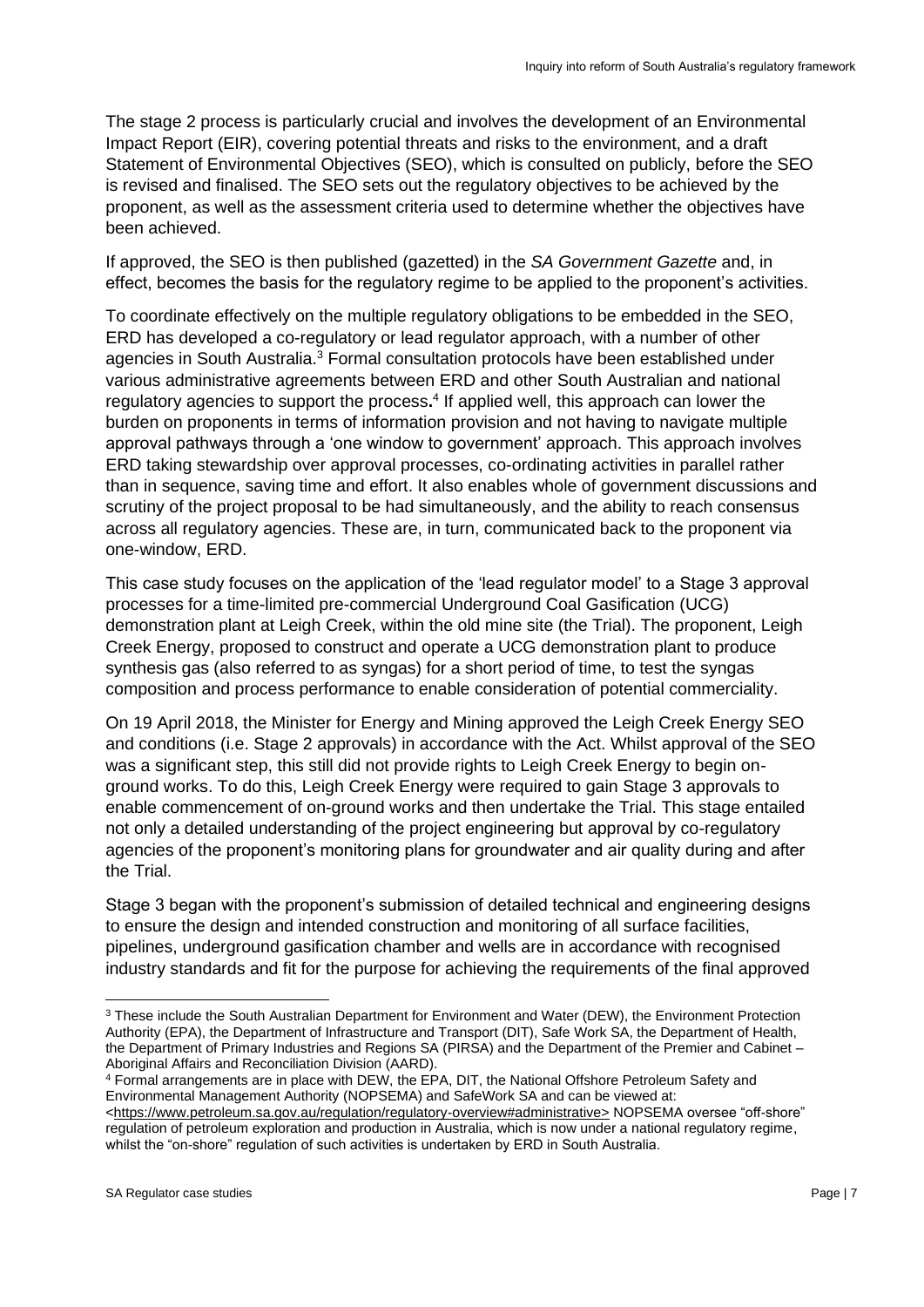SEO and conditions. ERD undertook an assessment in consultation and with technical input from co-regulatory bodies such as the Environment Protection Authority (EPA) and Department for Environment and Water (DEW). A key component of this co-regulatory approval related to the groundwater and air quality monitoring plans. Both these plans were subject to an in-depth review and scrutiny of the EPA's groundwater and air quality branches through the one-window process and the final ERD approval was not granted until such time that internal government consensus and agreement was reached.

The lead regulator approach provided Leigh Creek Energy with one-window into government and a single decision point, rather than having to deal separately with ERD, EPA and DEW for approvals – hence approval for a complex engineering project, with significant EPA and DEW requirements, was achieved in an expedited time-frame.<sup>5</sup> Whilst ERD has not formally measured the time and resource savings for project proponents under the South Australian lead regulator model, informal feedback from proponents suggest that it is much quicker and less cumbersome than in some other jurisdictions, where proponents still need to deal separately with multiple regulatory agencies.

Approval for gasifier operation was granted on 3 September 2018. Gasifier initiation was reported by the proponent on 10 October 2018. On Thursday 11 April 2019, Leigh Creek Energy commenced the de-commissioning process of its gasifier in accord with its approved decommissioning plan.

The ongoing monitoring of pressure, temperature, ground water quality and soil vapour will continue for three years post-operation of the Trial, as part of the evaluation process to ensure successful de-commissioning and containment of chemicals of potential concern within the gasifier is demonstrated.

## **Strengths and opportunities for improvement**

The key strengths in this case study are that by ERD taking a 'lead regulator' role they were able to:

- Speed up the approval process by paralleling regulatory approvals processes for Leigh Creek Energy across multiple agencies, a saving in elapsed time for the Stage 3 approval was achieved;
- Reduce the compliance burden Leigh Creek Energy was only dealing directly with the one (lead) agency and was not providing the same information multiple times;
- Certainty and facilitation by using one instrument (the approved Stage 2 SEO) to capture all key regulatory obligations, Leigh Creek Energy could be confident that all aspects of the Stage 3 approvals were identified and being coordinated by ERD; and
- Better target the regulatory regime by brokering a whole of government regulatory regime through the SEO, ERD was able to achieve a regulatory regime across multiple dimensions, that was targeted, proportional and bespoke to the Leigh Creek Energy Trial.

Evidence for the advantages of a lead regulator model is provided by a Commonwealth Productivity Commission Research Report into the regulation of the upstream petroleum (oil

<sup>5</sup> Further detailed information on the approvals for the Leigh Creek UCG Trial project, including engineering detail, commissioned reports and groundwater and air quality monitoring plans, can be found at: [<https://www.petroleum.sa.gov.au/regulation/projects-of-public-interest/leigh-creek-in-situ-gasification/pre-](https://www.petroleum.sa.gov.au/regulation/projects-of-public-interest/leigh-creek-in-situ-gasification/pre-commercial-demonstration-plant)

[commercial-demonstration-plant>](https://www.petroleum.sa.gov.au/regulation/projects-of-public-interest/leigh-creek-in-situ-gasification/pre-commercial-demonstration-plant)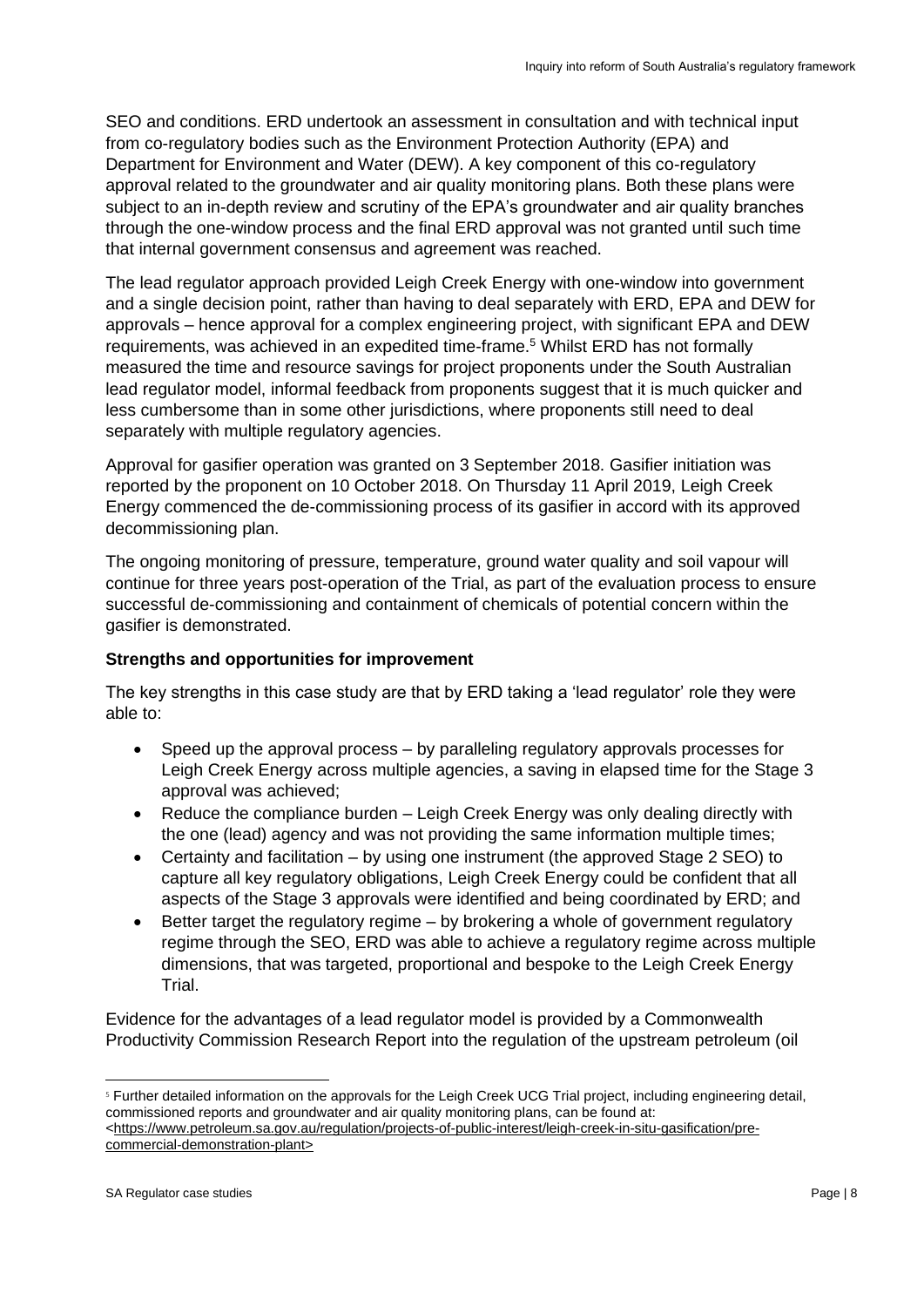and gas) sector published in 2009. $6$  A number of submissions to the inquiry pointed to the costs and uncertainty to the sector at that time arising from the lack of consistency, duplication, and iterative decision making processes, leading to delays for project approvals, arising from dealing with multiple regulatory agencies in the one jurisdiction, and between Federal and State responsibilities, because of the multi-jurisdictional nature of most petroleum projects (e.g. see the submissions from ExxonMobil, Nexus, APPEA and the Victorian Government).

To avoid these regulatory costs and speed-up project delivery, the Productivity Commission concluded strongly in favour of a 'lead regulator' model for the upstream petroleum sector, with one Recommendation (10.6 on page 48) reading: 'Where not already implemented, States and Territories should consider establishing a lead agency for petroleum projects. Such an agency would manage an integrated approval process and would require a clear mandate for all relevant areas (for example, resource management, environment and heritage) and clear decision making powers over these areas except in exceptional circumstances. With appropriate governance, experience in South Australia suggests that such an agency can achieve an appropriate balance between enforcing legislative provisions and expediting approvals.'

The opportunity going forward will be for the ERD to continue to keep the co-regulatory agencies engaged post Trial and to be able to respond for the next phase of the project. To this end, ERD maintained ongoing dialogue with the co-regulators throughout the gasification trial and (three year) post-gasification monitoring period, requesting advice from relevant agencies on submitted reports and monitoring data where required.

This approach has greatly assisted both ERD and co-regulators in smoothly transitioning into Leigh Creek Energy's next stage of operations and associated approvals. ERD recently engaged hydrogeology specialists at both DEW and the EPA on Leigh Creek Energy's EIR for the first stage of (full-scale) commercial development activities, in particular ensuring the submitted Hydrogeological Conceptual Site Model adequately meets Federal Government Guidelines for referral to the [Independent Expert Scientific Committee](https://iesc.environment.gov.au/) (IESC) on Coal Seam Gas and Large Coal Mining Development.

<sup>6</sup> Productivity Commission (2009), *Review of Regulatory Burden on the Upstream Petroleum (Oil and Gas) Sector*, Research Report, Melbourne, April. Available at: [https://www.pc.gov.au/inquiries/completed/upstream-petroleum/report/upstream](https://www.pc.gov.au/inquiries/completed/upstream-petroleum/report/upstream-petroleum.pdf)[petroleum.pdf](https://www.pc.gov.au/inquiries/completed/upstream-petroleum/report/upstream-petroleum.pdf)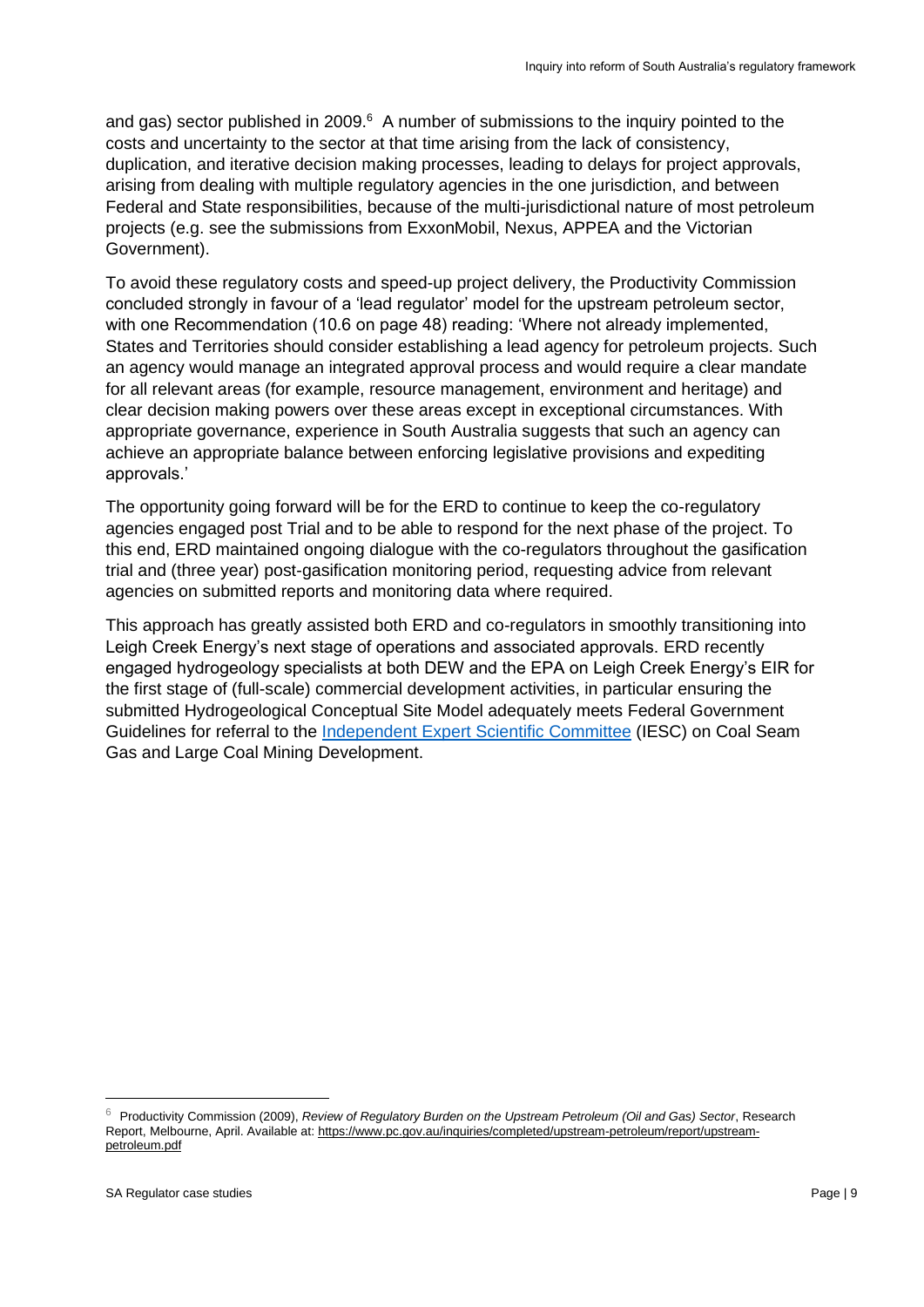# <span id="page-9-0"></span>**2.2 Essential Services Commission Of South Australia**

# **About ESCOSA**

The Essential Services Commission of South Australia (ESCOSA) is SA's independent economic regulator and an advisory body established under the *Essential Services Commission Act 2002* (ESC Act). Key sectors of focus for ESCOSA are transportation, energy and water. It is overseen by a Commission (currently comprising four Commissioners) and has a staff of around 30 FTEs.

One of ESCOSA's roles is to regulate the licensing of electricity generation in SA. While the market operation, rule-making and economic regulation of those entities operating in the National Electricity Market (NEM) takes place at the national level, the licensing regime for generation units remains at the State and Territory level.<sup>7</sup>

ESCOSA's licensing work continues to have regulatory and strategic importance for SA, especially as new forms of renewable and embedded generation have joined the NEM (e.g. wind, solar and battery storage) and issues of system security and stability have arisen. This case study focuses on how ESCOSA has developed robust internal processes that clearly document the licensing approval process and coordination with other regulators to ensure the necessary technical requirements are met. A streamlined licence approvals process, which is less time and information intensive, has recently been established for smaller, 'low risk' electricity generators.

## **Streamlined approach to 'low risk' applications for electricity generation licences in SA**

Persons operating electricity generation plant with a capacity of greater than 100 kVA are required to hold a licence under the *Electricity Act 1996* (Electricity Act) prior to commencing operations, subject to some exemptions outlined in the *Electricity (General) Regulations 2012*. ESCOSA is the licensing authority for the purpose of the Electricity Act.<sup>8</sup>

In performing its licensing functions, ESCOSA must have as its primary objective the protection of the long-term interests of SA consumers with respect to the price, quality and reliability of electricity and gas supply, and must also have regard to the factors outlined in section 6(1) of the ESC Act, which include the need to:

- promote competitive and fair market conduct;
- prevent misuse of monopoly or market power;
- facilitate entry into relevant markets;
- promote economic efficiency;
- ensure consumers benefit from competition and efficiency;
- facilitate maintenance of the financial viability of regulated entities and the incentive for long-term investment; and
- promote consistency in regulation with other jurisdictions.

<sup>7</sup> The Australian Energy Market Operator (AEMO) is the national market operator for the NEM, whilst the Australian Energy Market Commission (AEMC) is the rule-making body for the NEM and the Australian Energy Regulatory (AER) is the economic regulator, dealing mainly with monitoring and enforcement of conduct and revenue determinations, for network operators in the NEM, and is part of the Australian Competition and Consumer Commission (ACCC).

<sup>&</sup>lt;sup>8</sup> An overview of the ESCOSA licensing process, including a detailed Advisory Bulletin and copies of relevant application forms available to applicants for electricity licences, is available at < [https://www.escosa.sa.gov.au/industry/electricity/licensing/licence](https://www.escosa.sa.gov.au/industry/electricity/licensing/licence-applications)[applications>](https://www.escosa.sa.gov.au/industry/electricity/licensing/licence-applications)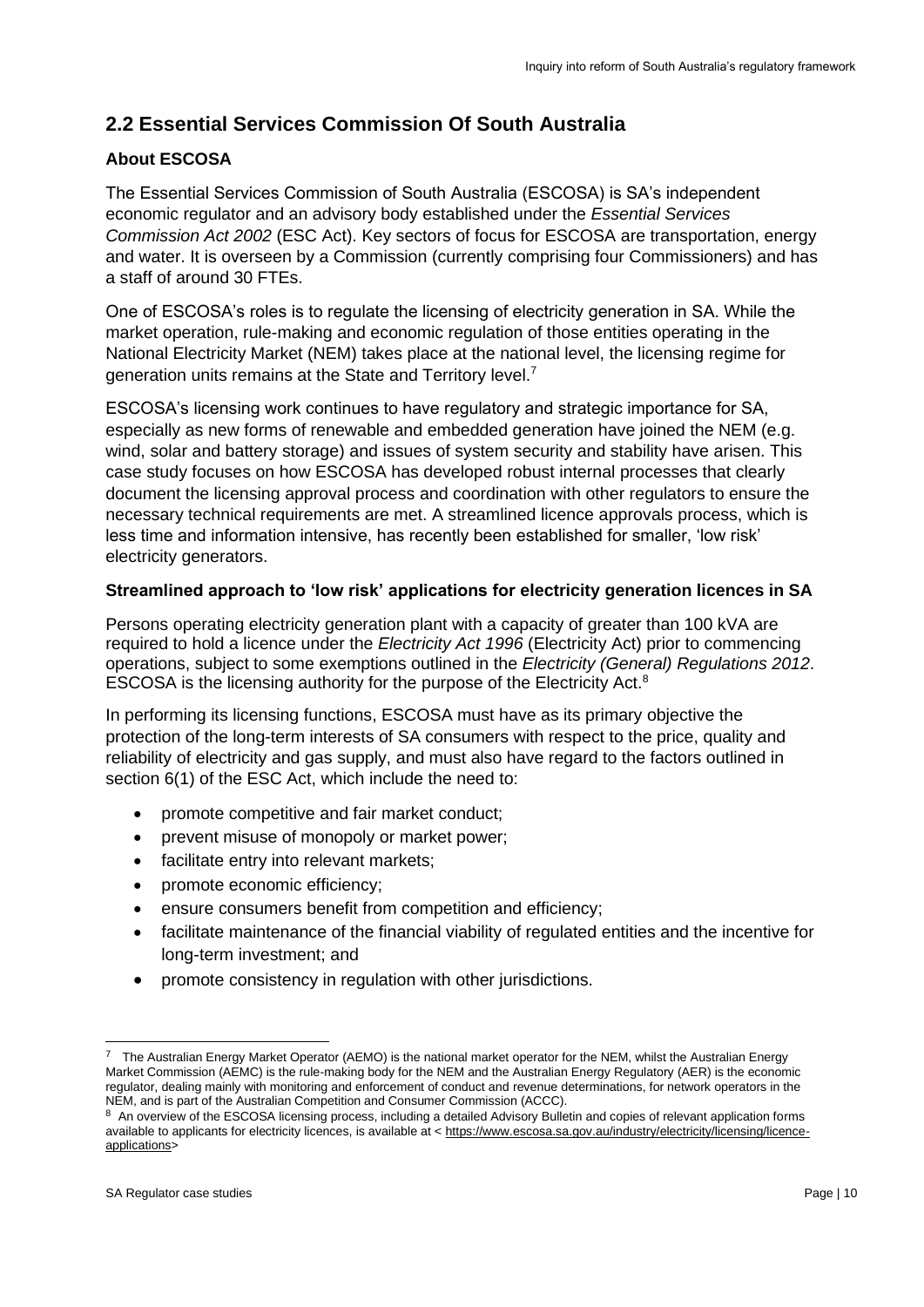Subject to the above factors, the key criteria for assessment of electricity generation licence applications are outlined in Part 3 of the Electricity Act and include that:

- the applicant and its officers are suitable persons to hold a licence and have the ability to operate a viable business; and
- the generating plant (or proposed generating plant) will generate electricity of the appropriate quality for the relevant transmission or distribution network.

In deciding whether an applicant is a suitable person to hold an electricity generation licence, ESCOSA may consider the following:

- the applicant's (and, where applicable, its officers and major shareholders) previous commercial dealings and the standard of honesty and integrity shown in those dealings;
- the resources available to the applicant financial, technical and human; and
- any other matters prescribed by regulation.

ESCOSA has a documented internal process for generation licence applications, which outlines all steps in the assessment process and ensures that consistent procedures are followed in the assessment of each licence application.<sup>9</sup> The ESCOSA approvals process includes an 'assessment checklist', which keeps track of an application's progress through the system, enabling multiple staff to deal with one application and allowing continuity of process even if the primary staff member with responsibility for the application is unavailable.

The ESCOSA licensing team has also developed robust consultation networks with other relevant regulators, in particular the Office of the Technical Regulator (OTR) and the Australian Energy Market Operator (AEMO), holding regular meetings and having in place formalised information exchange arrangements about prospective licensees. These crossagency relationships allow a more in-depth and expedited assessment of the technical aspects of licence applications, especially as they relate to system safety, security and stability.

To improve its licencing process and align it in accordance with risk, ESCOSA completed a risk assessment of its existing categories of licences to identify the possible impacts arising from a licensee's failure. Using this analysis, ESCOSA developed a new licensing assessment process for 'low-risk' licensees. The low-risk class of licensees is limited to small (under 5 MW) generators connected to the 'distribution' network, which have much smaller potential impacts for the electricity network taken as a whole, than say, a large gas-fired or wind-turbine generation plant connected to the 'transmission' network.

ESCOSA also recently developed a simplified application form for these low-risk licensees, which does not require the same amount of information from applicants that is required for other, higher-risk applicants<sup>10</sup>. The low-risk applications are assessed using a simplified process, with fewer verifications and assessments undertaken. They also do not require

<sup>9</sup> ESCOSA has undertaken several internal audit reviews of the integrity of their internal licence application process – to ensure that it meets legislative criteria and has appropriate systems, processes and controls in place. Those audits have found the process to be robust.

<sup>10</sup> ESCOSA (2021), *Application form for the issue of an Electricity Generation Licence on Grid – from 100kVA < 5MW,* the Essential Services Commission of South Australia, April. Available at:

[<sup>&</sup>lt;https://www.escosa.sa.gov.au/ArticleDocuments/643/20210429-Electricity-GenerationLicenceApplicationForm-](https://www.escosa.sa.gov.au/ArticleDocuments/643/20210429-Electricity-GenerationLicenceApplicationForm-OnGrid-100kVA-5MW-PDFformat.pdf.aspx?Embed=Y)[OnGrid-100kVA-5MW-PDFformat.pdf.aspx?Embed=Y>](https://www.escosa.sa.gov.au/ArticleDocuments/643/20210429-Electricity-GenerationLicenceApplicationForm-OnGrid-100kVA-5MW-PDFformat.pdf.aspx?Embed=Y)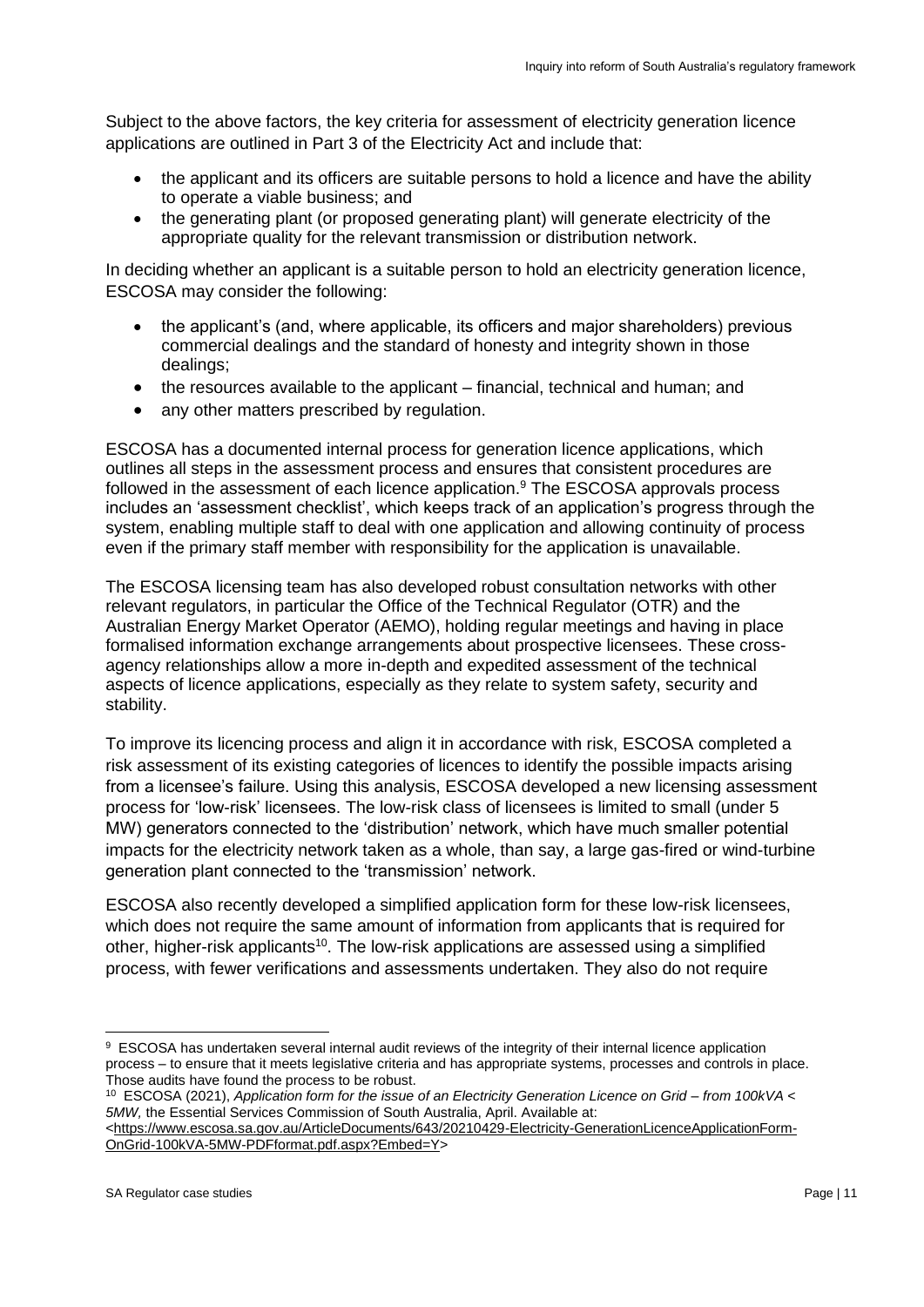submission of some of the information and data sought for the higher risk generation licence category. For example, ESCOSA do not require applicants to provide:

- details of the financial resources of the applicant;
- details of the technical resources of the applicant; and
- details of the human resources of the applicant.

Instead, applicants warrant that they have adequate resources to undertake the operations for which they seek the licence.

These simplified procedures are expected to reduce the administrative burden on low-risk applicants and reduce the time taken (and associated costs) for staff to assess the applications. This will have the benefit of maintaining the necessary high levels of consumer protection and system safety and security, while enabling licensees to enter the market more rapidly and at lower regulatory cost. It also allows ESCOSA staff to devote more time to the higher-risk applications.

The new license category was only introduced in April this year, so it has not been in place long enough to fully assess the impact of the new licence category. However, ESCOSA data indicates that in 2019-20, 21 licence applications (including applications for variation) were made for generation operations of less than 5 MW. This corresponded to 21 percent of licence applications finalised in 2019-20.

#### **Strengths and opportunities for improvement**

The key strength in this case study is that by introducing a risk-based approvals process for electricity generation licenses in SA, ESCOSA should be able to achieve a number of improvements:

- Simplified and faster approvals processes since 'low risk' generation license applications are processed with less verification and assessment undertaken, they can be approved more easily and quickly;
- Reduced compliance burden for applicants since less information is required from applicants via the simplified application form for 'low risk' generators, fewer costs are imposed on these smaller electricity generators connected only to the distribution network; and
- Better targeted the regulatory regime by putting less time and effort into 'low risk' licence applications, ESCOSA is able to dedicate more time and resources to dealing with larger, 'higher risk' licence applications for the type of plant that is connected to the transmission network.

The target timeframe for a standard licence approval process for electricity generators at present is 16 weeks (with four weeks of public consultation with relevant government, industry and consumer groups)<sup>11</sup> and it is hoped that the new, streamlined approvals process for 'low risk' generators will lead to materially shorter approval times. Since the new, low risk process

<sup>&</sup>lt;sup>11</sup> The 16 week target for ESCOSA's licence approval process excludes any delays that are caused by applicants not being able to provide the information requested or external factors (such as connection agreements between applicants and network entities not being finalised) that might see the total elapsed timing go out beyond 16 weeks. See ESCOSA (2020), *Licensing arrangements for the electricity and gas supply industries*, Energy Advisory Bulletin, the Essential Services Commission of South Australia, June, pages 3 and 7. Available at: [<https://www.escosa.sa.gov.au/ArticleDocuments/200/20200626-Energy-LicensingArrangements-](https://www.escosa.sa.gov.au/ArticleDocuments/200/20200626-Energy-LicensingArrangements-AdvisoryBulletin.pdf.aspx?Embed=Y)[AdvisoryBulletin.pdf.aspx?Embed=Y>](https://www.escosa.sa.gov.au/ArticleDocuments/200/20200626-Energy-LicensingArrangements-AdvisoryBulletin.pdf.aspx?Embed=Y)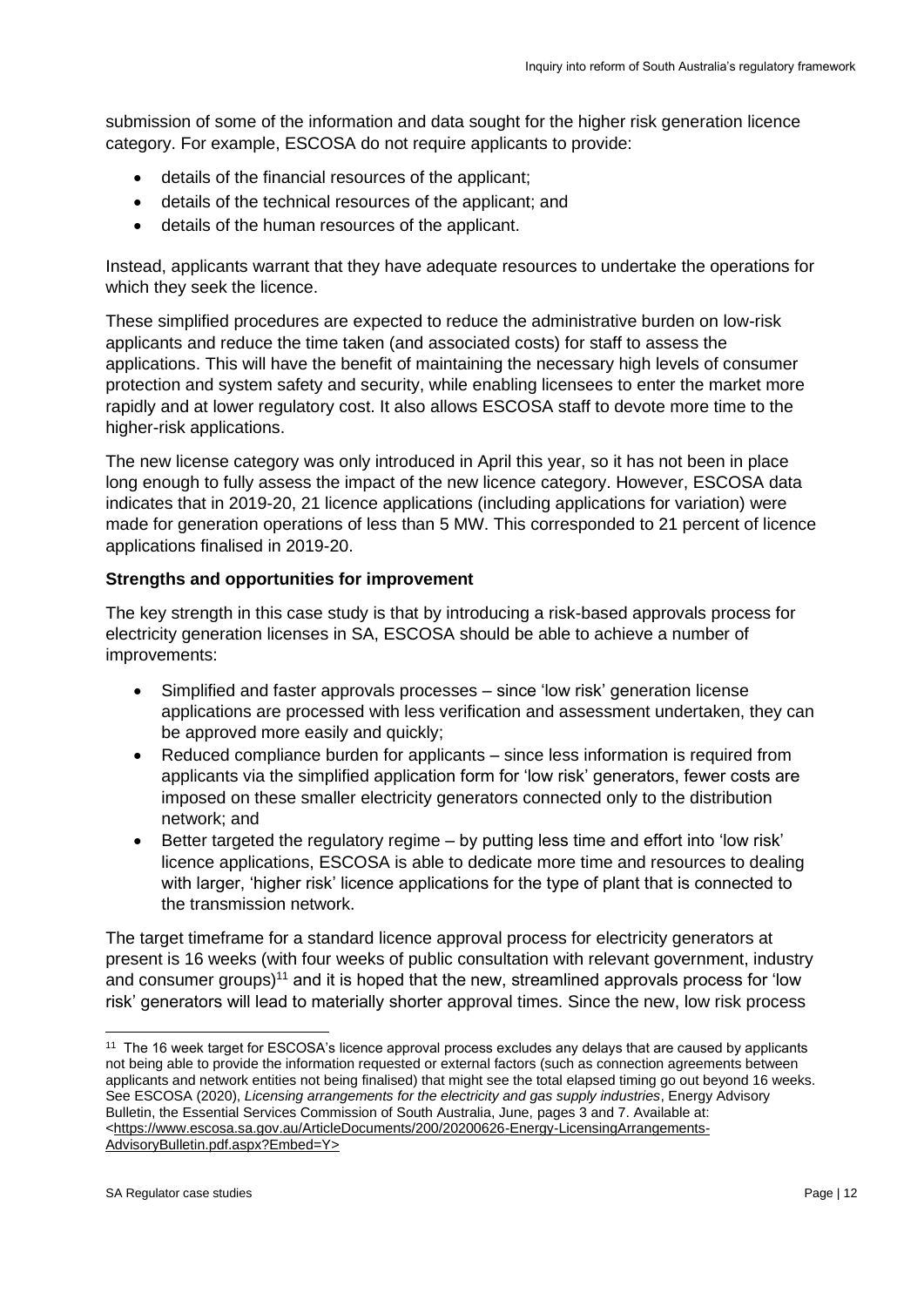has only been introduced recently (in April 2021), ESCOSA is yet to generate sufficient data points to establish the savings in elapsed time actually delivered from the new application and assessment process.

In terms of future opportunities, ESCOSA is currently working towards developing an online interactive application form for use by licence applicants for electricity generation in SASA. This will further reduce the administrative burden on applicants and on licensing staff.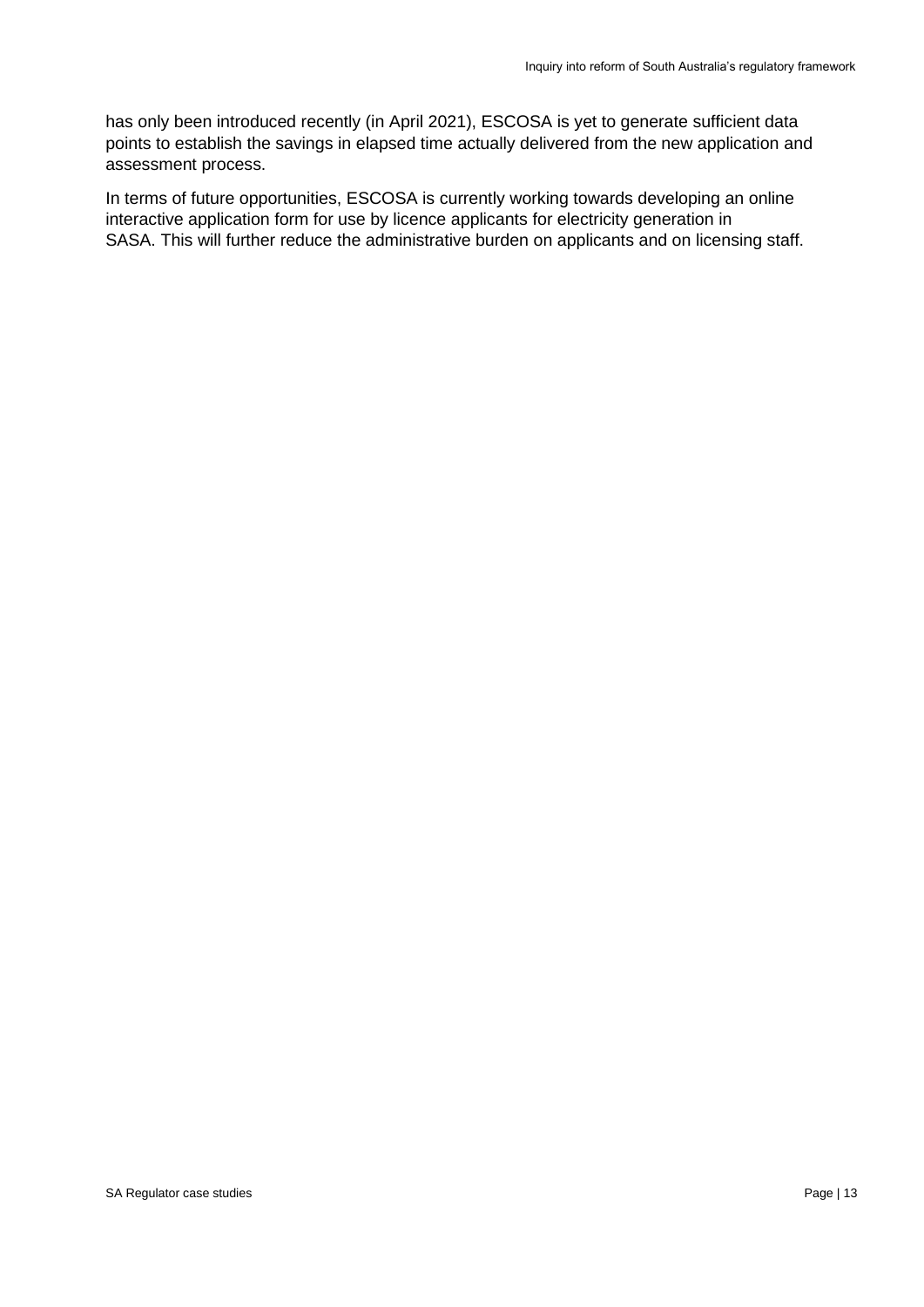# <span id="page-13-0"></span>**2.3 SafeWork South Australia**

## **About SafeWork SA**

SafeWork SA administers 29 different pieces of legislation but is focused primarily on regulating SA's work, health and safety (WHS) laws with the main goal being to reduce the incidence of workplace injury.<sup>12</sup> The tools used by SafeWork SA to reduce the incidence of workplace injury include providing information, advice and support to business, and undertaking a range of compliance and enforcement activities to respond to incidents and prevent harms by ensuring businesses understand and comply with relevant WHS laws. Regulatory activities of SafeWork SA include:

- undertaking workplace inspections to ensure compliance with WHS laws;
- responding to workplace incident notifications and complaints, including investigating serious incidents and workplace deaths;
- assessing and issuing licences for the safe operation of plant, machinery, substances and facilities, and for prescribed occupations;
- providing information, support, and advice to assist businesses, workers, health and safety representatives and the broader public.

SafeWork SA also works within a national WHS regulation framework, coordinated through Safe Work Australia.<sup>13</sup> It also has a close working relationship with ReturnToWork SA (RTWSA), which is responsible for providing work injury insurance and administering the SA return to work scheme. This case study outlines several initiatives recently implemented by SafeWork SA to improve decision making by workplace inspectors.

## **Workplace inspections and inspector practice**

Each year, SafeWork SA conducts around 12,000 site visits of workplaces as part of its proactive audit program or in response to incidents and complaints. SafeWork SA inspectors must determine whether a workplace is compliant with work, health and safety regulation, and if not, decide what actions to take. Depending on the severity of non-compliance, inspectors may decide to take enforcement actions such as issuing infringement notices.

SafeWork SA inspectors face a range of competing pressures in performing this work. On the one hand, they are expected to be consistent in upholding work, health and safety regulations. Yet businesses may apply various forms of pressure to inspectors to influence the way they exercise their powers. In such circumstances it can be challenging for inspectors to maintain a good relationship with a business or industry, while avoiding being 'captured', or, being groomed or subjected to other forms of influence.

While review and appeals processes help ensure that decisions are fair, the guidance, systems and training of inspectors also play an important role in ensuring that inspectors are able to deal with competing pressures and recognise and respond effectively to attempts to improperly influence the use of discretionary powers.

<sup>&</sup>lt;sup>12</sup> SafeWork has a specific target of achieving a 30% reduction in the incidence rate of claims resulting in one or more weeks off work by 2022 [\(Strategic Plan progress report 2019,](https://www.safework.sa.gov.au/__data/assets/pdf_file/0009/361179/Strategic-Plan-Progress-Report-2021.pdf) p. 10). This target is consistent with nationally agreed performance indicators [\(Australian Work Health and Safety Strategy 2012–2022,](https://www.safeworkaustralia.gov.au/system/files/documents/1902/australian-work-health-safety-strategy-2012-2022v2.pdf) p.7)).

<sup>&</sup>lt;sup>13</sup> SafeWork Australia is a national WHS policy setting body with responsibility for improving WHS and workers compensation arrangements across Australia.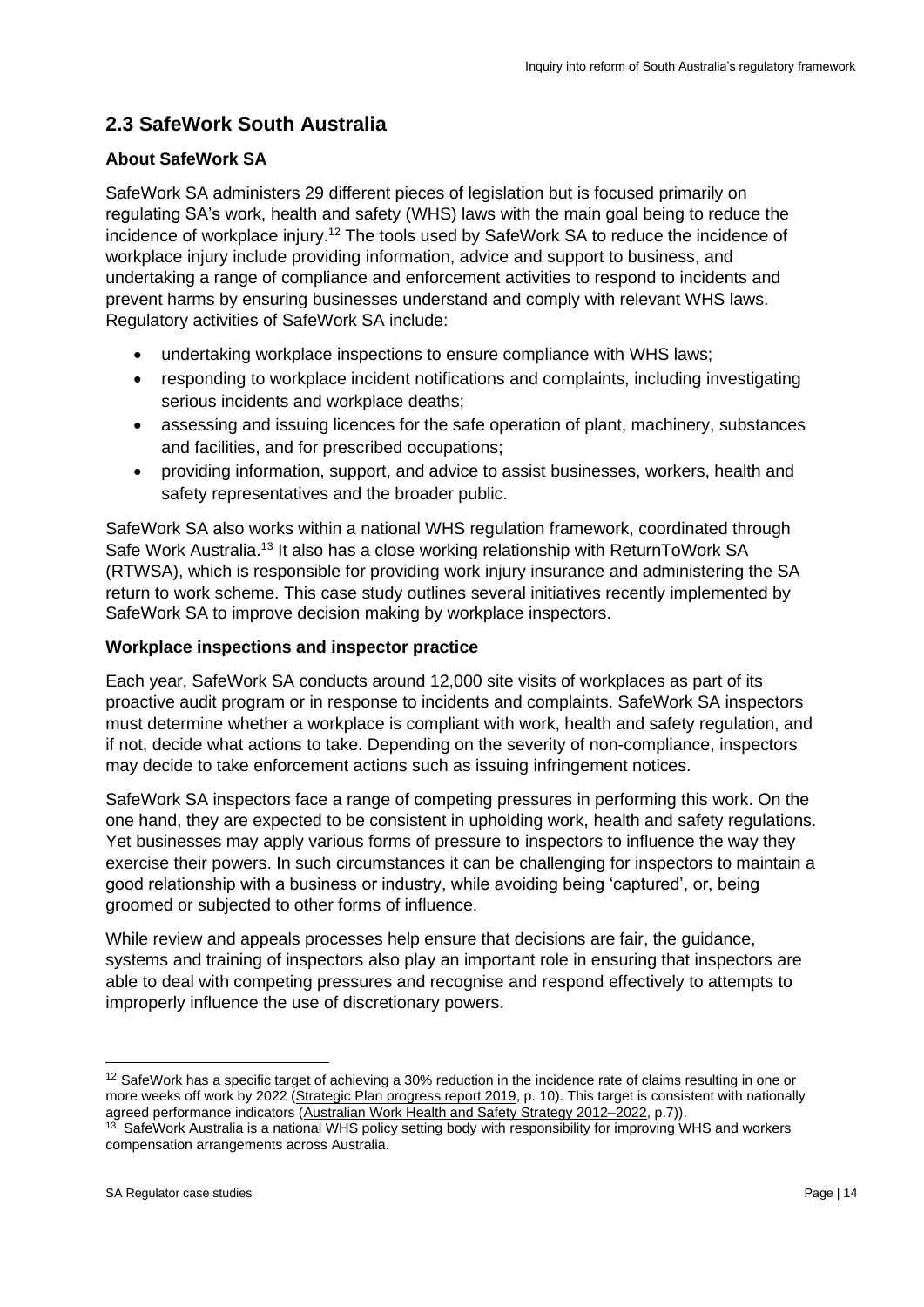A 2018 evaluation report on SafeWork SA's practices, policies, and procedures by the Independent Commission Against Corruption (ICAC) provided a catalyst for SafeWork SA to restructure its workforce and revise how it trains inspectors to apply their discretionary powers in the face of competing pressures and integrity risks. ICAC was critical of the systems and training of inspectors on how to deal with competing pressures and integrity issues such as grooming and capture behaviours, and potential conflicts of interest. ICAC argued that these issues applied across its organisation but were particularly acute for inspectors working and living in small communities, where their work was could bring them into direct or indirect contact with family or friends.

ICAC made several recommendations intended to lift the capability of inspectors to deal with competing pressures and integrity issues more effectively. Recommendation 33 provided that SafeWork SA should provide training to existing and new inspectors relating to managing competing pressures at workplaces, grooming and capture, and conflicts of interest.

SafeWork SA's response to implementing this recommendation involved:

- 1. Establishing a governance framework in early 2019 to oversee implementation of relevant ICAC recommendations. The Steering Committee comprised SafeWork SA executives and representatives from two other regulators (EPA and Consumer and Business Services) to bring an outside perspective. The Steering Committee provided input to the development and implementation of SafeWork SA's actions in response to the ICAC report. This input also informed SafeWork SA's public updates on implementation of its overall response.
- 2. Developing a grooming and training module, approved by the Steering Committee, for inclusion in the Inspector Development Program (IDP) for inspectors. This module was designed to develop staff capability to recognise and address grooming and capture behaviours and risks.
- 3. Developing a conflict of interest framework which was implemented in June 2019. This included a training program for all staff, and inclusion of relevant training in the IDP.
- 4. Developing a training program on 'Balanced and ethical decision making' which is compulsory for existing and new compliance and enforcement staff, and all managers and team leaders.

Every regulator trains people in the technical aspects (legislation) but this does not necessarily give personnel the practical skills to help them identify and deal with competing interests and integrity issues in a regulatory context. The SafeWork SA training program in balanced and ethical decision making is designed to assist inspectors by showing them how to deal with competing pressures and integrity issues in decision making.

The training was delivered in July and August 2021 and involved a one-day interactive workshop covering:

- the unique pressures on inspectors and investigators and the potential for conflicting interests and grooming and capture;
- expectations on inspectors and the need for transparency in decisions;
- the importance of individual values and psychological safety in decision making (through building a workplace culture that encourages people to speak up in a safe environment);
- how to make decisions in a range of ethical dilemma scenarios that are directly relevant to inspectors and investigators.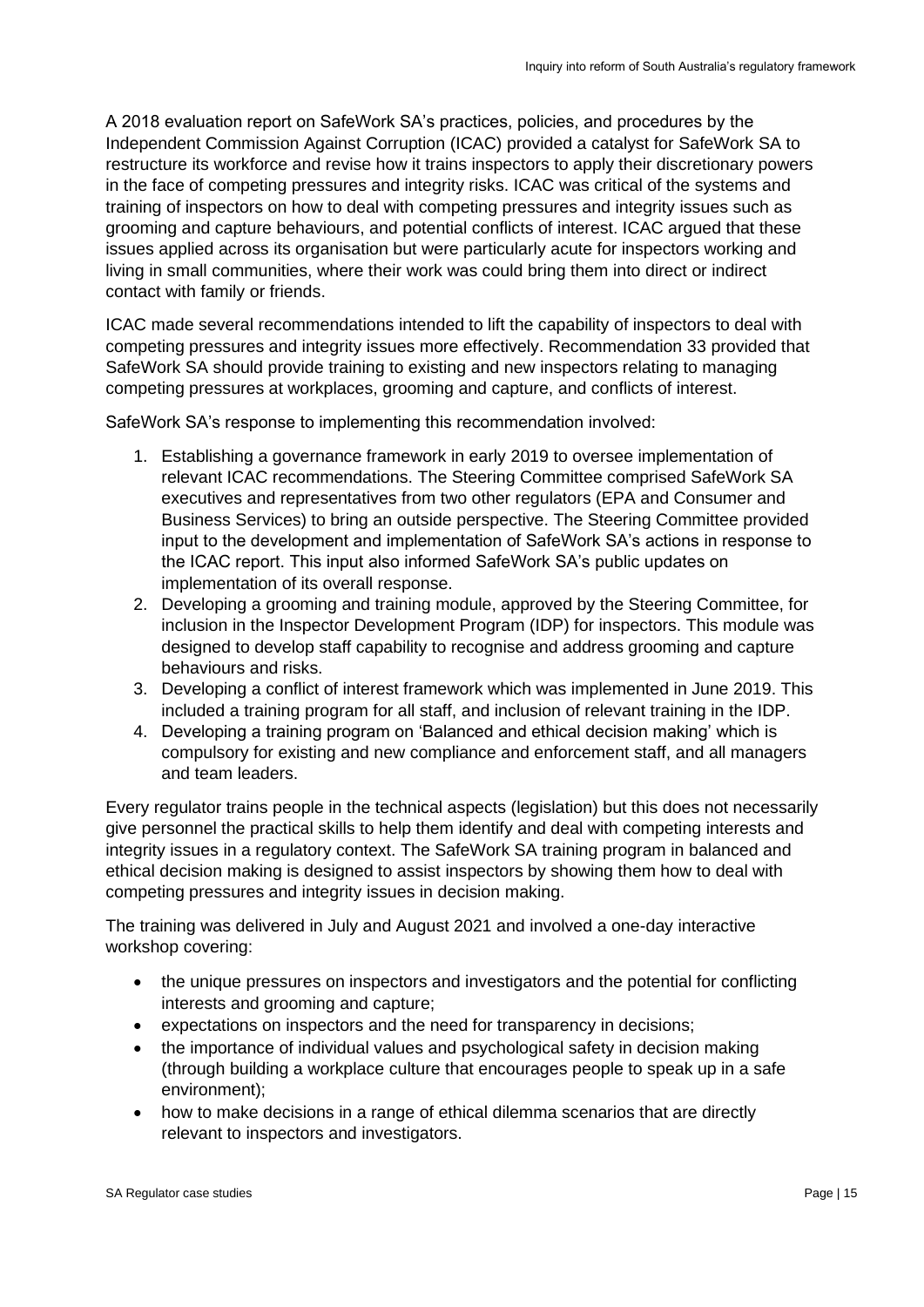In a practical sense, the training raises an understanding of why some inspectors are viewed by stakeholders as too hard, and other are viewed by other stakeholders as too soft (for example, in the way an inspector takes account of financial or other pressures on businesses). The training is aimed at enabling staff to acknowledge rather than ignore the pressures on businesses. Scenarios cover situations where an inspector uses their discretionary powers to issue a notice and the challenges in doing this. The training is also designed to show staff how to debrief effectively, not just so that lessons are learnt but so that staff are not adversely affected by work that can be confronting on occasion. To ensure that staff feel comfortable raising internal issues affecting the way they operate and respond to issues, the training was delivered by an external consultant and staff were separated into two main groups: staff and leadership.

Training sessions delivered by SafeWork SA also generated practical outputs including a list of identified grooming behaviours relevant to SafeWork's activities, and strategies to combat or respond to these behaviours. Staff also developed a set of values which are intended to guide behaviour in SafeWork SA. The values outline the expected behaviour of staff (in 4 areas: professionalism, respect, integrity and service) and were developed by staff without involvement from leadership (these were endorsed by the leadership). Follow up (debrief) sessions were also held with leaders to focus on actions to improve the culture and provide support to inspectors so as to enable them to deal with competing pressures and integrity issues more effectively.

SafeWork SA expect the training in balanced and ethical decisions to provide several benefits:

- Improved staff effectiveness and morale as a result of inspectors and investigators having improved capacity and confidence to recognise and respond to competing pressures, and exercise of their discretion in a consistent manner.
- Earlier and more effective consideration of conflicts of interest. Staff have long been required to declare potential conflicts as they arise. Staff are now required to submit annual conflict of interest declaration.
- Improved staff performance through greater adherence to the organisational values. These values are embedded in all role descriptions and recruitment now tests candidates using the values, through interview questions and psychometric assessment.
- Improved safety outcomes through earlier recognition and action on potential conflicts of interest and grooming behaviours, as well as more effective management of competing pressures on inspectors and investigators.
- Greater stakeholder confidence in SafeWork SA as an effective and efficient regulator.

Although the initiatives described above were implemented only recently, SafeWork SA believes that the initiatives have improved staff morale and organisational culture. Evidence on this is obtained through internal staff surveys and informal feedback. According to SafeWork, the feedback indicates that staff feel they can safely raise issues in a supportive environment, speak more openly and in a more respectful manner, and that they can raise concerns with management, knowing that they will be heard and that feedback will be considered. Recently, SafeWork also commissioned internal audits to look at its policies and procedures, adherence to them and internal controls to ensure adherence. Internal consultation on the results is currently underway, SafeWork believe that they provide further evidence of an improved culture, improved decision making and effective management of integrity risks.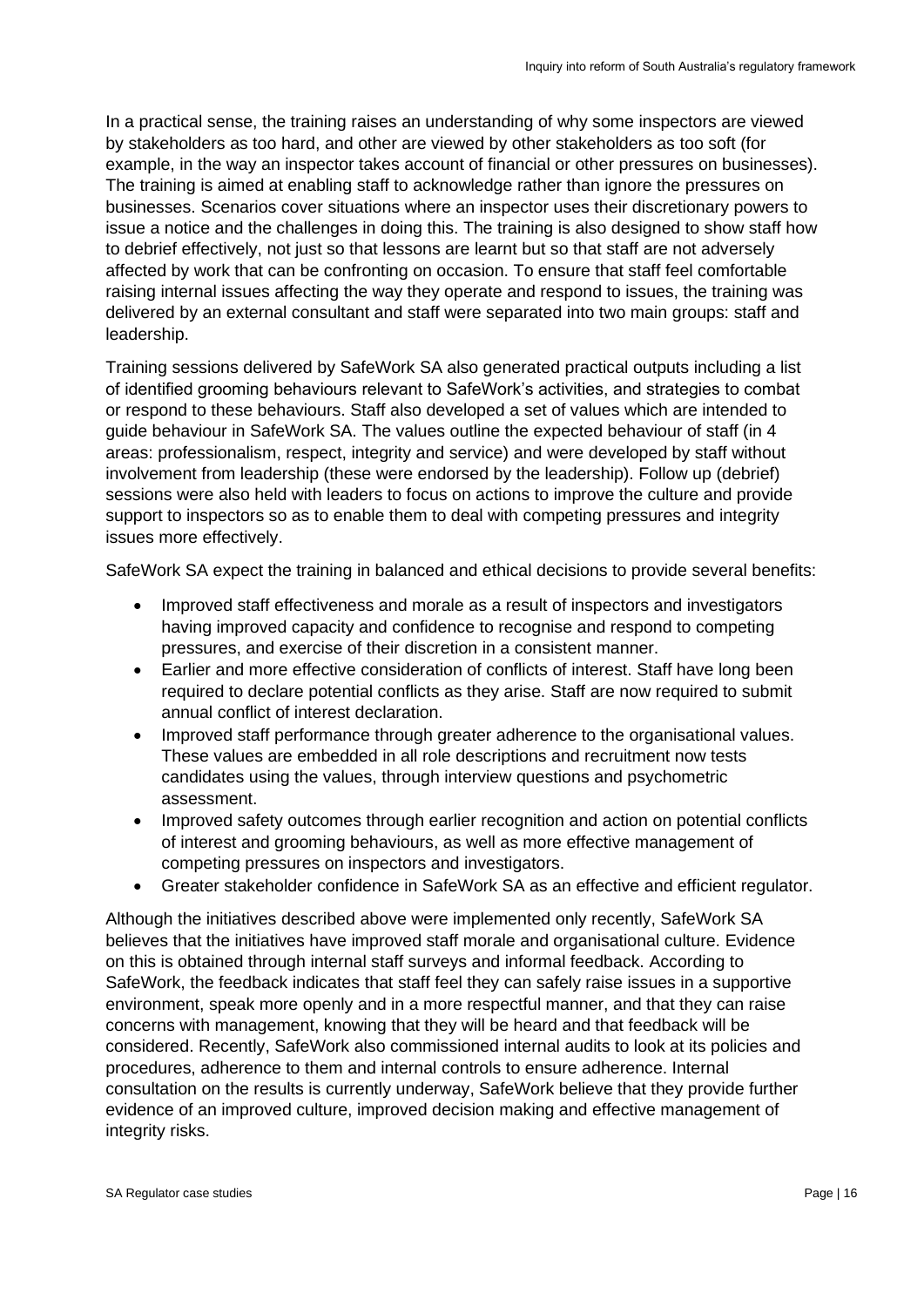### **Opportunities for further improvement**

SafeWork is assessing a number of areas for further improvement, especially in relation to balanced and ethical decision making, including:

- Examining trends in complaints data, injury rates and the outcomes of inspections and enforcement activity (including internal and external reviews of decisions) to assess the overall impacts.
- Undertaking stakeholder engagement to assess perceptions on SafeWork's performance as a regulator.
- Reviewing SafeWork's policies and procedures to incorporate ethical decision-making principles, address potential grooming and reinforce expected behaviours.
- Undertaking additional actions to embed the values developed by staff via changes to performance management, training and recruitment. Progress is to be assessed through regular staff surveys.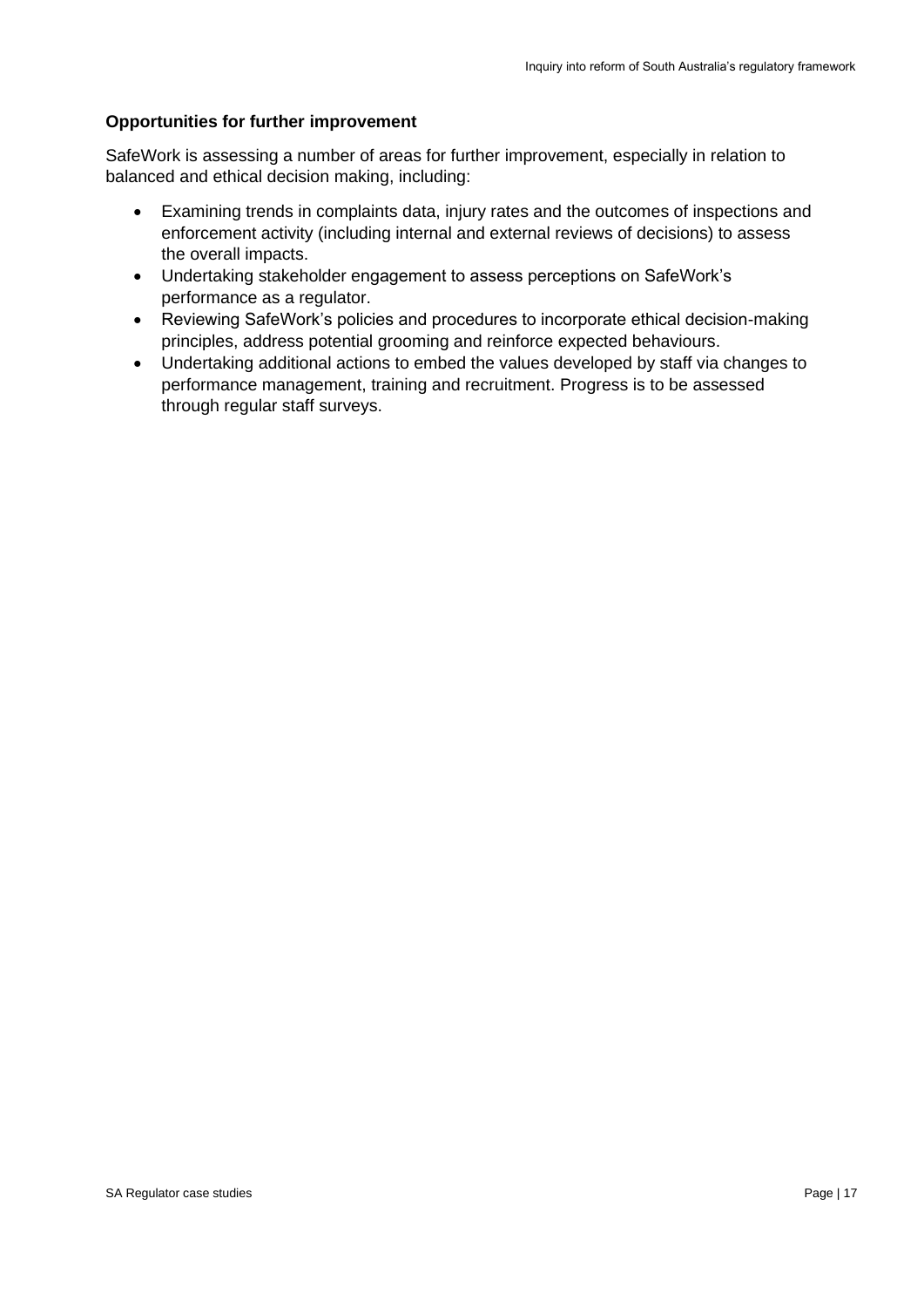# <span id="page-17-0"></span>**3. Regulator performance review and continuous improvement**

# <span id="page-17-1"></span>**3.1 DairySafe**

#### **About DairySafe**

The Dairy Authority of South Australia, or 'DairySafe', is a statutory authority reporting to South Australia's Minister for Primary Industries and Regional Development. It is governed by a Board comprising three members nominated by the Minister, appointed by the Governor and funded by regulated industry fees.

DairySafe is responsible for ensuring the South Australian (SA) dairy industry complies with national food safety standards to safeguard public health. National food safety standards are developed by Food Standards Australia and New Zealand (FSANZ) and published in the FSANZ Code. The *Primary Produce (Food Safety Schemes) (Dairy) Regulations 2017* require that milk is sourced from an accredited dairy farm, is transported by an accredited transport business, and that dairy products are produced by an accredited dairy processor operating in accordance with an approved food safety program specifying compliance with Australia's food safety standards at each point in the production process.

DairySafe has around 4.2 FTEs and regulates around 215 dairy farms, 23 dairy transporters and 48 dairy processors in SA. The dairy sector in SA is diverse, comprising large multinationals and many medium and small enterprises. Businesses that export are also regulated by the Commonwealth Department of Agriculture, Water and the Environment and there are plans for audits of these export processing facilities by DairySafe to be recognised by the Australian Government.

DairySafe's regulatory activities include:

- accreditation of dairy farms, transporters and processors;
- audits of accredited businesses to ensure compliance with primary production and dairy food safety requirements;
- responding to incidents such as product recalls; and
- provision of information and support on food safety issues to farms, processors, transporters and the general public.

DairySafe possesses a wide range of regulatory tools, including: verbal warnings; increased audit frequency; compliance orders, expiation notices; show cause notices; suspension of accreditation; and prosecution.

#### **Approach to continuous improvement**

DairySafe recently sought third-party certification of its regulatory oversight, accreditation and audit systems and practices. The aims were to show its stakeholders that the organisation is highly committed to maintaining high quality systems and processes, and that it is willing to be held to the same standard of scrutiny that it applies to the businesses it regulates. It was also expected that certification would identify opportunities to improve DairySafe's systems and procedures and identify any gaps in implementation.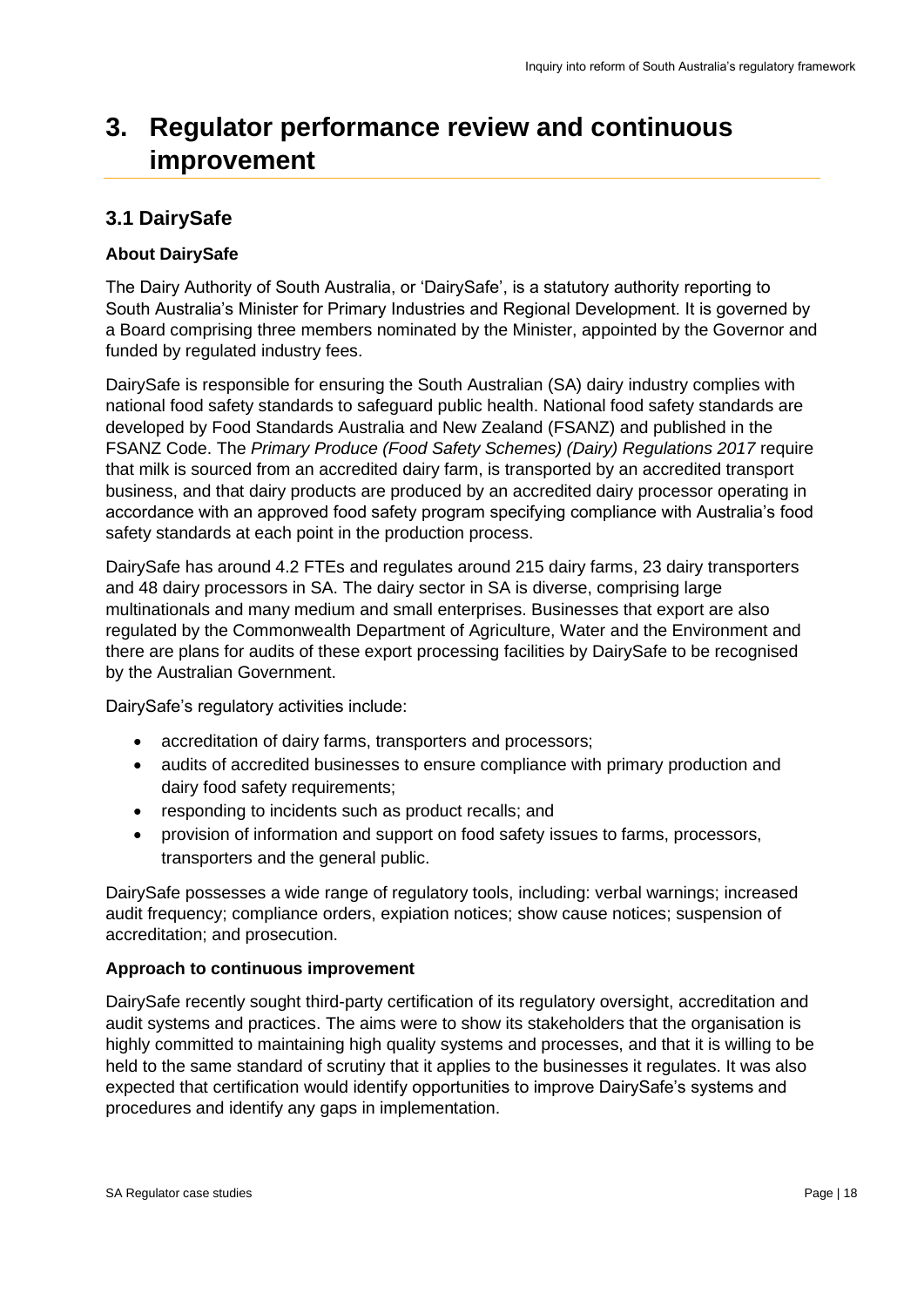A global firm specialising in audit and certification was engaged by DairySafe to carry out certification against ISO standard (9001:2015). Standard 9001 is an internationally recognised quality management standard designed for organisations that must consistently produce products or services (regulatory services in DairySafe's case) that meet customer and applicable statutory and regulatory requirements.

Standard 9001 identifies the criteria that an effective quality management system should meet and covers the following areas of quality management:

- 1. *Customer focus and customer satisfaction,* involving identifying whether meeting 'customer' expectations is the primary focus of management. In the DairySafe context, 'customers' were the Minister and Government, the DairySafe Board, accredited dairy businesses, DairySafe approved auditors, and other food safety regulators.
- 2. *Leadership*, involving an assessment of the clarity of the organisation's purpose and direction.
- 3. *Involvement of people*, including assessing whether staff are competent, empowered and engaged throughout the organisation.
- 4. *Process approach*, involving looking at whether processes deliver consistent and predictable results and are managed as inter-related processes within a coherent system.
- 5. *Continual improvement*, looking for evidence that there is an ongoing focus on improvement and an ability to react quickly to changes in internal and external conditions.
- 6. *Factual approach to decision making*, including assessing whether decisions are based on analysis and evaluation of data and consideration of cause and effect, including unintended consequences.
- 7. *Relationships management*, covering whether important relationships are identified and well managed.

The certification process involved two stages<sup>14</sup>. Stage 1 commenced with an audit of DairySafe's regulatory oversight, accreditation and audit systems and practices against the areas of quality management set out in standard 9001 to identify potential gaps and areas of non-conformance. This assessment was undertaken by an external auditor and involved a review of documents provided by DairySafe and a one and half day workshop with DairySafe staff. Stage 2 involved a follow up audit to assess the actions taken in response to the first audit, and to arrive at an overall assessment of whether DairySafe's quality management systems met the requirements of standard 9001. This stage also involved reviewing implementation of a sample of DairySafe's internal processes (such as business accreditation). The outcome of this stage was to recommend that certification proceed after corrective actions identified in the audits were implemented and verified.

The main benefit of the certification process was that it provided a level of assurance to DairySafe and its 'customers' that its regulatory oversight, accreditation and audit systems and practices meet internationally accepted standards for quality management. As it involved undertaking a full review of all key internal processes, it resulted in DairySafe implementing actions that strengthened its internal process controls, which were mapped and then communicated to staff. It also improved management's oversight of progress in achieving key

<sup>&</sup>lt;sup>14</sup> To achieve certification, DairySafe engaged a consultant at a cost of around \$6 000, which reflected the size of the organisation. Ongoing certification and audit is expected to cost around \$3 000 per year. The main costs were related to staff involvement, covering strategic and organisational planning, establishing and revising relevant policies, and mapping procedures and workflow.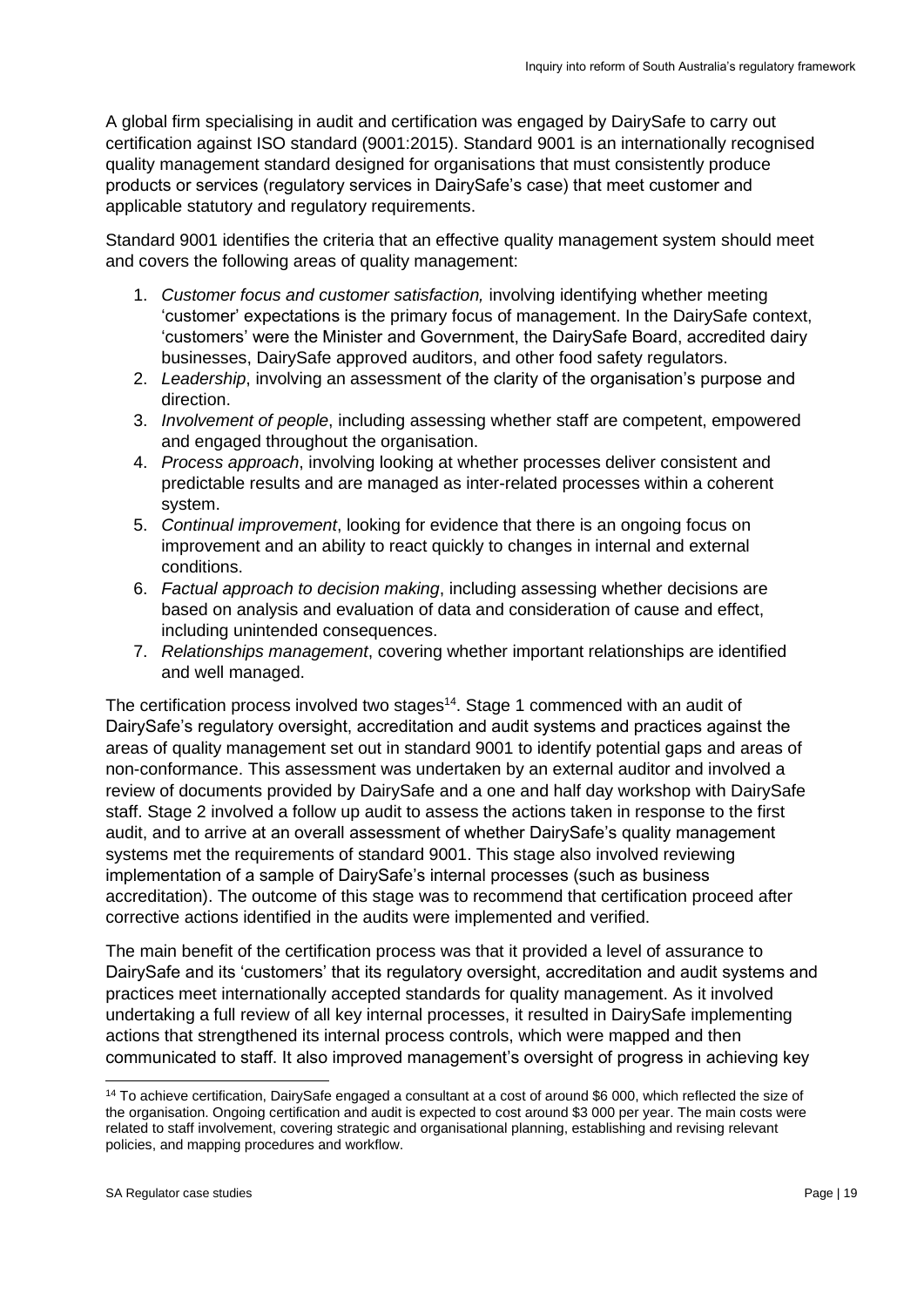performance indicators outlined in DairySafe's strategic plan, and of changes in external and internal issues relevant to DairySafe's work. All issues identified in the certification audits were areas of minor non-conformance, rather than major risks to food safety, and were seen as opportunities for improvement. DairySafe also consider that the certification process delivered additional benefits of:

- increasing the credibility with and satisfaction of stakeholders;
- achieving greater consistency in the delivery of products and regulatory services;
- improving internal communication, planning and administration processes;
- better integrating and aligning internal processes to improve productivity and outcomes; and,
- identifying opportunities to lower costs and speed up decision making resulting in more effective use of resources.

#### **Opportunities for further improvement**

DairySafe intends to seek re-certification in October 2021, providing an opportunity to assess the impact of changes made in response to the initial certification, and to include recent initiatives implemented by DairySafe, such as the introduction of a new IT system supporting the accreditation process and audit program.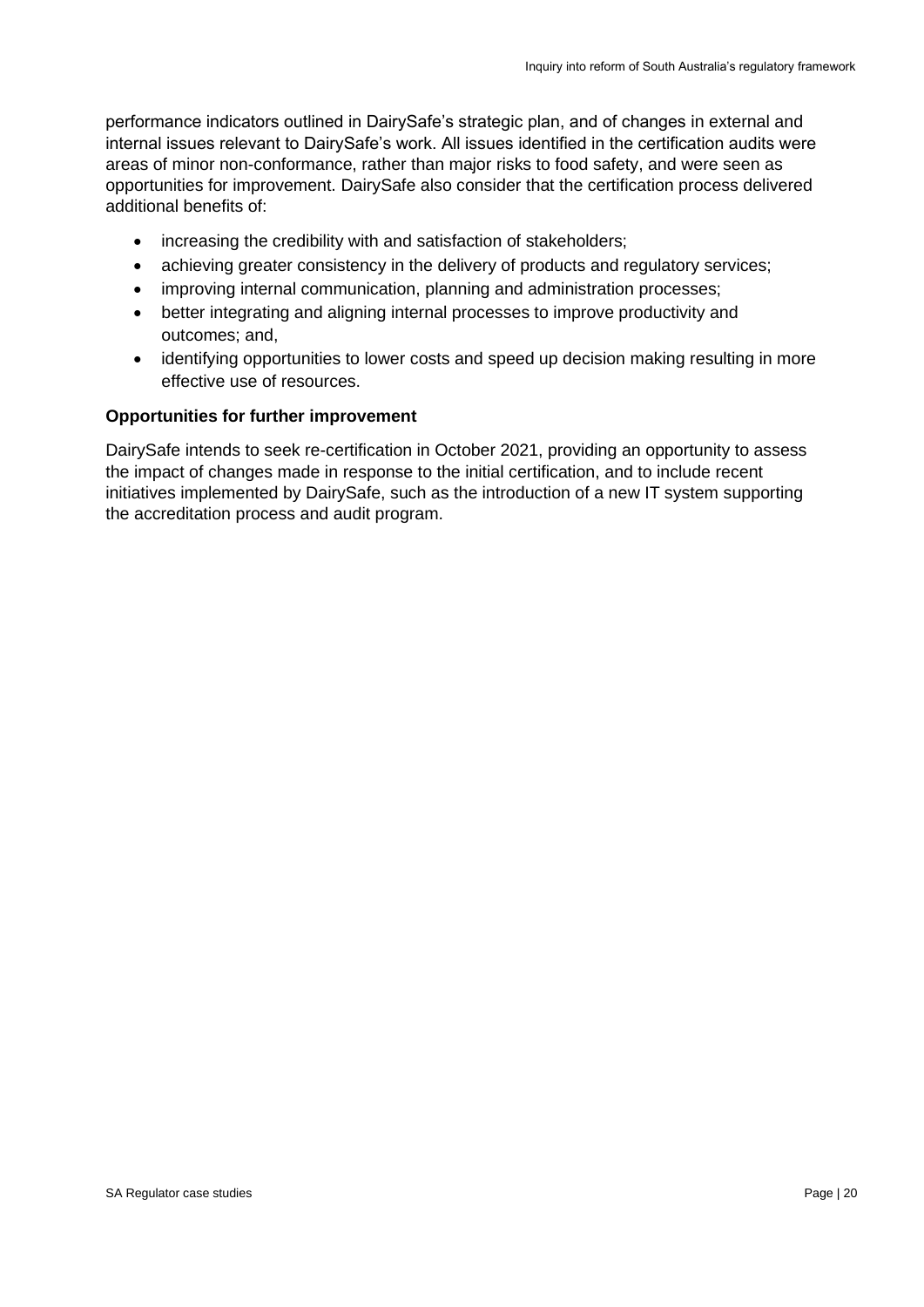# <span id="page-20-0"></span>**4. Data management, information sharing and use of technology**

# <span id="page-20-1"></span>**4.1 Essential Services Commission Of South Australia**

# **About ESCOSA**

The Essential Services Commission of South Australia (ESCOSA) is SA's independent economic regulator and an advisory body established under the *Essential Services Commission Act 2002* (ESC Act). Key sectors of focus for ESCOSA are transportation, energy and water. It is overseen by a Commission (currently comprising four Commissioners) and has a staff of around 30 FTEs.

One of ESCOSA's roles is to regulate the licensing of electricity generation in SA. While the market operation, rule-making and economic regulation of those entities operating in the National Electricity Market (NEM) takes place at the national level, the licensing regime for generation units remains at the State and Territory level.<sup>15</sup>

ESCOSA's licensing work continues to have regulatory and strategic importance for SA, especially as new forms of renewable and embedded generation have joined the NEM (e.g. wind, solar and battery storage) and issues of system security and stability have arisen. This case study focuses on how ESCOSA has developed robust internal processes that clearly document the licensing approval process and coordination with other regulators to ensure the necessary technical requirements are met. A streamlined licence approvals process, which is less time and information intensive, has recently been established for smaller, 'low risk' electricity generators.

# **Overview of the regulatory function being reviewed**

The Essential Services Commission of South Australia (ESCOSA) is South Australia's independent economic regulator and an advisory body established under the *Essential Services Commission Act 2002* (ESC Act). Key sectors of focus for ESCOSA are transportation, energy and water. It is overseen by a Commission (comprising a Chair and four Commissioners) and has a staff of around 30 FTEs.

One of ESCOSA's key roles is to regulate small-scale off-grid network service providers (small scale providers) for the electricity, gas and water industries, across a range of regulatory activities (e.g. licensing, codes and rules of conduct, compliance monitoring and enforcement, and price regulation). For the water industry, this is a potentially large task, as there are 70 small-scale network service providers in South Australia (with around 120,000 customers).

This case study focusses on how ESCOSA has begun to use new data analysis tools (the Regulatory Intelligence System) combined with a new risk-based approach to classifying the operators of these systems (the Verified Trust and Accountability approach) to lower compliance costs, better target monitoring and enforcement activity, and save time and resources. Whilst the new system is currently at an advanced development stage, it has

<sup>&</sup>lt;sup>15</sup> The Australian Energy Market Operator (AEMO) is the national market operator for the NEM, whilst the Australian Energy Market Commission (AEMC) is the rule-making body for the NEM and the Australian Energy Regulatory (AER) is the economic regulator, dealing mainly with monitoring and enforcement of conduct and revenue determinations, for network operators in the NEM, and is part of the Australian Competition and Consumer Commission (ACCC).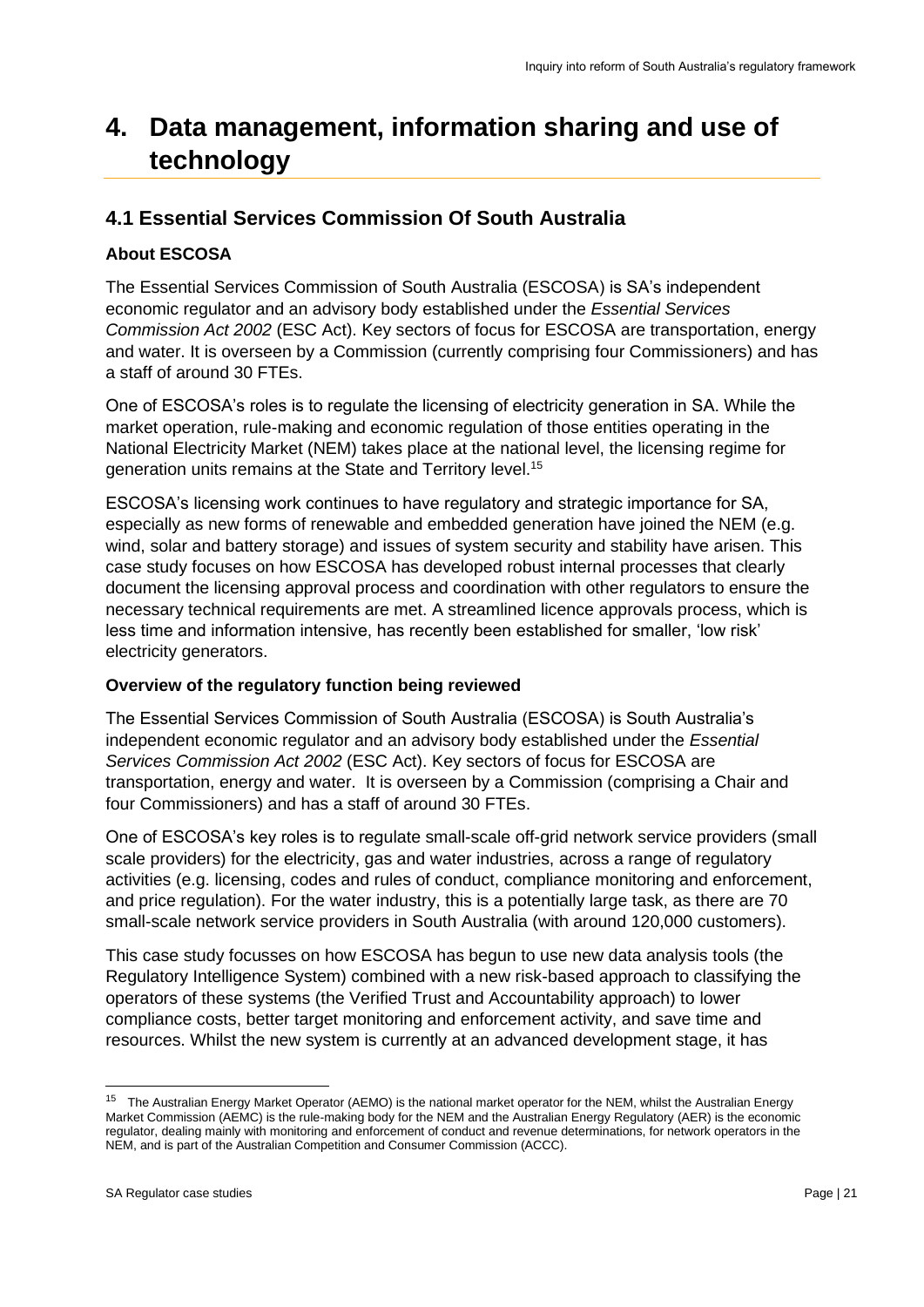already been used to expeditiously assess one water industry licensee's application for a licence variation to expand its sewerage business.

#### **Application of the VTA approach and RI system to assess a recent water industry license variation**

The water, electricity and gas industries are declared to be "regulated industries" for the purposes of the ESC Act, which allows ESCOSA to regulate small-scale network service providers in those three industries, so as to protect the long-term interest of consumers with respect to price, quality and reliability of essential services.

It does this through applying a range of complementary regulatory mechanisms (covering both consumer protection and economic regulation) to each small-scale service provider – licensing, retail codes and rules of conduct, compliance monitoring and enforcement (with accompanying guidelines), and price regulation determinations.

This is a wide scope of regulatory functions for each of these small-scale networks.

There are 83 small-scale network entities licensed by ESCOSA in South Australia. The majority of licensees (70) provide water and / or sewerage services. The predominant form of sewerage service is what is known as a Community Wastewater Management System (CWMS). The licensees are diverse and include local government, private operators, and notfor-profit organisations. These small-scale networks are mostly located in outer metropolitan, rural and remote areas across South Australia, serving small communities.

This is a large number of regulated entities for ESCOSA to cover.

ESCOSA has been considering these issues and has, over the past five years, undertaken an inquiry proposing a new regulatory business model for small-scale providers, using digital tools and risk-based approaches, amongst other mechanisms.<sup>16</sup>

Two key elements of that model are the:

- verified trust and accountability (VTA) approach a risk-based framework that will classify small system operators into either a "trusted" category (for consistently competent operators), where they will face lower reporting requirements, or not "trusted" (for those who cannot demonstrate consistent competent operation), and they will face additional regulatory oversight and information reporting requirements; and
- regulatory intelligence (RI) system a data base that will combine licensee performance data with a wider range of key market intelligence (e.g. information from the energy and water ombudsman, $17$  asset management information from the

<sup>16</sup> The final inquiry report is available at < [https://www.escosa.sa.gov.au/ArticleDocuments/1005/20210713-Inquiry-](https://www.escosa.sa.gov.au/ArticleDocuments/1005/20210713-Inquiry-SmallScaleNetwork-FinalReport.pdf.aspx?Embed=Y)[SmallScaleNetwork-FinalReport.pdf.aspx?Embed=Y>](https://www.escosa.sa.gov.au/ArticleDocuments/1005/20210713-Inquiry-SmallScaleNetwork-FinalReport.pdf.aspx?Embed=Y)

<sup>&</sup>lt;sup>17</sup> A key Inquiry recommendation is to require all small-scale licensees

to be members of the ombudsman scheme, with the ombudsman agreeing to share complaint data received with the Commission under existing information sharing arrangements. ESCOSA has built up a close working relationship over many years with the energy and water ombudsman, which has included the ombudsman sharing statistical data with ESCOSA and alerting ESCOSA to any trends in generic issues. Clause 8.3 of the Ombudsman's Charter provides that the *Ombudsman may also report systemic or other important issues to the relevant government Minister or to regulatory bodies* (A copy of the Energy and Water Ombudsman's Charter is available at [<https://ewosa.com.au/assets/volumes/general-downloads/EWOSA\\_CorporateDocument\\_Charter-](https://ewosa.com.au/assets/volumes/general-downloads/EWOSA_CorporateDocument_Charter-2018.pdf)[2018.pdf\)](https://ewosa.com.au/assets/volumes/general-downloads/EWOSA_CorporateDocument_Charter-2018.pdf)>. While in this instance the sharing of information is based on an informal agreement, ESCOSA has on occasion entered into agreements with other regulators, such as the Statement of Intent entered into between ESCOSA and the Environment Protection Authority (SA) – dated November 2016. This latter agreement specifically deals with the use and disclose of information / confidentiality.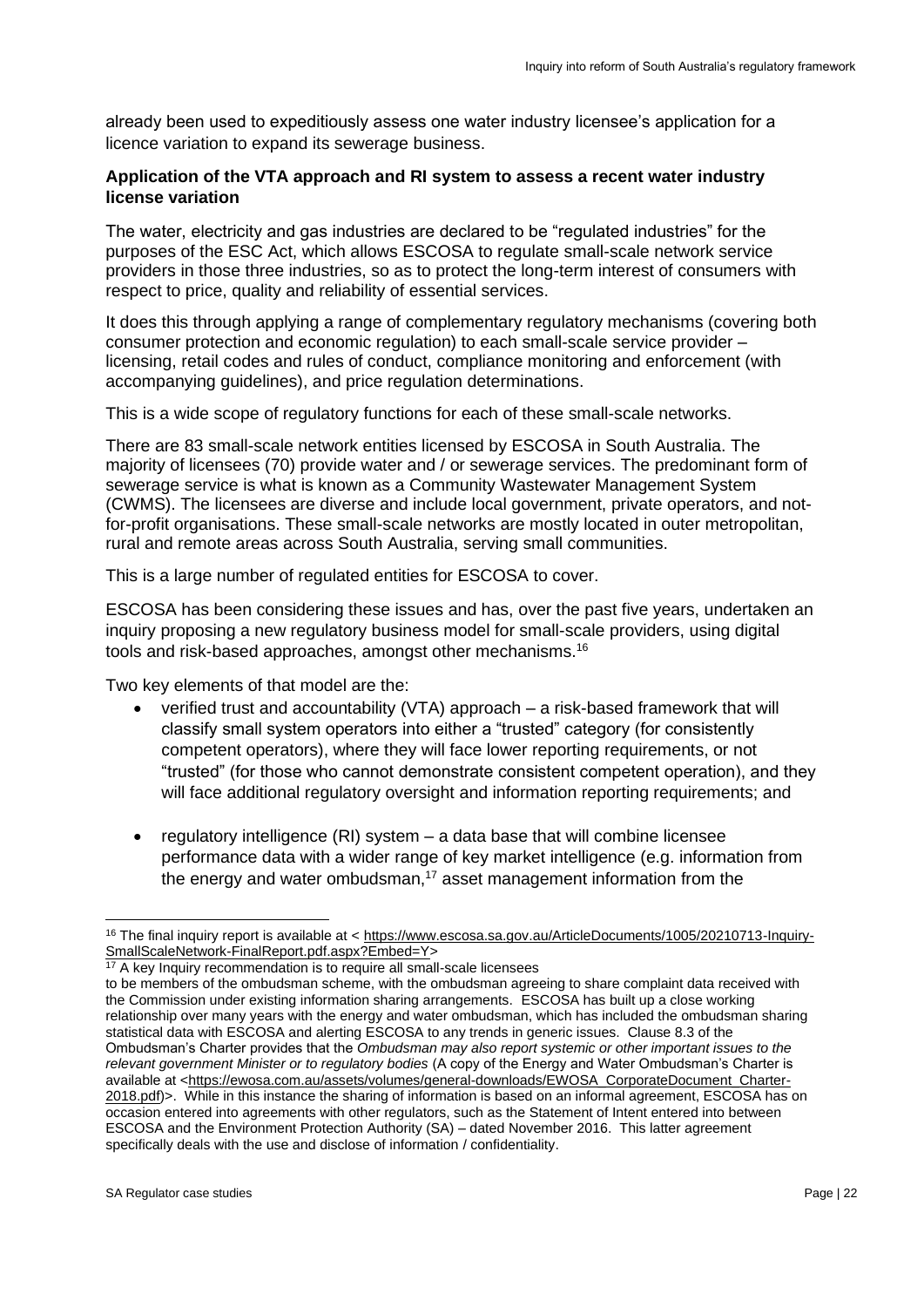licensees website, etc.) and is intended to enable ESCOSA's staff to focus on strategic analysis and assessment, rather than data gathering.

The RI system will support the initial and ongoing verification process.

Recently, one of the 70 small-scale water and sewerage operators applied to ESCOSA for a variation of its licence conditions, in order to take over the CWMS sewerage system for a new residential development.

The applicant (Alexandrina Council) currently provides a CWMS sewerage service to approximately 6,500 customers, plus a non-drinking water service to approximately 22 customers, which is around 10 per cent of customers in the local government area in which it operates.<sup>18</sup>

Using a "dashboard" generated by the RI system, it was possible for ESCOSA to quickly extract the necessary performance data to support a timely and holistic assessment of the applicant's business and confirm its suitability to take on the new CWMS sewerage business under the proposed license variation.

ESCOSA reviewed the applicant's financial management and regulatory performance for its existing water and wastewater operations, using the new RI System – in summary, the operator's recent business history was assessed across such attributes as: customer complaints (and their pattern over the past 5 years), pricing, financial sustainability, current and future capital expenditure, and the indicative remaining life of their water and wastewater assets.

For example, there was a spike in breaks / chokes from 2016-17 to 2017-18, decreasing thereafter. This generally mirrored complaint data. The decrease after the spike indicated that Alexandrina Council had addressed the issue driving the breaks / chokes. Finally, the Commission could quickly determine that total income for the service has consistently covered costs, indicating the long-term sustainable of its services, a positive outcome for customers.

The applicant's pricing and service delivery plans for the proposed new CWMS service were also assessed.

Overall, the available information (existing performance and proposed new operational parameters) indicate that the applicant is a responsible operator. There was nothing in the assessment to suggest that it lacks the capability to take over and operate the new CWMS service.

#### **Strengths and opportunities for improvement**

The key strength in this case study is that by adopting the RI system and the VTA approach to regulation of numerous small-scale water and wastewater entities in South Australia, ESCOSA has been able to:

- Establish a data base that will enable more robust, timely and adaptive regulatory decision making;
- Reduce the regulatory burden from data gathering and monitoring on industry participants (and to do this in a way that rewards trusted entities with lower reporting requirements);

<sup>18</sup> For further information see *Variation to water retail licence application – Alexandrina Council,* available at [<https://www.escosa.sa.gov.au/news/water-news/jun21-news-2021-w-rlva-ac-final>](https://www.escosa.sa.gov.au/news/water-news/jun21-news-2021-w-rlva-ac-final)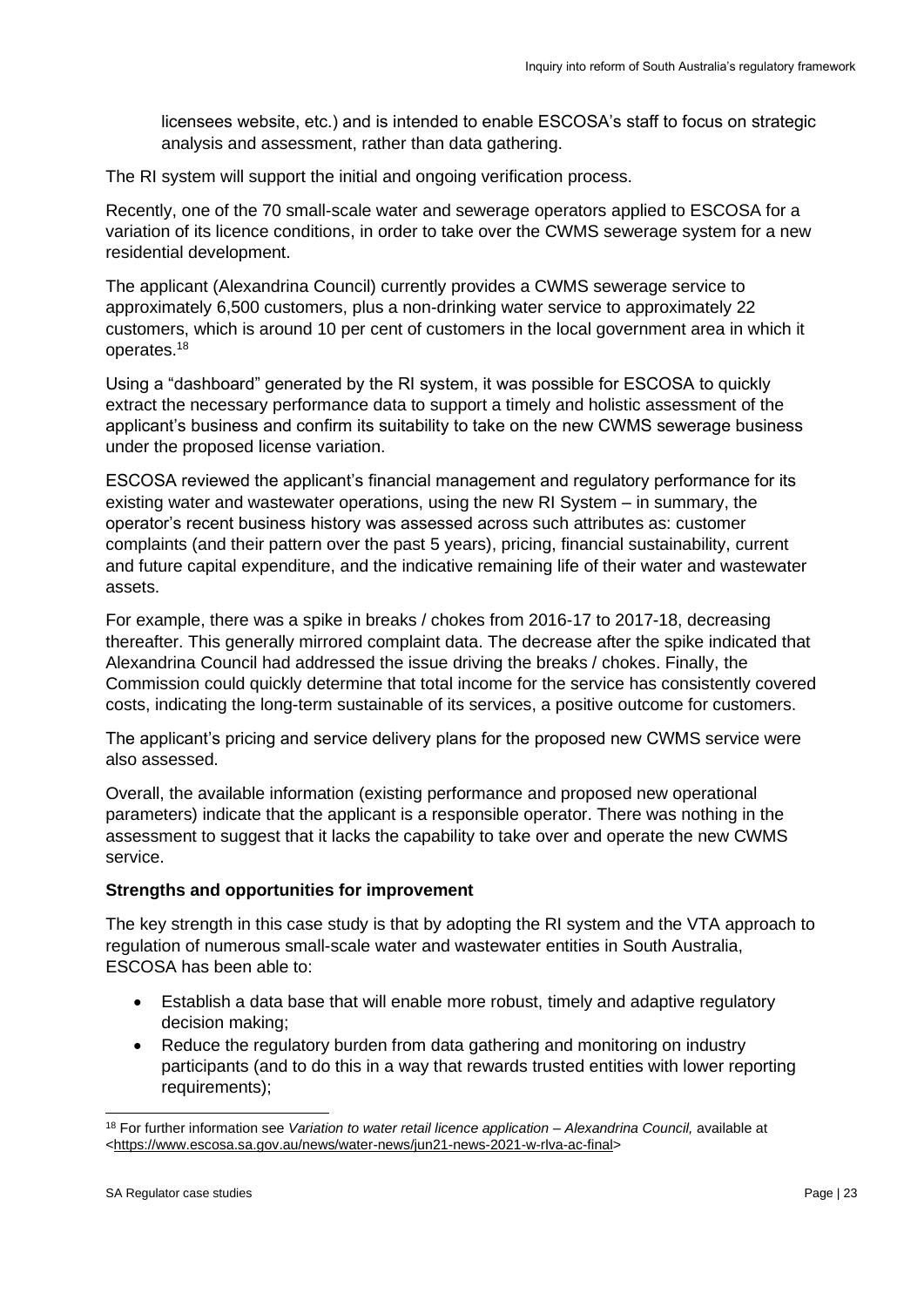- Better target compliance and enforcement activity (with more effort going into the not trusted entities); and
- Save time and resources on data gathering and compliance activity, which can be better deployed on other more analytical and strategic tasks.

Whilst the Inquiry recommendation for all participants to join the ombudsman scheme will have a cost for service providers, there are costs associated with any independent dispute resolution scheme, and statutory requirements already oblige service providers to participate in a scheme of some sort. Case handling fees are directly dependent upon whether a dispute is referred to the ombudsman, but ESCOSA believes this should encourage licensees to resolve disputes prior to requiring ombudsman services.

Under the new scheme, utilising the VTA approach and RI system, the reporting costs of competent operators should reduce, given reduced annual reporting requirements, with the focus shifting to licensees identifying any material changes to operations. ESCOSA has already built up a data source for each licensee based on reports received up until commencement of the new scheme. The reporting obligations of non-competent operators may be greater, but once again associated costs will be under the control of the operator under the VTA approach.

The opportunity going forward will be to work collaboratively and cooperatively with licensees (and intending licensees) to "roll out" the new RI system and VTA approach, to classify the 70 small-scale water and wastewater licensees in South Australia into the trusted and not trusted categories, and for ESCOSA to then apply a more sophisticated and proportionate regulatory regime to each of those businesses.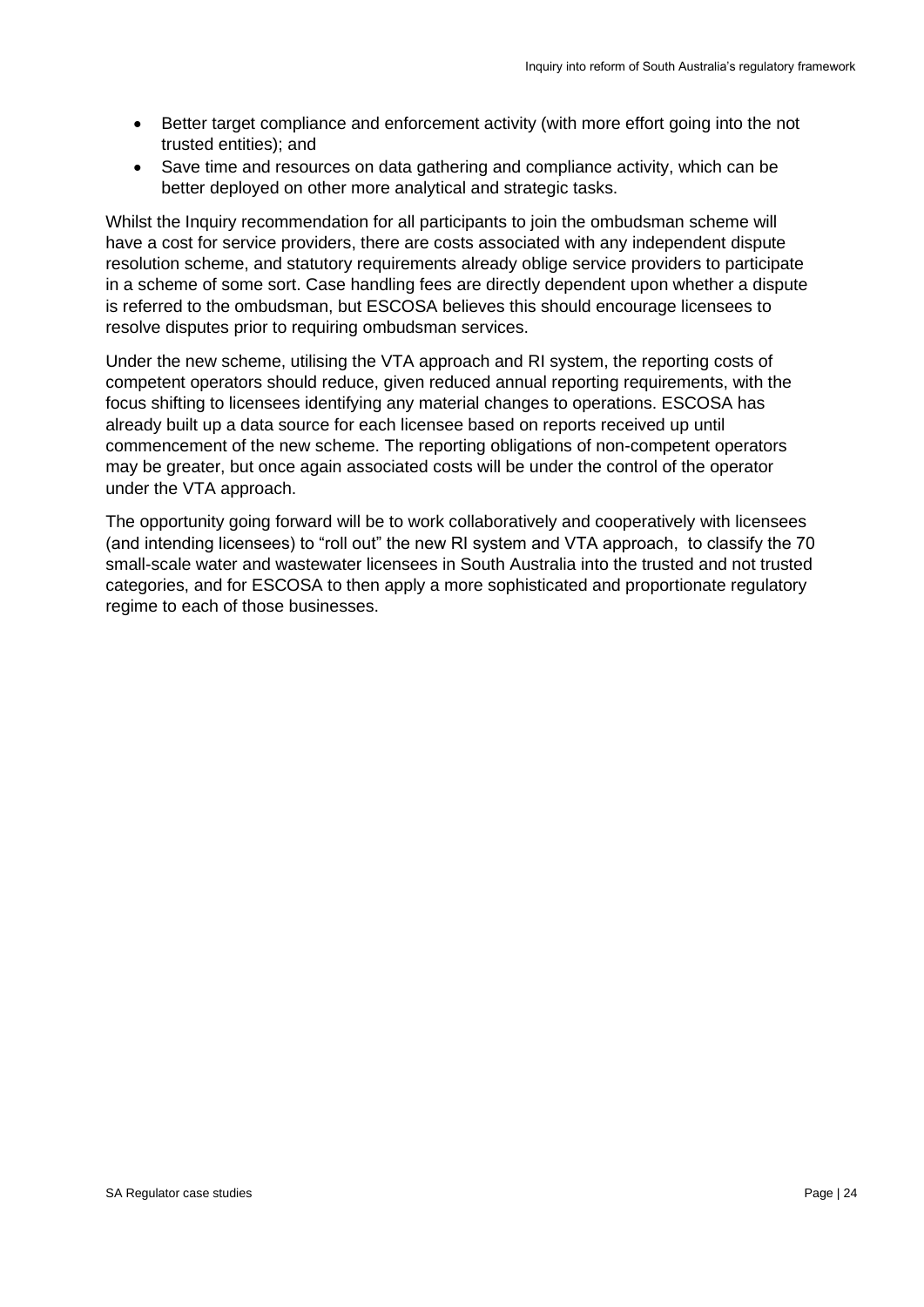# <span id="page-24-0"></span>**4.2 Office of the Technical Regulator**

# **About the OTR**

The Office of Technical Regulator (OTR) is established under the *Electricity Act 1996*, the *Gas Act 1997* (the Gas Act), the *Energy Products (Safety and Efficiency) Act 2000*, and the *Water Industry Act 2012*. The OTR's primary role is to provide safety and technical regulation of the energy and water sectors in South Australia (SA), with a particular focus on the safety of workers, consumers and property, as well as compliance with legislation and applicable regulatory standards. The OTR is located in the Department of Energy and Mining (DEM) and has a staff of approximately 57 FTEs.

A key role of the OTR is ensuring the safety of gas installations and their adherence to the necessary technical requirements under the Gas Act and regulatory standards. This monitoring and enforcement role is underpinned by a 'proactive' auditing regime, which targets operators who are less experienced or who have not met standards in the past. The proactive audit regime includes both 'field' audits and 'desktop' audits. The OTR also has complaint-driven and random auditing programs that complement the proactive audit programs.<sup>19</sup>

## **Overview of the regulatory function being reviewed**

A key role of the OTR is ensuring the compliance of electrical work undertaken by qualified tradespeople, including the connection of customers to the South Australian electricity distribution network (run by SA Power Networks). In the past, this process used a system of paper-based "certificates" completed by tradespeople and supplied to the OTR.

This case study shows how the replacement of that paper-based system with a digital system has led to number of improvements in how this regulatory task is carried out. In particular, in late 2019 and early 2020, it allowed the OTR and SA Power Networks to respond rapidly and efficiently to the urgent need to establish a register of distributed generation for the national energy market operator.

## **Application of eCoC to the compilation of the distributed energy resource (DER) register and to core compliance activity**

In South Australia, electricians are required to complete a certificate of compliance for all their electrical work. This document allows an electrician to certify that their work is safe and compliant with Australian Standards and the Electricity Act, which govern safety and technical matters in the electricity sector. The certificates are an essential tool for the technical and safety compliance regime. Traditionally, this has been done through a well-established paperbased regime.

An electronic certificate of compliance system (the eCoC), replaced the old paper-based certificate regime from 1 July 2018. While it took an 18-month transition period prior to that date, to move to the new digital system, the result is a much more cost-effective and reliable tool, which has also facilitated the faster adoption of digital technology among its users.

<sup>&</sup>lt;sup>19</sup> Further information on the OTRs audit program for gas installations, workers and contractors is available at: [<https://www.sa.gov.au/topics/energy-and-environment/electrical-gas-and-plumbing-safety-and-technical](https://www.sa.gov.au/topics/energy-and-environment/electrical-gas-and-plumbing-safety-and-technical-regulation/auditing/gas-installations-workers-and-contractors)[regulation/auditing/gas-installations-workers-and-contractors>](https://www.sa.gov.au/topics/energy-and-environment/electrical-gas-and-plumbing-safety-and-technical-regulation/auditing/gas-installations-workers-and-contractors).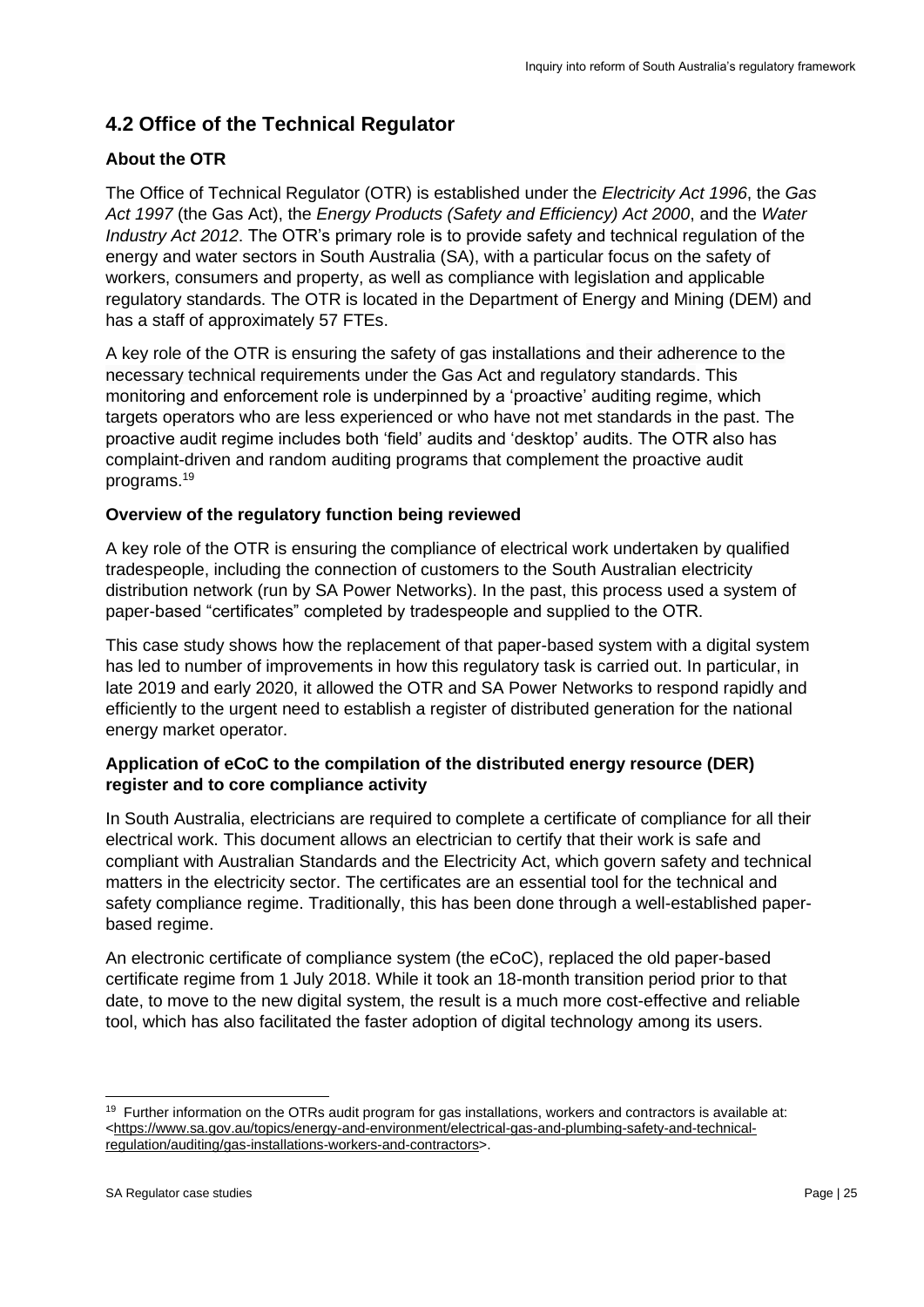New customer electricity connections to the electricity grid are also captured by the new system. This requires the completion of an eCoC and submission of this to the distribution network operator, SA Power Networks. The Department for Energy and Mining and the OTR recently collaborated with SA Power Networks to collect information via eCoC for the new national Distributed Energy Resource (DER) Register.<sup>20</sup>

DERs encompass small-scale electricity generation units, such as roof-top solar and home batteries in households and businesses, but also includes some larger generation types, such as co-generation plants. The rapid uptake of DER created a challenge for the operator of the National Electricity Market (NEM), the Australian Energy Market Operator (AEMO), in terms of establishing how much there is, where it is and how to manage it, to ensure the safe and secure operation of the NEM. Consequently, AEMO has established an on-line register to hold and manage this data.<sup>21</sup>

The eCoC system allowed the OTR to assist SA Power Networks to respond rapidly to this new AEMO regulatory requirement (imposed on distribution system operators) and also minimised the compliance burden for this process by reducing duplication of data entry by electricians. An easy to follow user guide was also provided by the OTR.<sup>22</sup>

As SA Power Networks put it: "We are in a privileged position in South Australia that the OTR's eCoC process is completely electronic. This means that we have been able to satisfy the requirements of the DER Register without adding an additional step for installers or contractors to complete."<sup>23</sup>

Perhaps the greatest use of eCoC data has been to inform and enable more targeted compliance activities by the OTR, using a risk-based approach, and to some extent also by SA Power Networks.

eCoC provided the OTR with a real time window into installations that was granular, prompt and accurate. Under the previous paper certificate of compliance regime, the process to identify a site for compliance auditing was relatively cumbersome. One regulatory team within the OTR now operate a process where a set of eCoCs is extracted and the customers contacted via SMS. This allows for targeting of very recent work, and for greater visibility of the OTR-led compliance activities in the community. Additionally, contractors are only involved where a non-compliance is identified, which saves them time and allows for the OTR to operate in a way that is less easily avoided by contractors.

## **Strengths and opportunities for improvement**

The key strengths in this case study are that by adopting a digital system for one of its core tasks (generating and storing certificates of electrical compliance) the OTR has been able to drive improved regulatory outcomes across a number of dimensions:

<sup>&</sup>lt;sup>20</sup> The exchange of information on DER systems between the OTR and SA Power Networks is facilitated by a Memorandum of Understanding (MoU) between the two organisations.

<sup>21</sup> AEMO (2019), *DER Register: Information for Installers in South Australia*, Fact Sheet. Available at: [https://aemo.com.au/-/media/files/electricity/nem/der/2019/der-register-implementation/aemo-der-register](https://aemo.com.au/-/media/files/electricity/nem/der/2019/der-register-implementation/aemo-der-register-factsheet-for-installers_use-case-3-sa.pdf?la=en)[factsheet-for-installers\\_use-case-3-sa.pdf?la=en](https://aemo.com.au/-/media/files/electricity/nem/der/2019/der-register-implementation/aemo-der-register-factsheet-for-installers_use-case-3-sa.pdf?la=en)

<sup>22</sup> OTR (2019), *Electronic Certificates of Compliance: Certifying a Distributed Energy Resource (DER)*, Government of South Australia. Available a[t https://www.sa.gov.au/\\_\\_data/assets/pdf\\_file/0003/584607/eCoC-Certifying-a-](https://www.sa.gov.au/__data/assets/pdf_file/0003/584607/eCoC-Certifying-a-Distributed-Energy-Resource.pdf)[Distributed-Energy-Resource.pdf](https://www.sa.gov.au/__data/assets/pdf_file/0003/584607/eCoC-Certifying-a-Distributed-Energy-Resource.pdf)

<sup>&</sup>lt;sup>23</sup> SA Power Networks (2019), *Announcing the Distributed Energy Resources (DER) Register*, Media Release, 26<sup>th</sup> of November. Available at: [https://www.sapowernetworks.com.au/data/306410/announcing-the-distributed-energy](https://www.sapowernetworks.com.au/data/306410/announcing-the-distributed-energy-resources-der-register/)[resources-der-register/](https://www.sapowernetworks.com.au/data/306410/announcing-the-distributed-energy-resources-der-register/)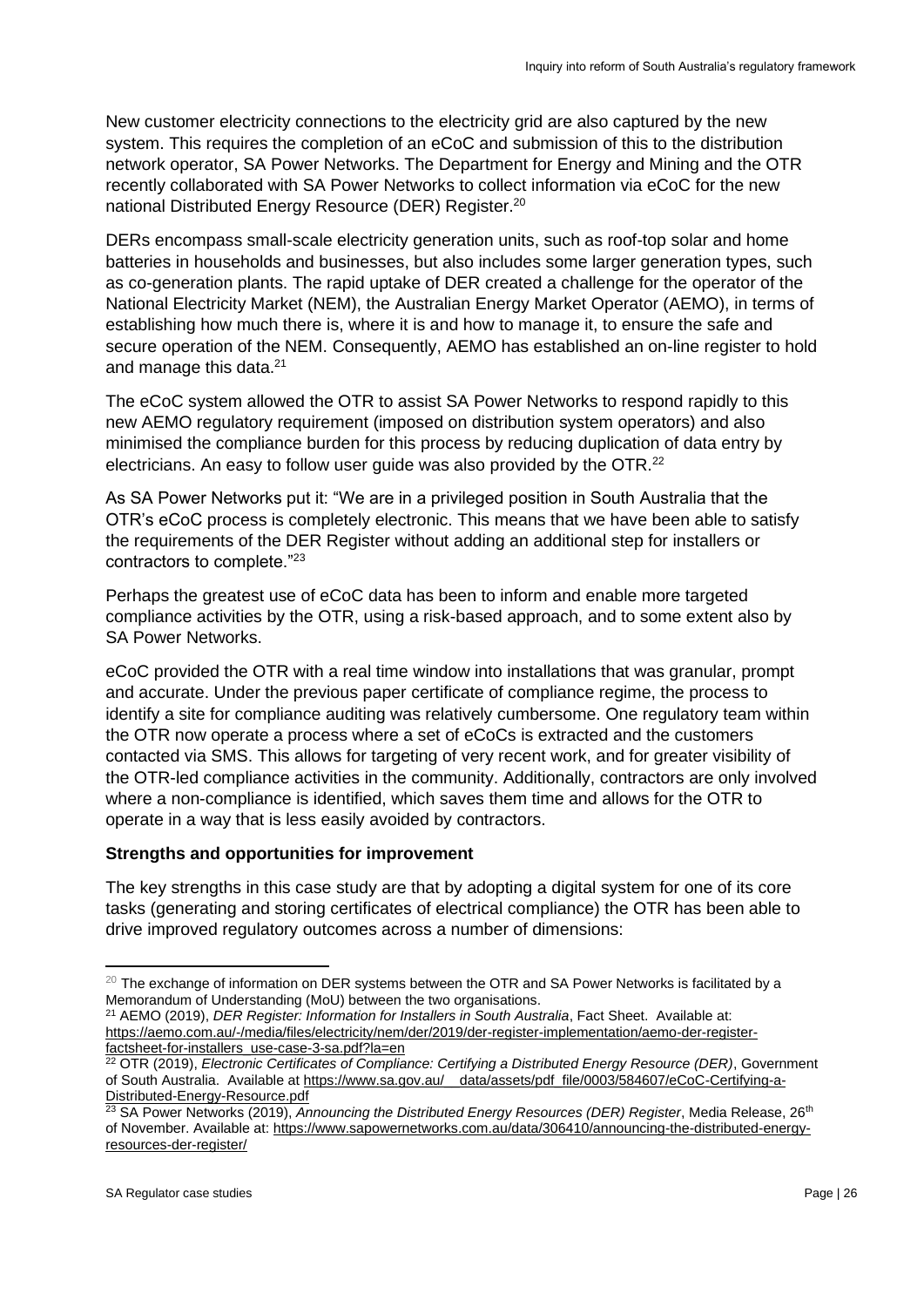- Timeliness and agility in the case of the DER Register, it allowed the OTR to provide a more rapid and agile response in support of SA Power Networks complying with the AEMO request;
- Reduced compliance burden for the DER Register project and in the conduct of its core regulatory functions (i.e. information gathering and audits of compliance), the OTR has reduced the time and effort imposed on electricians and contractors; and
- Better targeted interventions the rich, real time data provided by eCoC has enabled a better and more risk-based approach to core regulatory functions that target high risk areas, achieving better regulatory outcomes and improving the allocation of the resources within the OTR.

Whilst such changes can require an upfront investment of time and money by regulators, and effort to bed down new systems amongst the regulator's stakeholders, they can deliver multiple benefits for the regulator and for stakeholders.

The opportunity going forward will be for the OTR to find new ways to "build out" the eCoC to capture new data and extend its application to other regulatory activities and those of other stakeholders, like SA Power Networks.

For example, the OTR has recently employed a Renewable Energy Auditor who targets DER installations to ensure that inverter commissioning, smart meter wiring and other wiring safety matters see early compliance attention. eCoC also provides methods for this inspector to conduct "desktop audits" on inverters installed to ensure that these meet South Australian specific requirements (such as voltage disturbance ride through). SA Power Networks has also used the DER data to identify sites where solar generators were installed without seeking authorisation.

The OTR intends to continue the digitisation of its processes and activities in such areas as fire system commissioning reporting, and intends to further develop integration with SA Power Networks' systems to provide more efficient ways for electricians to declare the detail of their work.

Upcoming changes to the OTR case management processes and systems are designed to minimise administration and provide inspectors with a broad overview of the work conducted by tradespersons across the state. These changes are enabled by eCoC and will allow for more sophisticated targeting of work for audit, as well as more efficient resolution of noncompliant installations.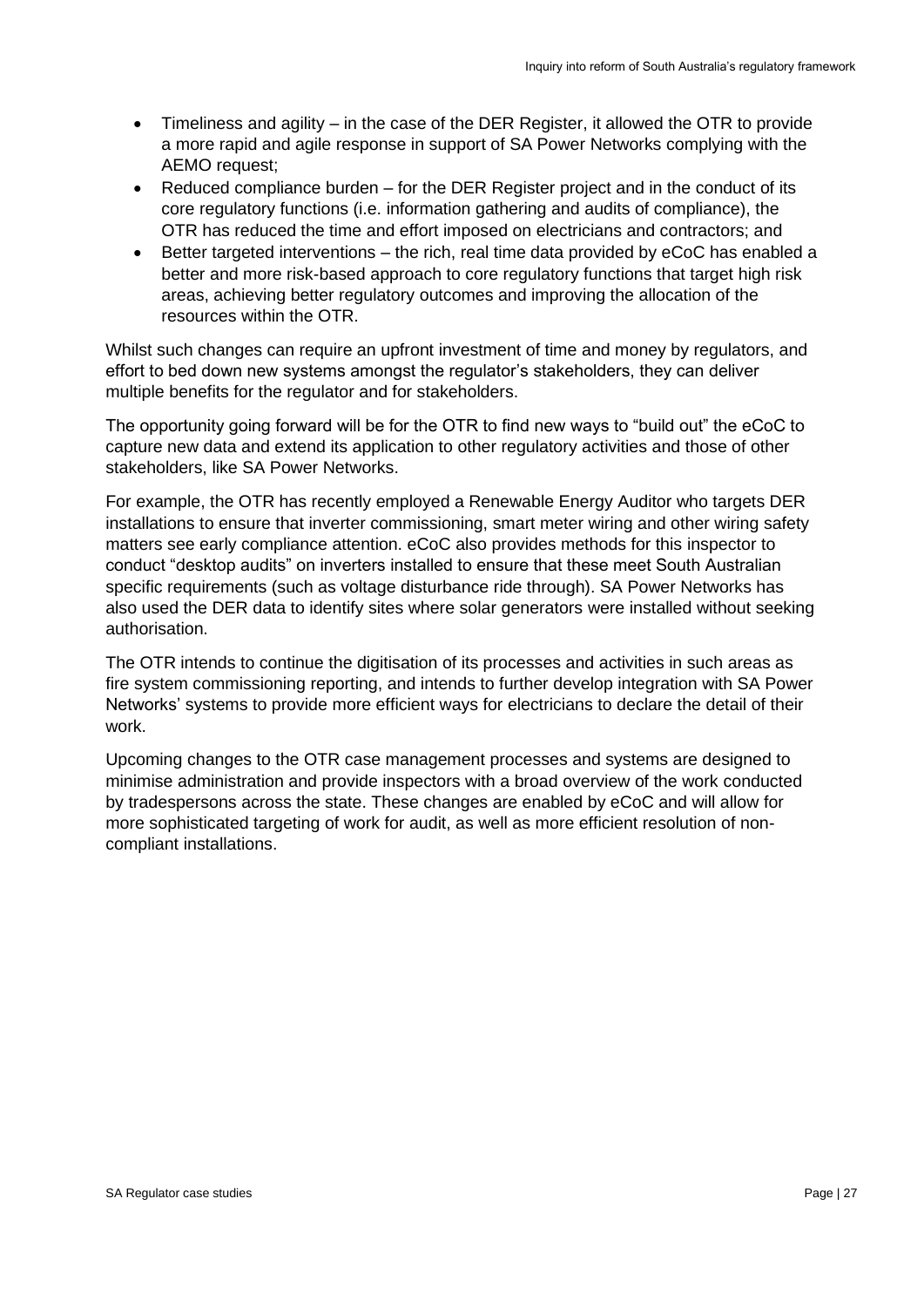# <span id="page-27-0"></span>**4.3 ReturnToWork SA**

# **About RTWSA**

RTWSA is responsible for providing work injury insurance and regulating the South Australian Return to Work Scheme (the Scheme). RTWSA is a statutory authority established under the *Return to Work Corporation of South Australia Act 1994* to administer the *Return to Work Act 2014* and the Return to Work Regulations 2015. The Scheme is funded via employer premiums and provides financial support to people who have been injured at work to cover wages, reasonable medical treatment and return to work services. The objective of the Scheme is to support workers injured at work and ensure that agreed action is undertaken to:

- recover from injury
- remain at, or return to work following injury (including after retraining, if required)
- live independently and be restored to the community when return to work is not possible.

In administering the Scheme, RTWSA seeks to ensure that:

- workers and employers receive appropriate, timely and effective services in the event a worker suffers a work injury;
- employers pay their fair share of premium; and
- all parties meet their statutory rights and obligations.

Supporting regulatory activities undertaken by RTWSA include:

- education programs (e.g. covering businesses, and medical and allied health services providers);
- self-insured evaluations covering large companies and state government entities;
- accreditation of impairment assessors and the review of impairment assessments against relevant guidelines; and
- enforcement of statutory requirements including issuing fines and/or interest penalties and undertaking prosecutions where necessary.

RTWSA works collaboratively with SafeWork SA due to their common interests in reducing workplace injury. This includes providing data to SafeWork SA (as authorised by legislation and supplemented by a Memorandum of Understanding) and regular interactions. RTWSA also interacts with tax authorities such as the ATO and Revenue SA and with SA's Compulsory Third Party Insurance Regulator in relation to education forums, working with shared stakeholders, and aligning medical certificates.

This case study covers the Premium Improvement Program (PIP) recently implemented by RTWSA as an example of an initiative that was designed to improve interactions with regulated businesses through the application of digital (online) technology to service re-design and delivery.

#### **The Premium Improvement Program**

The RTWSA is fully funded through employer premiums. New employers must register with RTWSA and all registered employers must pay an annual insurance premium at the beginning of the financial year based on expected payrolls. Employers were also required to submit a remuneration return within a defined period (initially 3 weeks, then extended to 10 weeks, after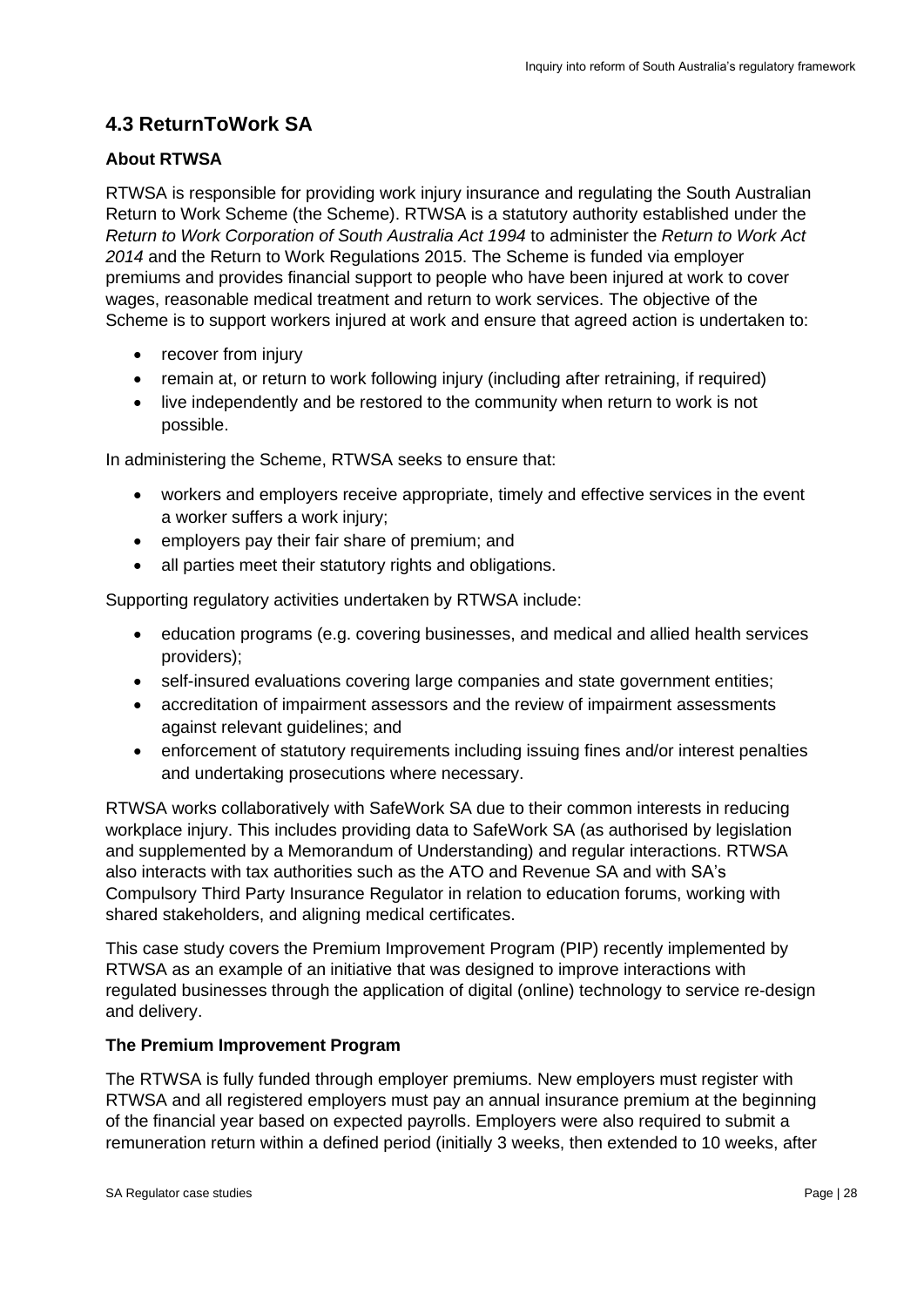the end of the financial year) detailing the actual payroll for the purpose of calculating premium adjustments (with around 96% of employers receiving a premium adjustment). In 2019-20, \$519 million in insurance premiums was collected from more than 53,000 registered employers. In addition, 2,523 employers ceased registration during the year and 5,439 new business registrations were received (RTWSA 2019-20 Annual report, p. 42).

The PIP was developed in response to business feedback that existing registration and premium processes and online services were inflexible, slow and cumbersome. The PIP involved changes to premium policy, internal process redesign and development of improved online services for premium registration, premium payment and reporting and was intended to address business concerns about existing online services and deliver significant internal operational efficiencies.

The PIP was implemented in two phases between June 2018 and October 2020. Phase 1 (June 2018 to July 2019) involved several changes to premiums policy and introduced individual online user accounts to streamline transactions:

- Employers were given greater flexibility to calculate and pay premiums, including choice as to whether to base premiums on the existing estimation method or a new method based on actual remuneration in the previous year, with no premium adjustment at year end. Additional payment flexibility enabled employers to pay premiums in a lump sum or via instalments, and by removing caps on the amount that could be paid via credit card.
- New online accounts were introduced in January 2019 with a range of new features including allowing individual users (such as an accountant) to link a single user account to multiple employers (rather than requiring each business to have a separate account and password) and allowing users to change passwords more easily. This was an important change because many employers use an accountant or other professional to transact on their behalf. Through this RTWSA were able to identify 661 individual users who linked their account to 10 or more employers.
- In developing the new online account there was a focus on simplifying the remuneration return and premium payment processes. This resulted in RTWSA eliminating 16 data fields, reducing repetition and improving the overall user experience (see further details below).

Phase 2 was implemented between July 2019 and October 2020 and covered the employer registration processes. Previously, registration was via an online form (pdf), with all fields being mandatory. Employer feedback indicated the online form was difficult to complete and resulted in many employers calling RTWSA for assistance. Also, significant internal effort had to be devoted to checking the information provided by businesses for the purpose of assigning an industry classification to employers.

The changes implemented in Phase 2 were developed by RTWSA staff, with input from external experts. Process redesign was led by RTWSA staff and focused on minimising the amount of information collected from employers, and then redesigning the online registration form in a workshop with a behavioural economist. The behavioural economics expertise helped staff with framing and structuring of questions in ways that were intended to produce better quality information, higher rates of compliance and also useful customer feedback. A user experience (UX) specialist was also engaged to review and improve the resulting registration process, and to develop the code (wireframes) that was then implemented by RTWSA staff on its IT systems.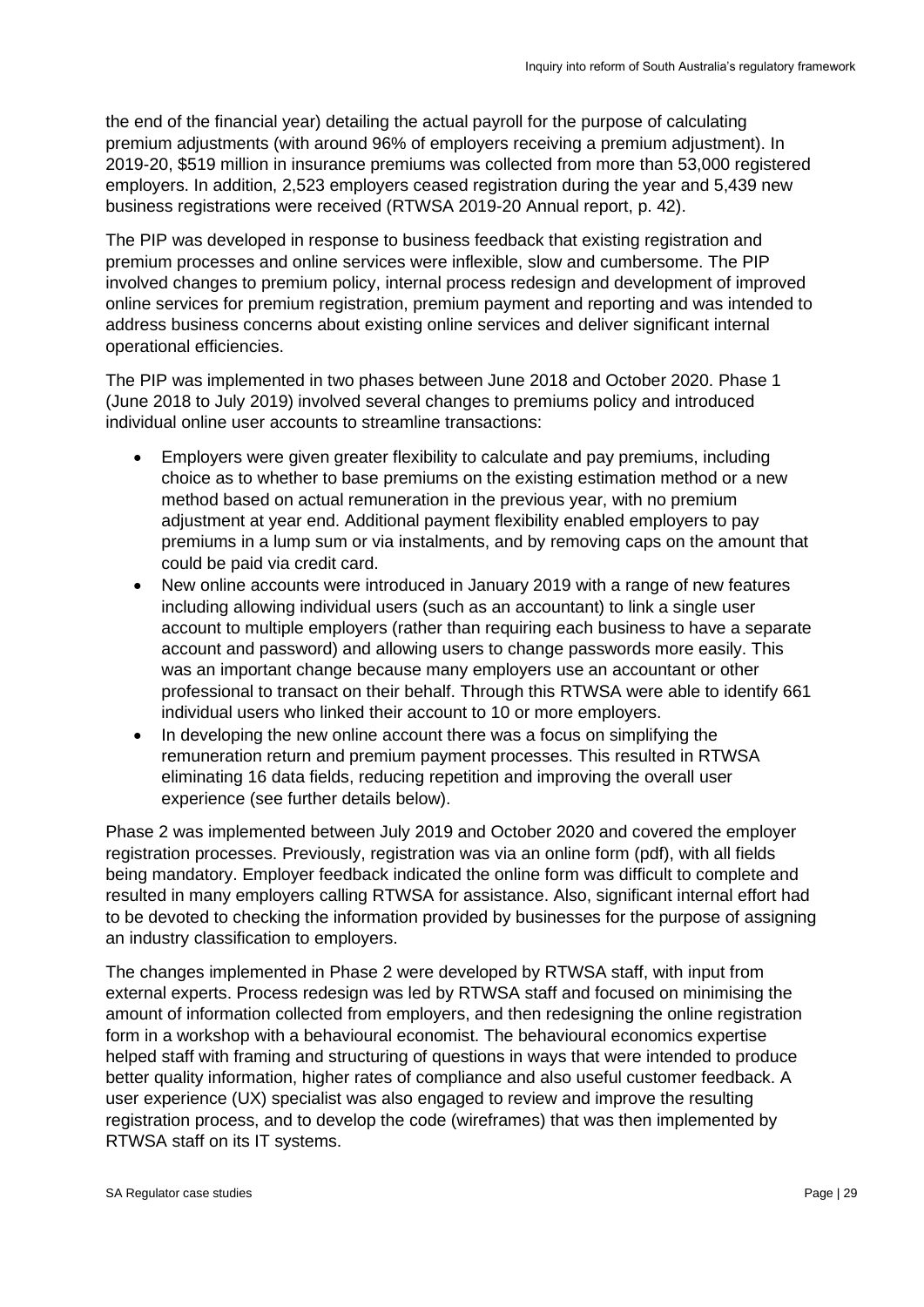#### *What were the benefits of the PIP?*

In October 2020 RTWSA undertook an internal review of the results of the PIP which examined the benefits to employers and RTWSA. The review identified a number of benefits from the program for employers, and for RTWSA:

- Many employers took advantage of additional flexibility in estimating premiums, with around half (52.6% in 2019-2020) electing to take up the new option to use the previous year's remuneration as the basis for calculating current premiums. This led to a major reduction in the number of businesses required to pay an end of year premium adjustment, a reduction of the workload on RTWSA staff involved in processing remuneration returns and handling phone calls from businesses.
- Take-up of new individual accounts was extremely high (89% of employers by July 2019). High uptake was supported by a public advertising campaign. The additional flexibility provided for password changes resulted in a large reduction in the burden on employers and work for RTWSA staff. It was estimated, for example, that there were 2,700 fewer calls from employers to RTWSA to reset passwords.
- Employer compliance with the requirement to submit annual returns increased from around 82% to 87% in 2020, which was even more pleasing for RTWSA given that during this period penalties for non-compliance were suspended due to COVID.
- There was a very large reduction in the time taken to process new business registrations (from 49% within 3 business days in 2018-19; to 86% in 2019-20; and 99.5% in 2020-21). The amount of rework for new registrations (due to errors) also declined significantly (by 82% based on a comparison of error rates between the months of August and October of 2019 and 2020 respectively). The simplified processes also enabled RTWSA to reduce the number of staff dedicated to registrations (from 8 staff in 2018; to 2 staff in 2020; and since September 2020 this function has been wound into the work of Customer Advisers working across customer calls, emails and other customer service tasks).
- Employer feedback was added to the employer registration process, which provided real-time feedback on the ease of transacting with RTWSA. For example, employers were asked to provide a rating on the ease of the new employer registration process. Based on the feedback (2174 responses in 2020-21), most respondents gave the service a highly favourable rating: 42% gave a rating of 5 out of 5 (highest), 48% a rating of 4 out of 5; around 6% a rating of 3 out of 5; and the remainder (4%) a rating of 1 or 2 out of 5.
- The program helped enhance the skills and capacity of RTWSA staff to redesign and improve processes and online services. Implementing the PIP program required extensive changes to existing IT systems, including core systems and the employer portal. External expertise in behavioural economics and user experience was engaged to design and refine online processes and services. The user experience learnings from changes to the employer registration processes have been subsequently applied by RTWSA staff to other online processes. In addition, customer services and staff morale improved because officers were able to use the enhanced capacity to access employers' information, to provide more effective and value-adding interactions with employers.

In addition to the employer benefits and internal efficiency savings, the PIP also provided important strategic benefits to RTWSA. For instance, due to the high take up of individual online accounts, RTWSA was able to send more targeted and effective electronic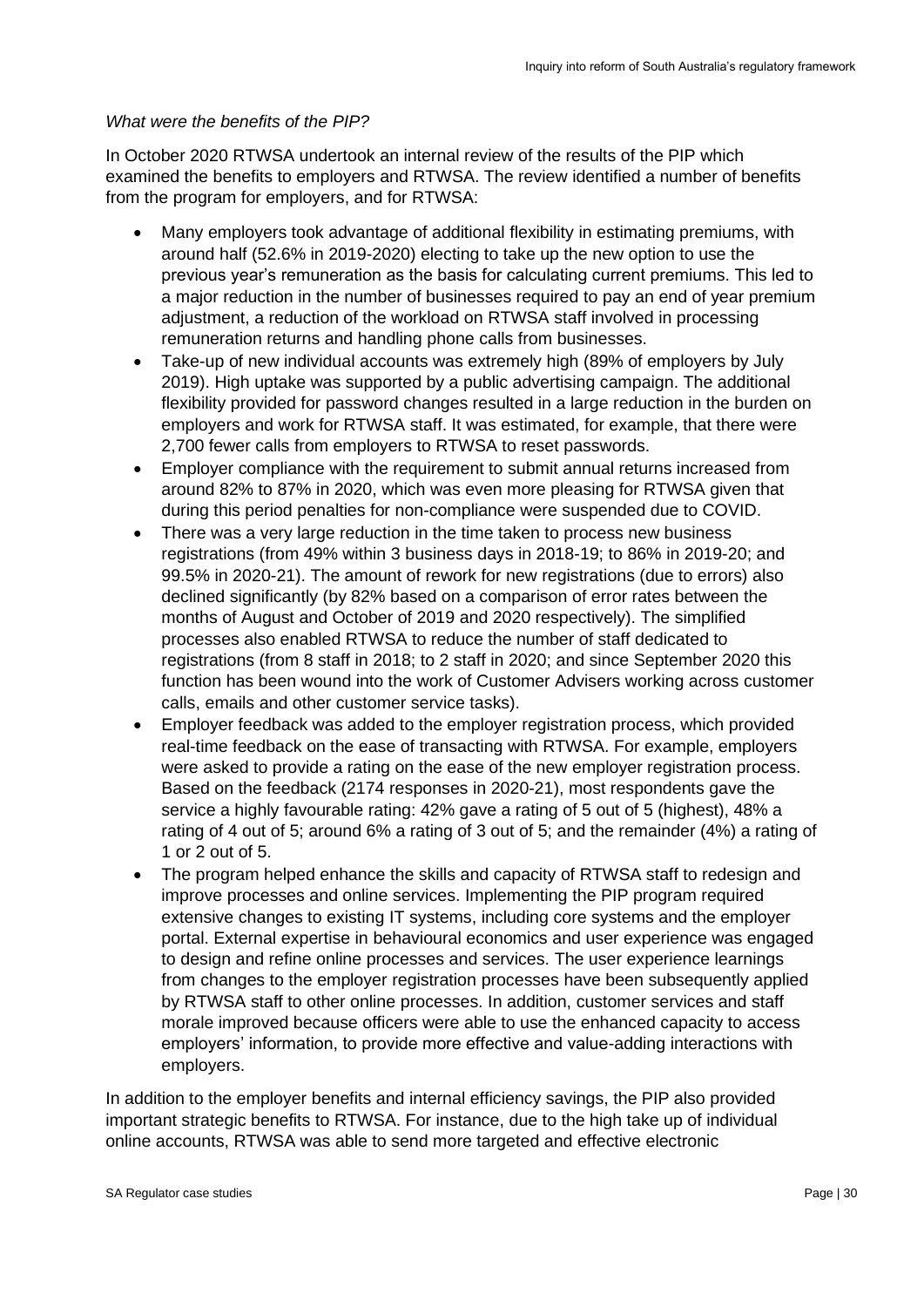communication via email and text message. An additional benefit was providing RTWSA with visibility over an important group of stakeholders (the accountants and other professionals), allowing more effective communication with this group.

#### **Areas for improvement**

Areas for further improvement identified by RTWSA include the need to upgrade IT systems to provide additional functionality. RTWSA also sees further opportunities to use employer and accountant data to produce more effective and targeted communications with these groups in ways that can further increase compliance and the quality of customer interactions, and further reduce the use of high-cost mail and phone channels. Also, while the PIP has resulted in a reduction in the volume of simple phone and email queries, customer support staff are increasingly expected to deal with more complex matters that take longer to resolve and require greater knowledge and interaction with other areas of RTWSA. RTWSA is therefore considering not just the size of the customer support team but the skills mix needed to assist employers quickly and effectively.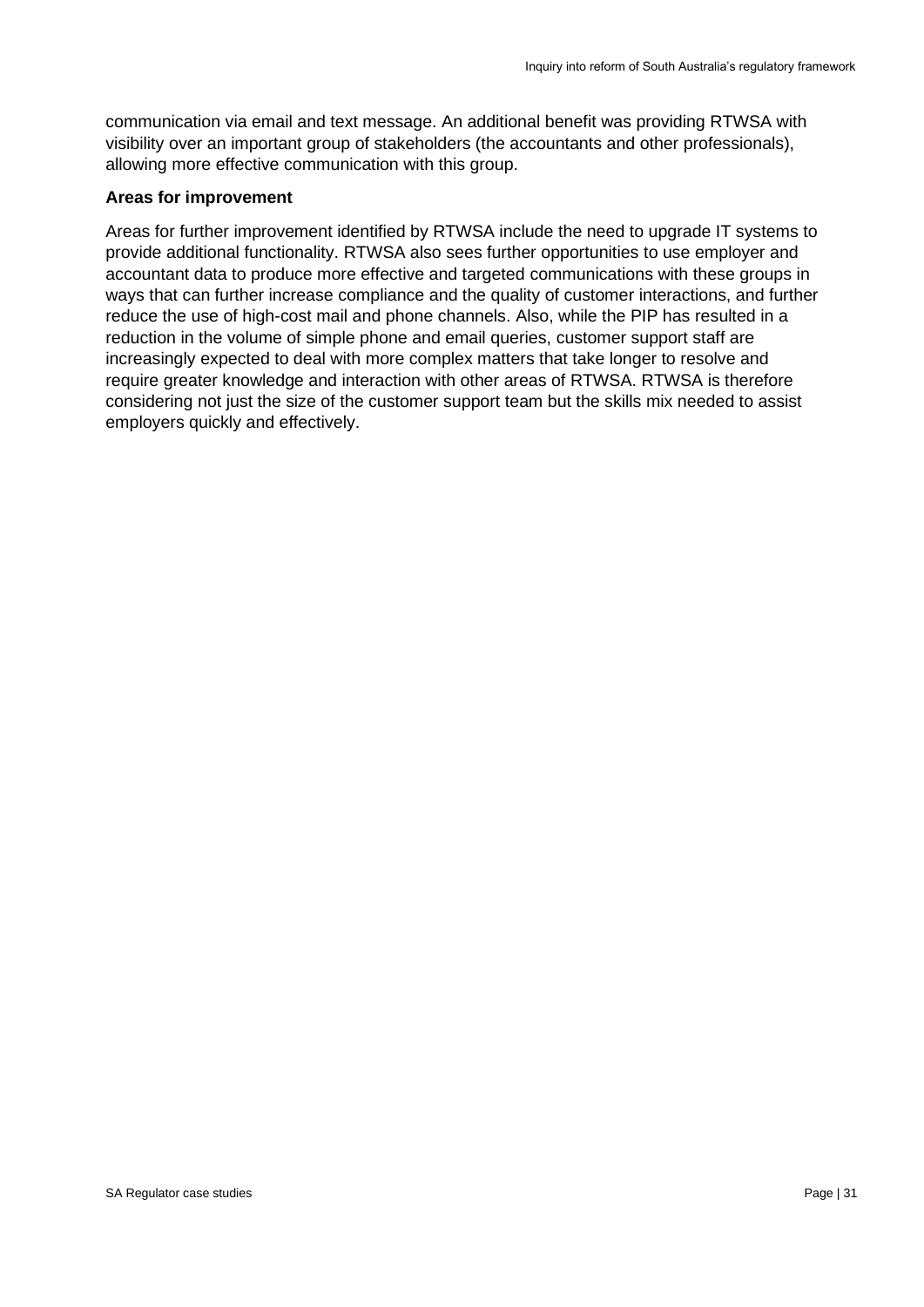# <span id="page-31-0"></span>**5. Monitoring and Enforcement**

# <span id="page-31-1"></span>**5.1 Essential Services Commission Of South Australia**

# **About ESCOSA**

The Essential Services Commission of South Australia (ESCOSA) is SA's independent economic regulator and an advisory body established under the *Essential Services Commission Act 2002* (ESC Act). Key sectors of focus for ESCOSA are transportation, energy and water. It is overseen by a Commission (currently comprising four Commissioners) and has a staff of around 30 FTEs.

One of ESCOSA's roles is to regulate the licensing of electricity generation in SA. While the market operation, rule-making and economic regulation of those entities operating in the National Electricity Market (NEM) takes place at the national level, the licensing regime for generation units remains at the State and Territory level.<sup>24</sup>

ESCOSA's licensing work continues to have regulatory and strategic importance for SA, especially as new forms of renewable and embedded generation have joined the NEM (e.g. wind, solar and battery storage) and issues of system security and stability have arisen. This case study focuses on how ESCOSA has developed robust internal processes that clearly document the licensing approval process and coordination with other regulators to ensure the necessary technical requirements are met. A streamlined licence approvals process, which is less time and information intensive, has recently been established for smaller, 'low risk' electricity generators.

## **Overview of the regulatory function being reviewed**

ESCOSA's core role is the regulation of industries that provide essential services to SA consumers, which also encompasses small-scale off-grid network service providers for the electricity, gas and water industries. In addition to its price determination and licensing functions, ESCOSA also monitors the activities of regulated entities for compliance with their licence conditions and other regulatory obligations and undertakes enforcement activity to address non-compliance where required. In doing so, ESCOSA aims to encourage and facilitate a culture of compliance in line with its key objective, under the ESC Act, of protecting the long-term interests of SA consumers.

ESCOSA's enforcement policy is underpinned by a regulatory action system, which is modelled on a paradigm known as ethical business regulation. This case study looks at how ESCOSA applied these open, collaborative and supportive principles to enforcement action regarding the District Council of Cooper Pedy, which provides small-scale off-grid electricity and water services to its residents, under licences (and associated regulatory obligations) issued by ESCOSA.

<sup>&</sup>lt;sup>24</sup> The Australian Energy Market Operator (AEMO) is the national market operator for the NEM, whilst the Australian Energy Market Commission (AEMC) is the rule-making body for the NEM and the Australian Energy Regulatory (AER) is the economic regulator, dealing mainly with monitoring and enforcement of conduct and revenue determinations, for network operators in the NEM, and is part of the Australian Competition and Consumer Commission (ACCC).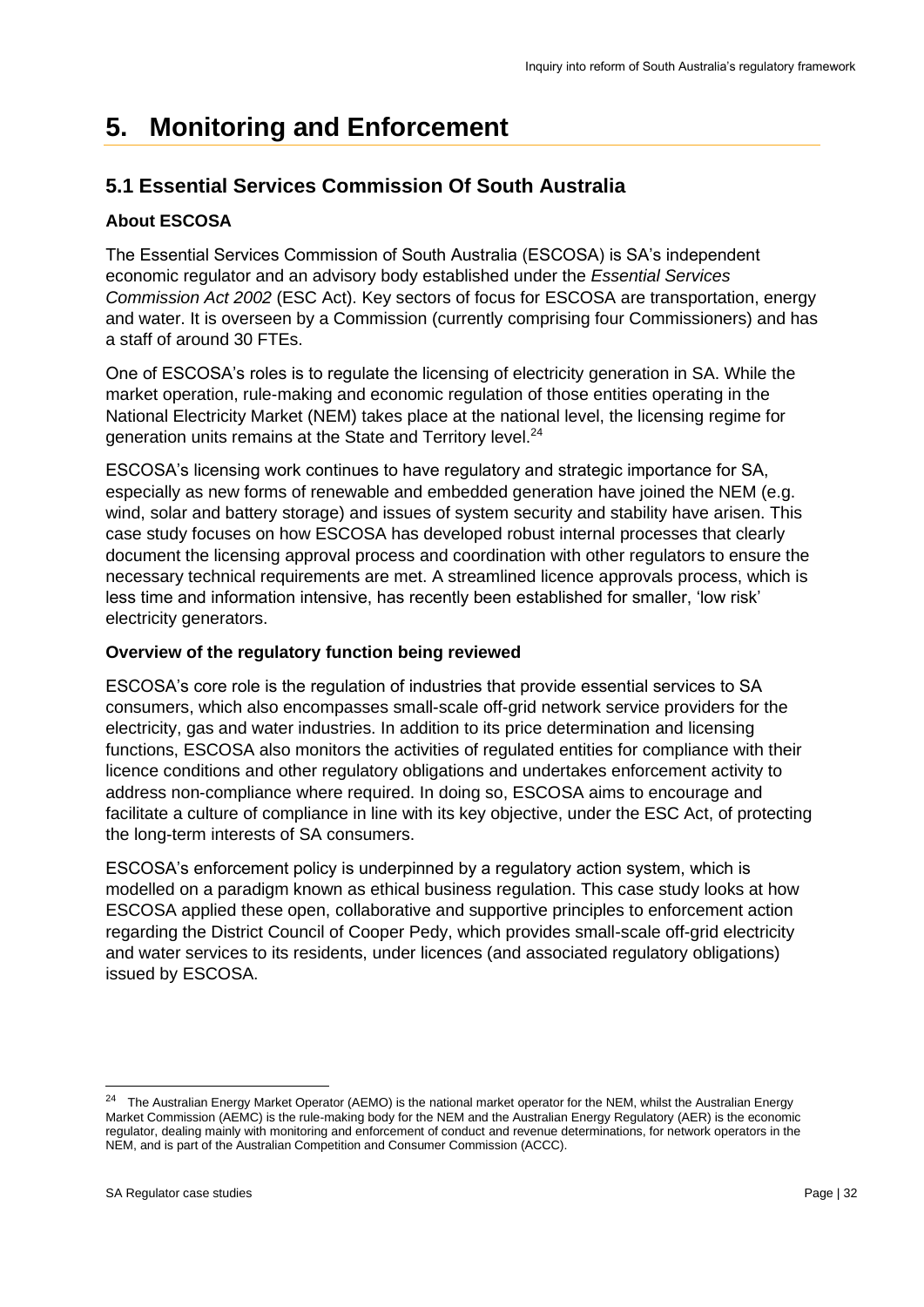## **Application of ethical business regulation (EBR) to compliance and enforcement activity for the District Council of Cooper Pedy**

The compliance framework employed by ESCOSA is based on its Regulatory Action System (RAS), which aims to promote and facilitate compliance by regulated entities with their regulatory obligations. Under this framework, ESCOSA expects regulated essential service providers to have and maintain robust compliance and reporting systems. The detail of that system is set out in ESCOSA's enforcement policy.<sup>25</sup>

The RAS is modelled on a paradigm known as Ethical Business Regulation (EBR), developed by Professor Christopher Hodges.<sup>26</sup> The principles and 'toolbox' of EBR have attracted interest and support from regulators and governments worldwide (such as those in OECD and the UK).<sup>27</sup> In summary, EBR sets out the following evidence-based propositions about regulatory action:

- A regulatory system will be most effective in affecting the behaviour of individuals where it supports ethical and fair behaviour.
- Businesses should demonstrate constant evidence of their commitment to fair and ethical behaviour that will support the trust of regulators and enforcers, as well as of all levels of management and employees, customers, suppliers, investors and other stakeholders.
- A blame culture will inhibit learning and an ethical culture, so businesses and regulators should support an essentially open collaborative culture.
- Regulatory systems need to be based on collaboration if they are to support an ethical regime, as well as maximising performance, compliance and innovation.
- Where people break rules or behave immorally, people expect to see a proportionate response*.*

These maxims for good regulation are broadly consistent with the ESCOSA's regulatory approach over time, which has been to establish information flows and relationships, which both allow and require regulated businesses to:

- identify an issue as quickly as possible;
- identify the root cause of the problem;
- share information on the problem and to discuss and agree the appropriate response:
- implement the right response, and share that information;
- apologise for harm caused, and repair it or provide redress; and
- monitor the situation and see if changes need to be made to the initial response.

Where a regulated business is unwilling or unable to meet that expectation, ESCOSA has the power to exercise its statutory enforcement powers to ensure consumer protection and redress.

Taken together, the RAS and EBR approaches guide ESCOSA's enforcement responses which provide support, education and capacity-building, in response to non-compliance by

<sup>&</sup>lt;sup>25</sup> Available at: <**https://www.escosa.sa.gov.au/about-us/enforcement-policy>.** 

<sup>&</sup>lt;sup>26</sup> Hodges, C (2015), Law and Corporate Behaviour: Integrating Theories of Regulation, Enforcement, Compliance *and Ethics*, Hart Publishing, Oxford and Portland (Oregon).

<sup>27</sup> See for a list of examples, Hodges, C and Steinholtz, R (2018), *The International Adoption of Ethical Business Regulation*, The Foundation for Law, Justice and Society, Oxford, p 3.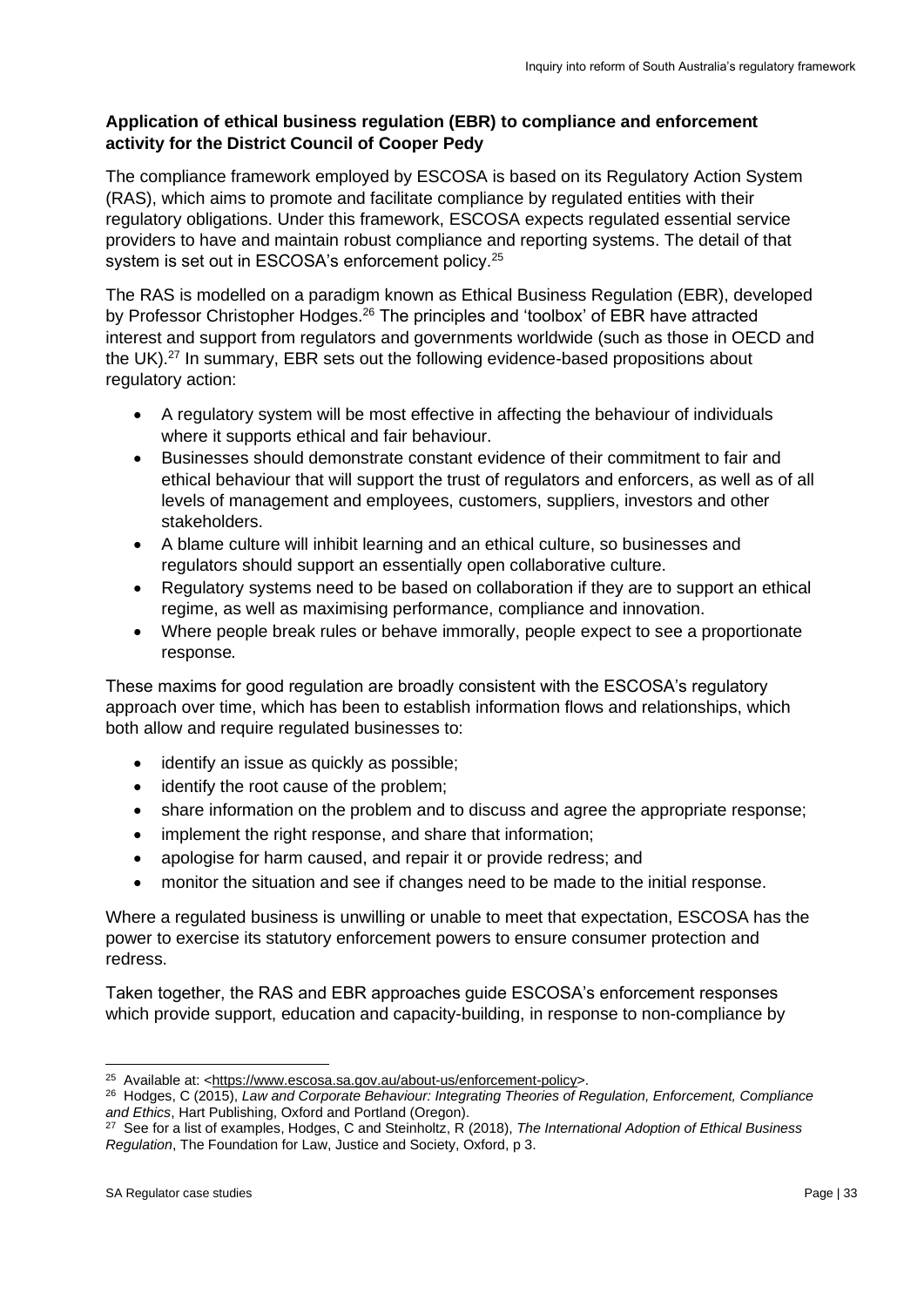regulated entities, in the first instance, rather than moving directly to harsher forms of enforcement action involving sanctions, penalties and litigation.

The District Council of Coober Pedy (DCCP) operates small-scale off-grid electricity and water services to its residents and has both an electricity and a water licence issued by ESCOSA. In 2018-19, ESCOSA commenced action in relation to establishing the DCCP's compliance with its water and electricity licences, and relevant legislation and codes. ESCOSA found a number of areas of non-compliance and required the DCCP to review, amend and implement revised compliance systems, processes, controls and documentation.

The key findings were that the DCCP:

- did not have in place an approved Debt Recovery Policy that documented current practices;
- lacked effective communication material and customer engagement;
- needed to take steps to avoid the escalation of customer debts;
- should improve its staff training and contingency plans for staff turnover; and
- was not correctly completing its compliance and performance reporting.

In considering the regulatory interventions necessary to address those non-compliances, ESCOSA considered a range of matters, including the DCCP's acknowledgment of the noncompliances, its commitment to work diligently towards compliance and to engage with ESCOSA openly in that progress. Given that the response from DCCP was open, timely and collaborative – and the fact that it had taken immediate steps towards rectification in accordance with an 'action plan' and was reporting to ESCOSA regularly in relation to that action plan – ESCOSA chose to pursue actions that were open, collaborative and proportional rather than harsher sanctions and penalties. These were by way of:

- education, information and assistance;
- continued monitoring of legislative compliance; and
- internal and external compliance auditing.

The DCCP is revising and documenting its compliance systems, policies, processes and controls, to address the matters of concern to ESCOSA, which should result in more appropriate management of customers experiencing financial difficulties or facing disconnection going forward.<sup>28</sup>

ESCOSA continues to closely monitor the DCCP's progress and is working with the DCCP to explain and facilitate resolution of regulatory queries as they arise. ESCOSA is keeping the public informed through annual regulatory performance reports, available on its website.<sup>29</sup>

The Ombudsman SA has been investigating a complaint under section 13(2) of the *Ombudsman Act 1972* concerning the DCCP, which covers some of the same matters identified by ESCOSA's compliance actions. In a recently published Report, the Ombudsman SA found serious shortcomings in DCCP's past management of the council's debt and

<sup>28</sup> See ESCOSA (2020), *Compliance review – District Council of Coober Pedy Report – Water and Electricity*, the Essential Services Commission of South Australia, January, available at:

[<sup>&</sup>lt;https://www.escosa.sa.gov.au/ArticleDocuments/21640/20210205-Electricity-WaterComplianceReviewReport-](https://www.escosa.sa.gov.au/ArticleDocuments/21640/20210205-Electricity-WaterComplianceReviewReport-DistrictCouncilCooberPedy.pdf.aspx?Embed=Y)[DistrictCouncilCooberPedy.pdf.aspx?Embed=Y>](https://www.escosa.sa.gov.au/ArticleDocuments/21640/20210205-Electricity-WaterComplianceReviewReport-DistrictCouncilCooberPedy.pdf.aspx?Embed=Y).

<sup>&</sup>lt;sup>29</sup> Available at: <**https://www.escosa.sa.gov.au/industry/water/regulatory-reporting/regulatory-performance**[reports>](https://www.escosa.sa.gov.au/industry/water/regulatory-reporting/regulatory-performance-reports) and [<https://www.escosa.sa.gov.au/industry/electricity/regulatory-reporting/regulatory-performance](https://www.escosa.sa.gov.au/industry/electricity/regulatory-reporting/regulatory-performance-reports)[reports>](https://www.escosa.sa.gov.au/industry/electricity/regulatory-reporting/regulatory-performance-reports).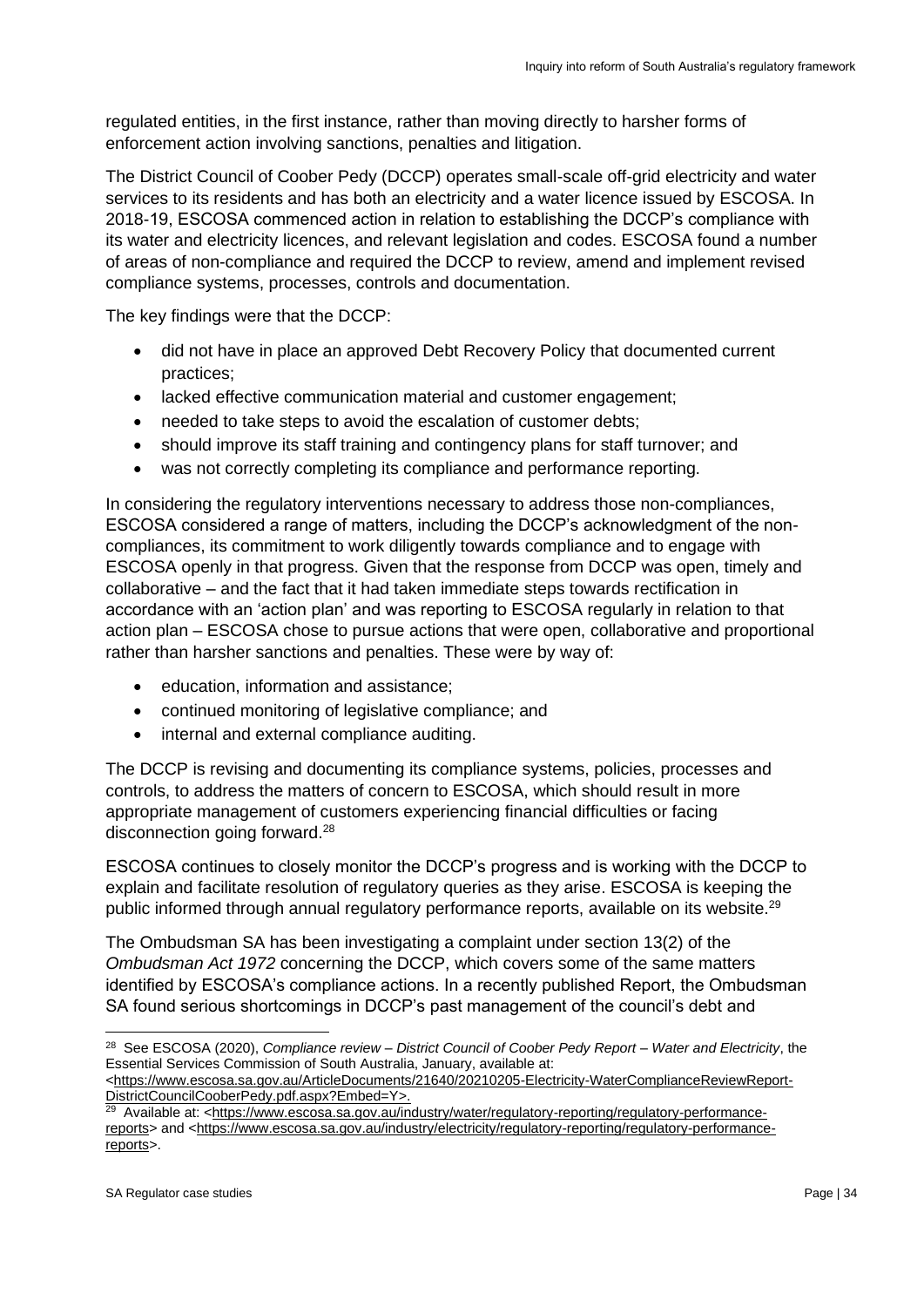disconnection policies, in particular towards some indigenous residents $30$ . Throughout its review, ESCOSA communicated with the Ombudsman SA. As noted in the Ombudsman's Report, ESCOSA kept the Ombudsman SA informed of its progress as it worked closely with the DCCP to address matters that were identified by ESCOSA as warranting reform and improvement. This allowed the most pressing issues in the Ombudsman SA's investigation to be expedited.

#### **Strengths and opportunities for improvement**

The key strengths in this case study is that by working with regulated entities in an open, collaborative and supportive way, as an initial 'front end' compliance response, ESCOSA considers that its enforcement policy is able to rectify the breach, achieve redress for customers and develop a culture of compliance in a more effective way, compared with taking a more adversarial approach. In line with EBR, ESCOSA seeks to undertake actions that are proportionate, continuous and risk based. Where infringements are not capricious and the regulated entity expeditiously cooperates with ESCOSA, an open, collaborative and supportive response is used to address the harm caused to consumers and improve the compliance and culture of the offending entity. This is more likely to deliver a quicker and less costly resolution for all parties than an adversarial process.

In terms of future opportunities for improvement, the on-going challenge with EBR and RAS approach is to avoid 'regulatory capture' whereby the regulator gets too close to the industry that it is regulating and becomes too invested in the engagement, education and capacitybuilding process, to be able to stand-back and take harsher enforcement measures when that action is required. Ultimately, a balance needs to be struck. ESCOSA has implemented strategies to mitigate the risk of regulatory capture in several ways. For example, through: an internal culture which recognises the need for independence; a number of internal controls (e.g. policies relating to ethical behaviour, conflicts of interests and gifts, benefits and hospitality); and clarity with licensees as to the separate and independent roles and functions of ESCOSA within the regulatory system. ESCOSA's RAS approach seeks to encourage compliance, initially in a supportive and cost-effective manner, while still reserving stronger enforcement measures where those strategies do not have the desired outcome.

<sup>&</sup>lt;sup>30</sup> For detail of the Ombudsman's investigation and findings, see the Report at: *[<https://www.ombudsman.sa.gov.au/publication-documents/investigation-reports/2021/District-Council-of-](https://www.ombudsman.sa.gov.au/publication-documents/investigation-reports/2021/District-Council-of-Coober-Pedy-2018-04687.pdf)[Coober-Pedy-2018-04687.pdf>](https://www.ombudsman.sa.gov.au/publication-documents/investigation-reports/2021/District-Council-of-Coober-Pedy-2018-04687.pdf).*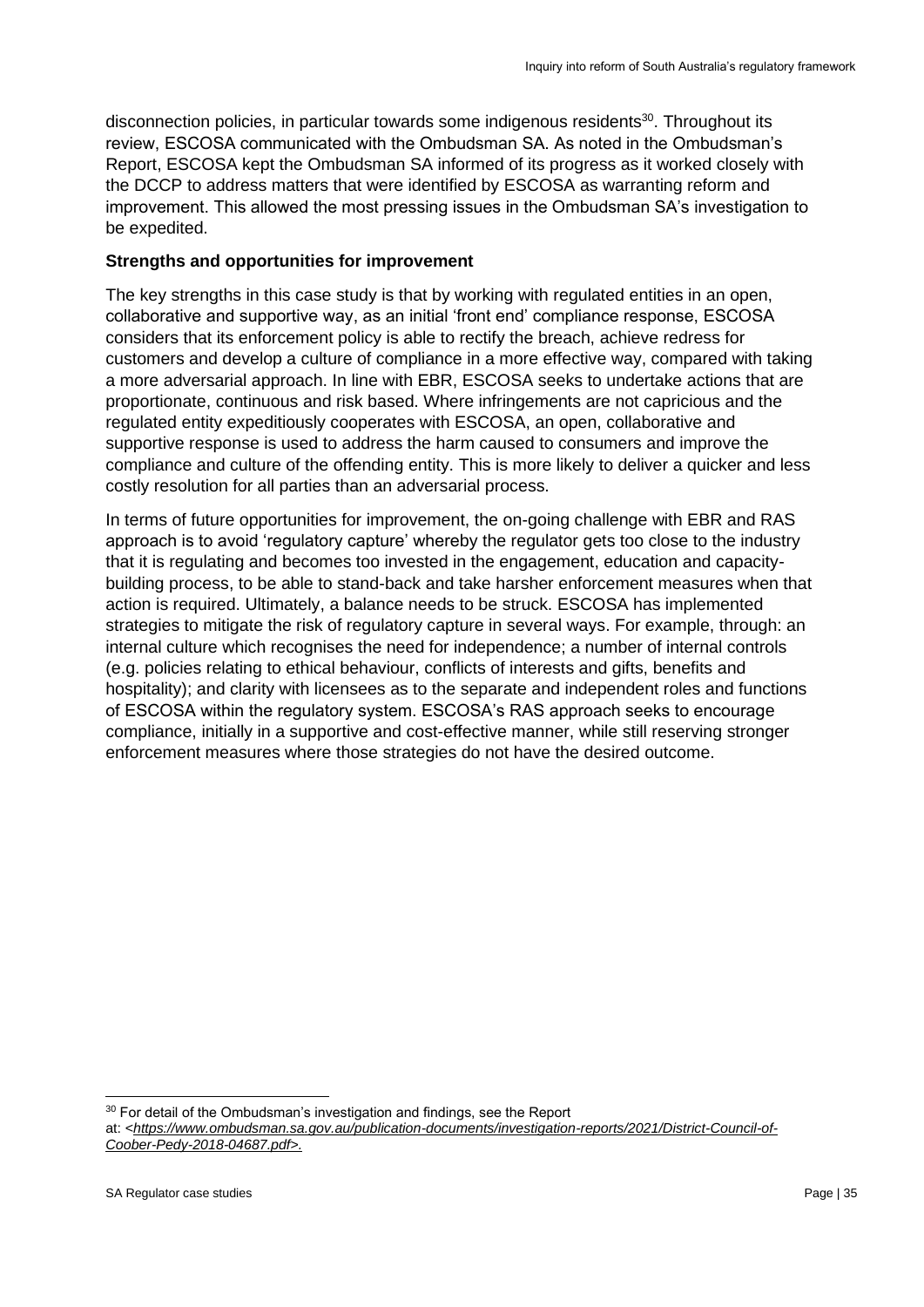# <span id="page-35-0"></span>**5.2 Office of the Technical Regulator**

# **About the OTR**

The Office of Technical Regulator (OTR) is established under the *Electricity Act 1996*, the *Gas Act 1997* (the Gas Act), the *Energy Products (Safety and Efficiency) Act 2000*, and the *Water Industry Act 2012*. The OTR's primary role is to provide safety and technical regulation of the energy and water sectors in South Australia (SA), with a particular focus on the safety of workers, consumers and property, as well as compliance with legislation and applicable regulatory standards. The OTR is located in the Department of Energy and Mining (DEM) and has a staff of approximately 57 FTEs.

A key role of the OTR is ensuring the safety of gas installations and their adherence to the necessary technical requirements under the Gas Act and regulatory standards. This monitoring and enforcement role is underpinned by a 'proactive' auditing regime, which targets operators who are less experienced or who have not met standards in the past. The proactive audit regime includes both 'field' audits and 'desktop' audits. The OTR also has complaint-driven and random auditing programs that complement the proactive audit programs.<sup>31</sup>

# **Overview of the regulatory function being reviewed**

This case study looks at how the OTR's proactive gas installation auditing program demonstrated agility in managing the impacts of COVID-19. By using a new digital system to pivot their auditing program, in a way that was COVID-19 safe, the OTR retained its ability to target domestic installations and to ensure that the regulator continued to develop its knowledge of the skills and character of individual contractors during COVID-19. This enabled the OTR to have the information necessary to continue to apply a risk-based approach to regulation during the pandemic period.

# **Monitoring and enforcement activity for gas installations during the COVID-19 pandemic**

In SA, gas fitters and installers are required to complete a certificate of compliance for all their gas installation and appliance conversion work. This document allows a gas fitter to certify that their work is safe and compliant with *Australian Standards* and *the Gas Act*, which govern safety and technical matters in SA. These certificates are an essential tool for the technical and safety compliance regime, managed by the OTR.<sup>32</sup>

The work of the OTR's proactive audit program is varied both in scope and complexity. This ranges from relatively simple installations, such as domestic gas hot water heaters, to larger commercial or industrial installations, which require specific expertise to assess. The OTR's gas installations team has developed a targeted and risk-based monitoring and enforcement regime over many years to deliver gas safety outcomes.

 $31$  Further information on the OTRs audit program for gas installations, workers and contractors is available at:  $\n$  [<https://www.sa.gov.au/topics/energy-and-environment/electrical-gas-and-plumbing-safety-and-technical](https://www.sa.gov.au/topics/energy-and-environment/electrical-gas-and-plumbing-safety-and-technical-regulation/auditing/gas-installations-workers-and-contractors)[regulation/auditing/gas-installations-workers-and-contractors>](https://www.sa.gov.au/topics/energy-and-environment/electrical-gas-and-plumbing-safety-and-technical-regulation/auditing/gas-installations-workers-and-contractors).

 $32$  An important distinction here is that the focus of the OTR is on the technical compliance and safety of the work performed, however, gas fitters and contractors are also required to be licenced by Consumer and Business Services (CBS) in the Attorney-General's department, who administer the occupational licencing regime in South Australia.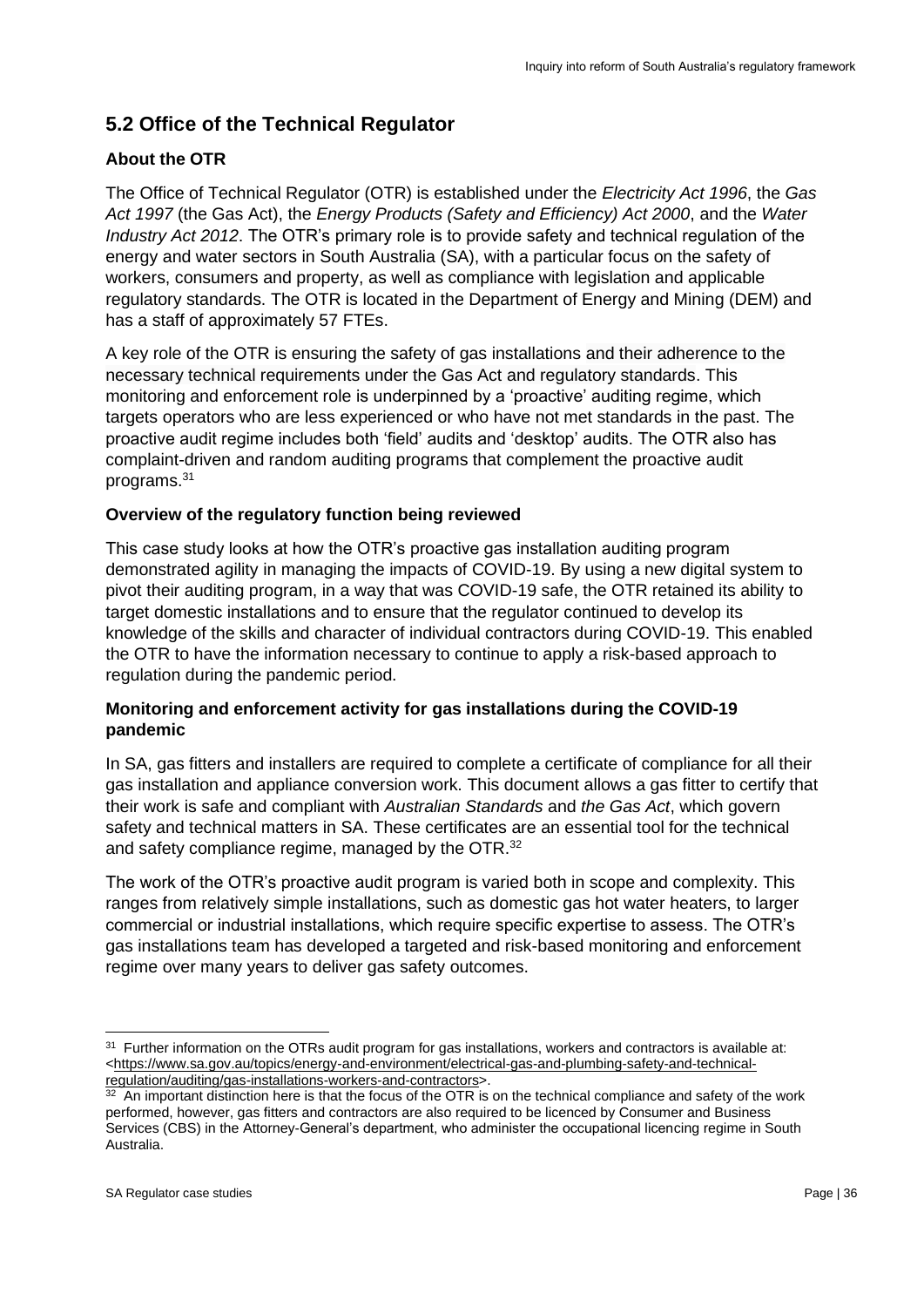Generally speaking, gas contractors and installers being 'monitored' by the OTR fall into two main categories. These are the:

- experienced category contractors who perform the work regularly and to a high standard are aware of the technical requirements which govern their work and demonstrate competence in their work and present a low risk on compliance issues; and
- inexperienced category those contractors or installers who may be performing work in which they are inexperienced or unfamiliar, are found to present a larger safety risk and so see more attention from the OTR.

Understanding the nature of the work typically performed by a particular contractor is critical to the effectiveness of the OTR's regulatory compliance regime. This allows resource planning and targeting of high-risk activities. Informed by the outcome of site audits, the risk based approach utilised by the OTR rewards contractors who demonstrate a higher skill / compliance level through competence, via reduced auditing, and incentivises contractors with lower skill / compliance levels to upskill, through increased feedback following an audit.

This dual pronged approach allows the OTR to focus its regulatory activities on those installations which are more likely to contain non-compliant or dangerous work, while permitting well run and experienced organisations more freedom from regulatory oversight. Targeted regulation enables the OTR to effectively deploy its limited resources to audit those works more likely to be found to be non-compliant.

The OTR applies a commensurate series of consequences as part of its enforcement strategy.<sup>33</sup> Gas contractors and installers found to have performed non-compliant work are generally encouraged or directed to resolve the issue, if it is minor. For more serious breaches, contractors are interviewed and, where skills deficiencies are identified, they may be referred to a Registered Training Organisation (either a private training provider or a TAFE) to undertake upskilling courses to fill gaps in their knowledge or skills. For those who perform work which is dangerous or who are unwilling or unable to complete the work to a high standard, they may be the subject of expiation or prosecution by the OTR, or in extreme cases, referred to CBS for reconsideration of their occupational licences.

The operations of the gas installations team (the gas team) have recently been modernised by the adoption of a new digital system. The OTR's electronic Certificate of Compliance system (eCoC) began replacing the old paper-based compliance certificate regime from 1 July 2018. The eCoC system has greatly improved the speed and efficiency of the OTR's regulatory operations across a range of areas and was the subject of an earlier Case Study regarding its application to compliance certificates for connections of distributed generation units to the electricity grid.<sup>34</sup>

 $33$  Further information on the OTR's compliance and enforcement policy for the gas, electricity and water sectors can be found at: [<https://www.sa.gov.au/topics/energy-and-environment/electrical-gas-and-plumbing-safety-and](https://www.sa.gov.au/topics/energy-and-environment/electrical-gas-and-plumbing-safety-and-technical-regulation/compliance-and-enforcement/policy)<u>[technical-regulation/compliance-and-enforcement/policy>](https://www.sa.gov.au/topics/energy-and-environment/electrical-gas-and-plumbing-safety-and-technical-regulation/compliance-and-enforcement/policy).</u><br><sup>34</sup> This case study was on the OTR's application of eCoC to the compilation of the Distributed Energy Resource

<sup>(</sup>DER) Register and to core compliance activity – see Box 5.2 in SAPC (2021), *Inquiry into reform of South Australia's regulatory framework,* Draft Report, Government of South Australia, August, pages 137-38. <sup>35</sup> SafeWork has a specific target of achieving a 30% reduction in the incidence rate of claims resulting in one or more weeks off work by 2022 [\(Strategic Plan progress report 2019,](https://www.safework.sa.gov.au/__data/assets/pdf_file/0009/361179/Strategic-Plan-Progress-Report-2021.pdf) p. 10). This target is consistent with nationally agreed performance indicators [\(Australian Work Health and Safety Strategy 2012–2022,](https://www.safeworkaustralia.gov.au/system/files/documents/1902/australian-work-health-safety-strategy-2012-2022v2.pdf) p.7)).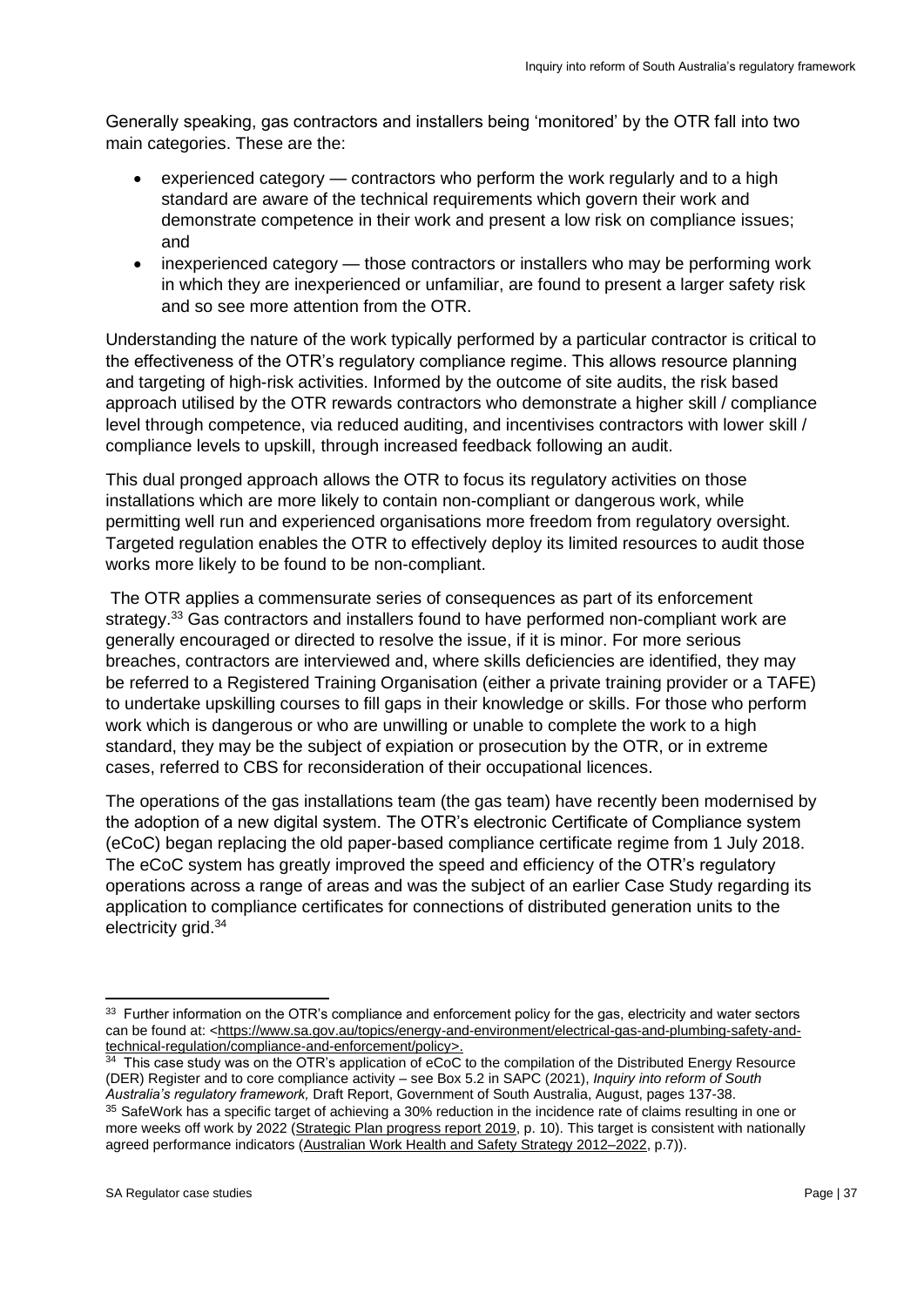Enabled by the stream of data provided by eCoC, the gas team redesigned their audit process to contact the owner of a property via SMS in the first instance. This is typically followed-up with a short phone call to explain the nature of the OTR contact and arrange a time for audit. Several benefits were delivered with this change, including a large reduction in administrative overhead in generating audits and the ability to generate work for OTR inspectors in short order.

With the advent of COVID-19, during 2020 and 2021, the OTR – like most businesses – was forced to adapt its operations to minimise risks associated with the pandemic. Given the remote auditing of gas installations is not possible, the gas team found that they needed to adapt their processes or would be unable to perform their role as regulators. The eCoC system was able to deliver data about the work being performed in sufficient detail to enable the gas team to target, for example, hot water service installations that were either outdoors or with sufficient space to allow social distancing and other COVID-19 precautions. While this may appear simple, it would not have been feasible without a widely adopted electronic compliance form integrated with the case management tools within the OTR.

This then provided the team with the agility needed to continue their operations within mandated lockdown constraints and to ensure that the gas installation work performed in SA continues to be audited by the OTR, so that the public can be assured it is safe and completed to a high standard. Inspectors within the team found that this approach delivered several benefits. Direct contact with a property owner allowed for the OTR to reassure those parties that an audit could be conducted safely. Additionally, it allowed for confirmation that the installation which would be the subject of the audit was as described, and accessible without the need to enter shared areas.

In the periods where lockdown occurred, access to eCoCs and audit records allowed OTR officers to determine trends for compliance issues with respect to individual contractors and appliance types. This data was analysed by the OTR to form the justification for future education programs for the public and trade stakeholders on safety, legislative or technical compliance issues. The ability to identify appliances with some degree of detail also helped identify risks which are the subject of safety alerts, notices, or recalls.

#### **Strengths and opportunities for improvement**

The key strengths in this case study are that by using a new digital system to pivot their auditing regime for gas installations towards a category of appliances that allowed for a COVID-19 safe audit process, the OTR was able to:

- $Re$ -focus the audit program in an agile way by identifying types of appliances which were likely to be installed outdoors or in locations where the risk to OTR inspectors and the property owners could be minimised, the proactive audit regime was able to continue in a modified form during the pandemic period;
- Ensure public safety and confidence using eCoC's database allowed the OTR to arrange an audit with the owner of the system via SMS and phone call, in a way that provided them with confidence that it could be completed safely with respect to social distancing and other COVID-19 precautions; and
- Continue to build information for targeted interventions the OTR retained its ability to audit domestic gas installations and gain information on the skills and character of individual contractors and installers during COVID-19. This enabled the OTR to have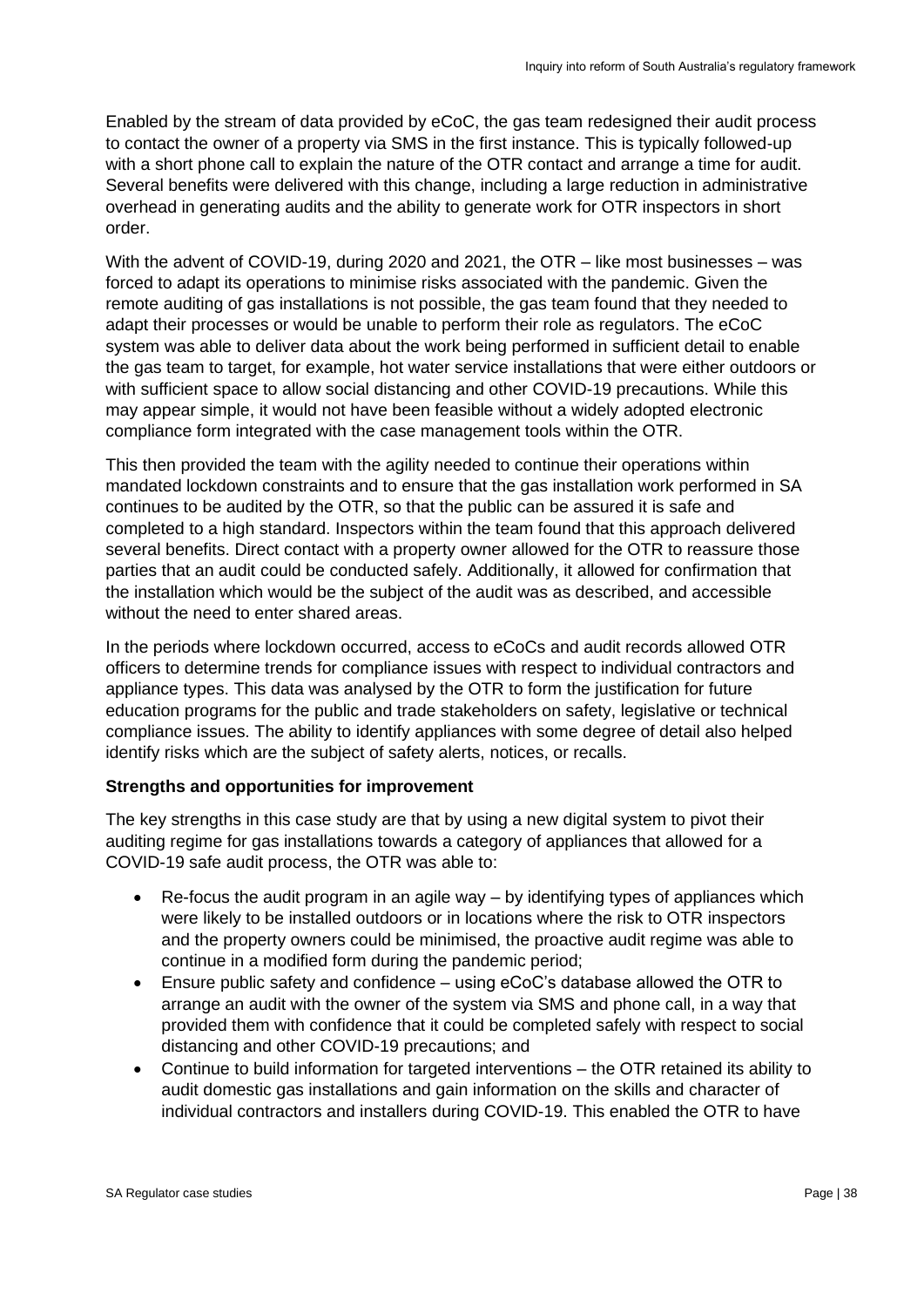the information necessary to continue to apply a risk-based approach to gas product and safety regulation during the pandemic period.

What this case study also demonstrates is that a highly granular dataset, of the type provided by eCoC, coupled with sophisticated case management tools supporting the audit program, is a powerful regulatory solution. It allows regulators to adjust their compliance auditing, safety alert and education activities to target very specific characteristics, either based on risk, optimisation of resource use, or, in this case, to enable a pivot in the audit program, in response to a change in circumstances, to types of appliances that could continue to be audited during the COVID-19 pandemic.

The ability to target specific parameters (e.g. appliance type, job location, work undertaken by a particular contractor, work performed within certain date ranges, and the history of work for a particular address) provide analytical tools for risk-based enforcement. Contractor history can be reviewed to ascertain the number of audits and their compliance / breach statistics, this assists in targeting recalcitrant offenders. This analysis enables rapid, customisable planning of proactive audits and reactive accident responses in regional areas, where the geographic optimisation of work leads to increased productivity. It also allows for geographic work selection to optimise inspector efficiency in metropolitan Adelaide.

In the future, the development of analytics can enable the OTR to make strategic and informed operational decisions on statistical evidence, but also assists the OTR in planning education for stakeholders as a response to re-occurring breaches or incidents. Examples include advertising BBQs or space heaters service safety campaigns based on incident statistics or prioritisation of 'roadshow' presentation content informed by re-occurring breach numbers.

The opportunity going forward will be for the OTR to further develop the uses of the eCoC and their electronic audit platforms, including electronic audit plans (via iAudit or equivalent) that allow inspectors to capture and report audit / investigation evidence electronically and then dispatch it to the cloud portal from the field for integration into the OTR's case record management system. This productivity gain will then allow for analysis of data to enable even more targeted audit or enforcement programs, and for resources to be directed to specific compliance elements. Planned future enhancements include the integration of electronic audit plans and reports generated in the field with the OTR's internal systems in "real time" and automated breach letters and oversight for compliance statements closing out remedial work within prescribed periods. This will then help to further minimise administrative overheads and increase efficiency, accuracy, and quality of records.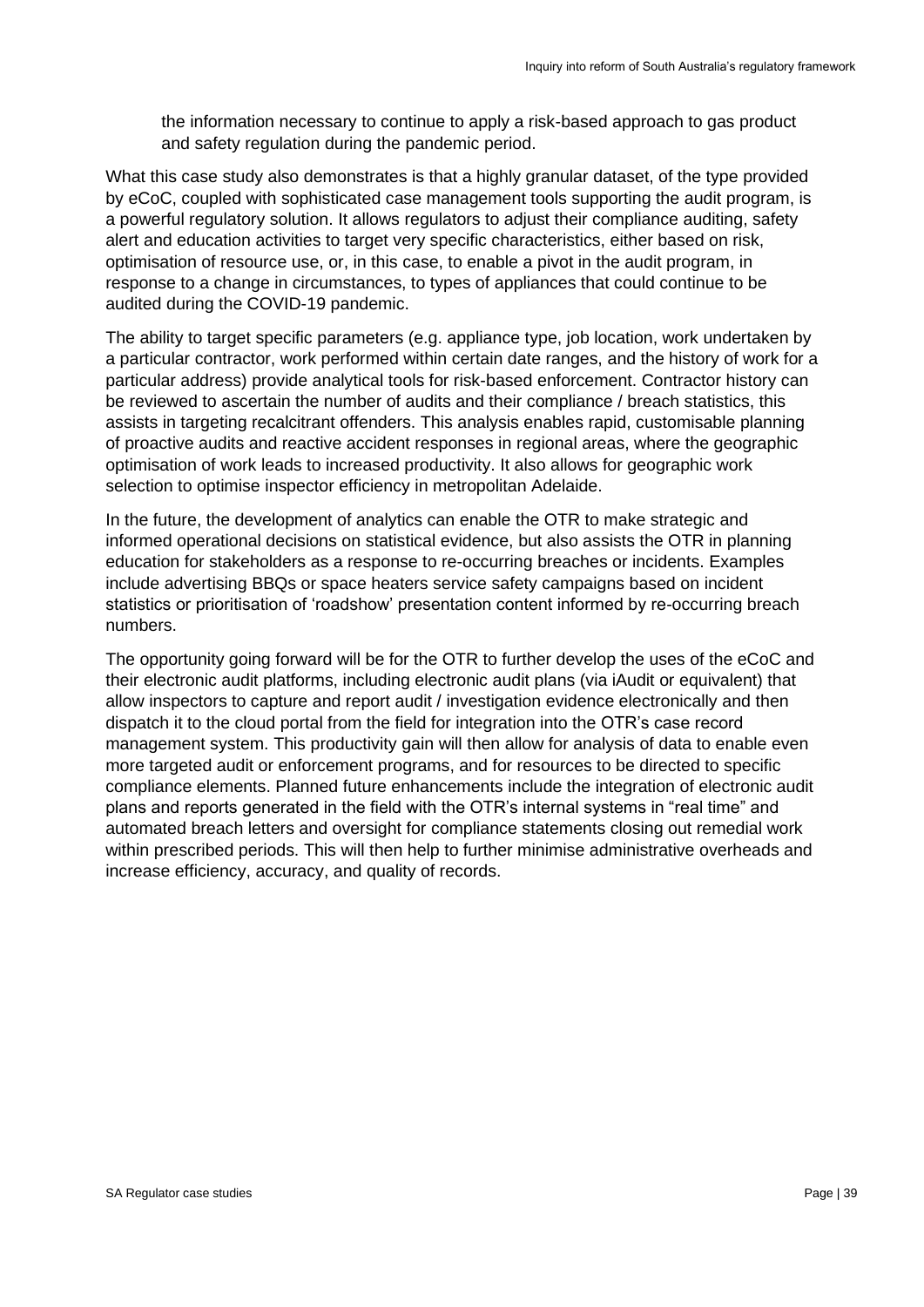# <span id="page-39-0"></span>**5.3 SafeWork South Australia**

## **About SafeWork SA**

SafeWork SA administers 29 different pieces of legislation but is focused primarily on regulating SA's work, health and safety (WHS) laws with the main goal being to reduce the incidence of workplace injury.<sup>35</sup> The tools used by SafeWork SA to reduce the incidence of workplace injury include providing information, advice and support to business, and undertaking a range of compliance and enforcement activities to respond to incidents and prevent harms by ensuring businesses understand and comply with relevant WHS laws. Regulatory activities of SafeWork SA include:

- undertaking workplace inspections to ensure compliance with WHS laws;
- responding to workplace incident notifications and complaints, including investigating serious incidents and workplace deaths;
- assessing and issuing licences for the safe operation of plant, machinery, substances and facilities, and for prescribed occupations;
- providing information, support, and advice to assist businesses, workers, health and safety representatives and the broader public.

SafeWork SA also works within a national WHS regulation framework, coordinated through Safe Work Australia.<sup>36</sup> It also has a close working relationship with ReturnToWork SA (RTWSA), which is responsible for providing work injury insurance and administering the SA return to work scheme. This case study outlines several initiatives recently implemented by SafeWork SA to improve decision making by workplace inspectors.

This case study outlines how SafeWork SA, uses intelligence-led and risk-based analysis to prioritise workplace interventions.

## **Monitoring and enforcement**

A 2018 evaluation and report on SafeWork SA's practices, policies, and procedures by the Independent Commission Against Corruption (ICAC) provided a catalyst for SafeWork SA to implement major changes to the way it administers WHS legislation in South Australia. The ICAC report raised several major concerns about SafeWork SA's overall approach to workplace inspections, including lack of a clear framework for determining matters such as inspection priorities, the balance between proactive and reactive inspections, and between announced and unannounced inspections, and the quality and consistency of inspections. The ICAC made 39 recommendations which were accepted by SafeWork SA. One recommendation was that SafeWork SA ensures its proactive inspection activities be driven by intelligence, assessment of risks, and research on how to assist workplaces in adhering to WHS laws (recommendation 17).

SafeWork SA's approach to implementing ICAC's major recommendations involved a structured change management process underpinned by a strong human-resources focus. This included restructuring the organisation and the workforce to break down silos between

<sup>&</sup>lt;sup>35</sup> SafeWork has a specific target of achieving a 30% reduction in the incidence rate of claims resulting in one or more weeks off work by 2022 [\(Strategic Plan progress report 2019,](https://www.safework.sa.gov.au/__data/assets/pdf_file/0009/361179/Strategic-Plan-Progress-Report-2021.pdf) p. 10). This target is consistent with nationally agreed performance indicators [\(Australian Work Health and Safety Strategy 2012–2022,](https://www.safeworkaustralia.gov.au/system/files/documents/1902/australian-work-health-safety-strategy-2012-2022v2.pdf) p.7)).

<sup>&</sup>lt;sup>36</sup> SafeWork Australia is a national WHS policy setting body with responsibility for improving WHS and workers compensation arrangements across Australia.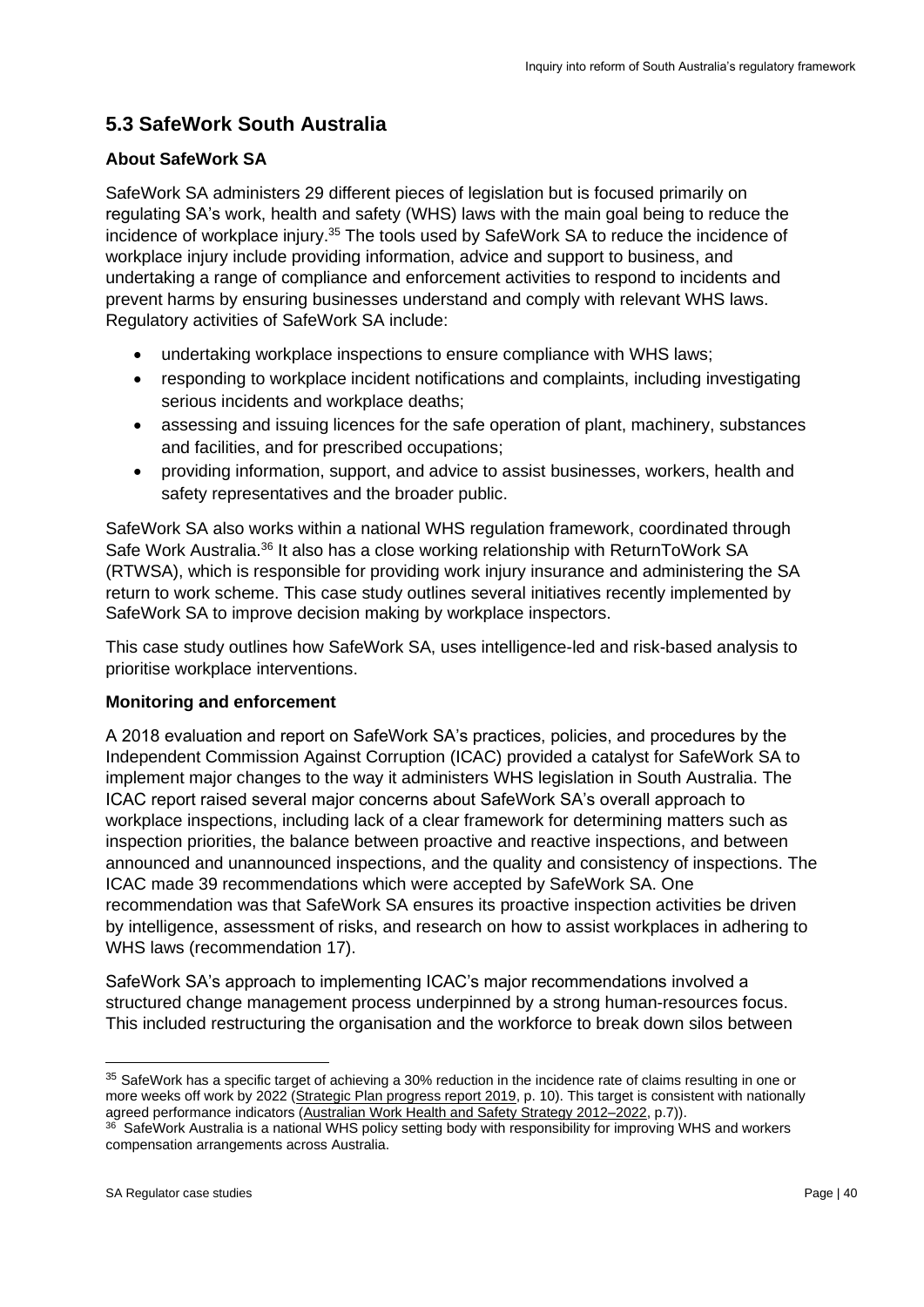teams (finalised 1 July 2019), implementing a wide range of business process improvements, developing a new organisational training framework for improved staff training and development, including dedicated training for staff involved in implementing and monitoring compliance and enforcement (SafeWork SA Annual activity reports for 2018-19).

In response to the specific ICAC recommendation that SafeWork SA use intelligence and assessment of risks to drive its proactive inspections, SafeWork SA developed a Proactive Compliance Campaigns program. Under this program, SafeWork SA uses a variety of intelligence to identify priority areas for inspection and enforcement campaigns. Priority areas are identified based on analysis of historic injury risk using claims data from agencies such as RTWSA and Safe Work Australia, as well as internal information such as data on notifiable incidents. The stated aim of proactive compliance campaigns is to achieve a reduction in work-related injuries, illnesses and fatalities, and to reduce the incidence of non-compliance with work, health and safety requirements.

In addition to injury and notifiable data, SafeWork SA aligns its campaigns to the Australian [Work Health and Safety Strategy 2012-2022,](https://www.safeworkaustralia.gov.au/system/files/documents/1902/australian-work-health-safety-strategy-2012-2022v2.pdf) developed to drive key national activities to achieve improvement in work health and safety. For example, the AWHSS identifies priority industries such as agriculture, road transport, manufacturing and construction with historically high rates of injury. It also identifies priority types of injuries, including musculoskeletal disorders, mental health conditions and cancers (including skin cancer and asbestos-related cancers). SafeWork SA's campaigns assist in meeting the desired outcomes of the national strategy.

Since 2019, SafeWork SA has designed and implemented proactive compliance campaigns covering 12 different industry sectors and specific activities such as Safe Work Method Statements (SWMS) for high-risk construction work, the use of elevating work platforms (such as mobile scissor lifts), and asbestos removalists and assessors.

Processes for planning and conducting proactive activities are documented in an Audit Program and Proactive Compliance Campaign policy, finalised in late 2020. Campaigns are scheduled throughout the year and populated into a compliance campaign calendar, to assist with resource needs, communications and reporting. Campaign briefs are developed that outline the objectives, campaign triggers and justification, key actions and risks and reporting requirements. Once an area is identified for a proactive compliance campaign, SafeWork SA publicises its intention to undertake these campaigns and releases information explaining the basis for the campaign. It also provides detailed guidance material to assist relevant businesses to identify and address WHS risks.

During a campaign, inspections may be undertaken with or without notice. Where an inspector identifies instances of non-compliance with work, health and safety requirements, further action may be taken, depending on circumstances. Actions vary along a spectrum from providing further advice to businesses, issuing improvement notices or prohibition notices, accepting an enforceable undertaking<sup>37</sup>, revoking, suspending or cancelling licenses and authorisations, and initiating prosecutions.

Safe Work SA inspectors operate within a principles-based framework established by SafeWork SA, which flows from the national Safe Work Australia [National Compliance and](https://www.safeworkaustralia.gov.au/system/files/documents/1702/national_compliance_and_enforcement_policy.pdf)  [Enforcement Policy.](https://www.safeworkaustralia.gov.au/system/files/documents/1702/national_compliance_and_enforcement_policy.pdf) This policy identifies general principles that are to guide regulatory

<sup>37</sup> An enforceable undertaking is a written, legally binding agreement between the alleged offender and SafeWork SA to implement specific actions to improve work, health and safety (Strategic Plan, p 10).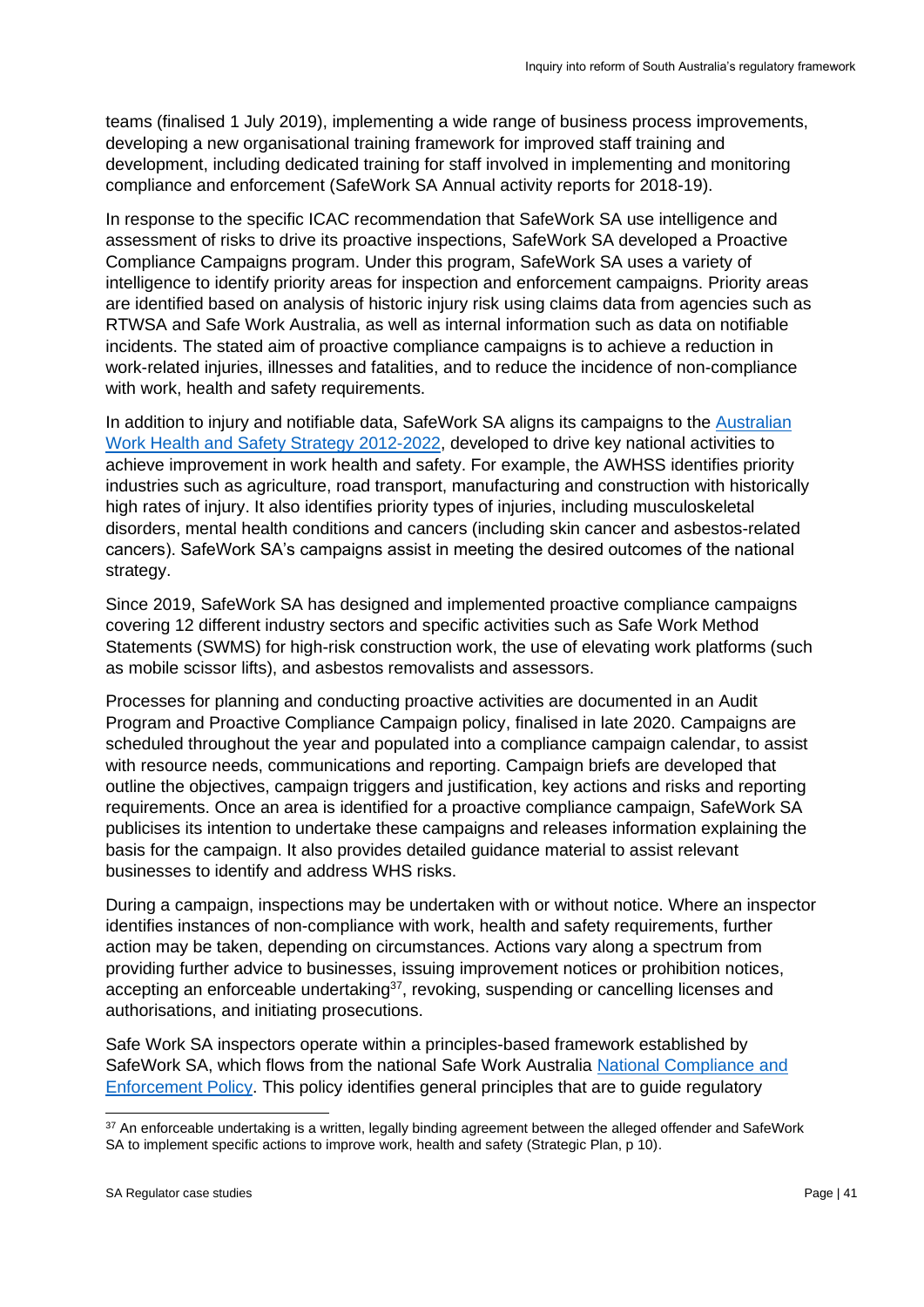decision making and the administration of enforcement powers, including through proactive compliance campaigns. The national enforcement policy, for examples, says that the exercise of inspectors' powers should take account of various factors including:

- The seriousness of the breach and the actual or potential consequences, including whether risks are immediate or imminent.
- The culpability of the duty holder and the extent to which conduct falls below acceptable standards and the extent to which the duty holder contributed to the risk.
- The compliance history and attitude of the duty holder.
- The impact of enforcement action on the encouragement of compliance or deterrence from non-compliance.
- Any mitigating or aggravating circumstances. (SafeWork Australia, National compliance and enforcement policy, p. 7).

An internal quality control process ensures the compliance and enforcement policy is applied consistently. Once a case files is created it is reviewed by Team Leaders during the life of the matter. Case files are further reviewed prior to closure to ensure the actions of the inspector are in accordance with the relevant procedures, referred to in a compliance and investigations manual. SafeWork SA is currently developing a Quality Assurance framework to apply to all auditing functions across the agency.

After the conclusion of a campaign, SafeWork SA publishes an evaluation to inform stakeholders and improve future campaigns. SafeWork SA has to date published three campaign reports relating to: Respirable Crystalline Silica, Elevating Work Platforms (EWPs) Audit Report and Safe Work Method Statement in high-risk construction. These reports include recommendations to improve future compliance activities. For example, the campaign report on the high-risk construction sector recommended that SafeWork:

- conduct unannounced follow-up audits in 2021 to confirm improvement across the construction sectors;
- audit a higher proportion of civil construction in 2021;
- develop a compliance campaign for managing the risk of falls in the residential sector;
- engage with stakeholders such as industry bodies, unions and other key stakeholders to reinforce the need for businesses to identify high risk construction activities and implement risk mitigation plans in consultation with workers (Safe Work Method Statements 2020 Audit Report, p. 16).

The impact of campaigns on SafeWork SA, business and safety outcomes differ depending on the scope and the level of compliance identified during campaigns. The evaluation of the elevating work platform (EWP) campaign, for example, identified several positive outcomes. One was greater business awareness and understanding of the safe use of EWPs, and through clearer [guidance material](https://www.safework.sa.gov.au/__data/assets/pdf_file/0019/183016/Mobile-elevating-work-platforms-guideline.pdf) issued by SafeWork SA, improved clarity for businesses using EWPs on how to comply with their general WHS duties. For SafeWork SA, the guidance material also created an opportunity for improved safety outcomes and will in future allow more effective inspections.

A further benefit of proactive compliance campaigns is that they produce important information to supplement historical information on injury claims. Non-compliance identified by inspectors during campaigns, together with RTWSA claims data, enables SafeWork SA to better identify and monitor high-risk businesses, thereby reducing the potential burden on low-risk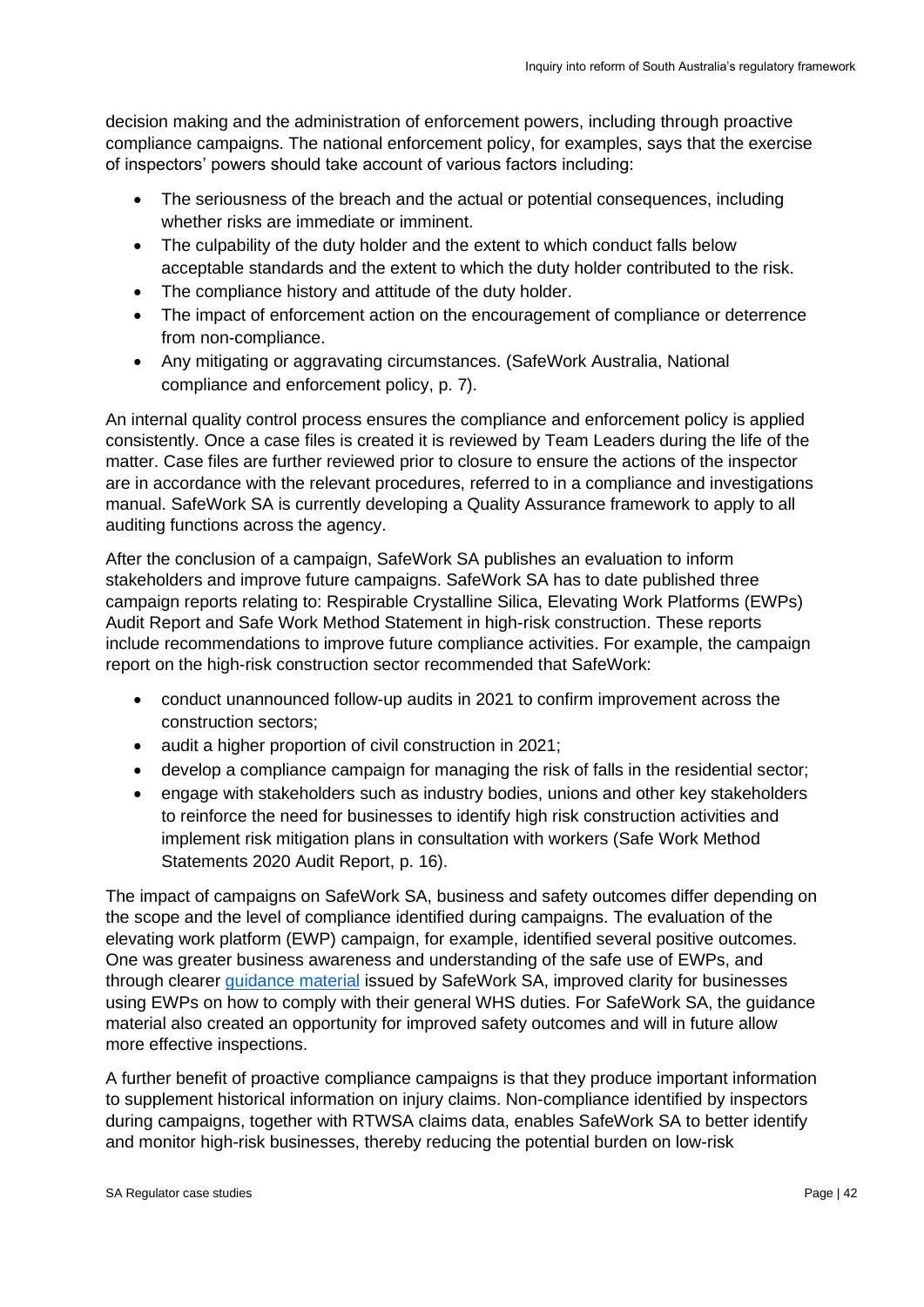businesses. A future priority for SafeWork SA is to undertake analysis on the safety performance of businesses targeted in future compliance campaigns to determine if campaigns have had a positive impact on claims.

#### **Areas for improvement**

SafeWork SA has identified several priorities for improving future Proactive Compliance Campaigns. This includes:

- extending its collaborative approach to developing campaigns to include other government entities that hold relevant intelligence, monitoring and evaluation capabilities;
- building on the positive outcome of campaigns by strengthening the involvement of industry, worker and business stakeholders;
- investigating, trialling, and adopting new technology in compliance activities (such as body worn cameras and drones); and
- collaborating with other jurisdictions through SafeWork Australia to share lessons, data and insights.

SafeWork SA's client and activity database system (InfoNET) was improved to facilitate development of proactive campaign and to assist with reporting. Further improvements have been identified by SafeWork and are currently being scoped and costed to enhance the capability and mobility of inspectors.

SafeWork SA is also considering opportunities to build on practices adopted during the response to COVID-19. During the initial phase of Covid, SafeWork SA contributed to the development of industry specific guidance material by Safe Work Australia, and shared this information through social platforms and key stakeholder groups. As in person audits were suspended during this time, SafeWork SA conducted enquiries via phone, to enquire into the level of understanding by business owners on how to best manage the risks associated with COVID-19. These phone calls were followed up with email correspondence, containing guidance material specific and relevant to the needs of the business. Although this approach is less likely to identify non-compliance in the workplace, it could be utilised to gauge the level of understanding of business about emerging safety issues.

SafeWork SA also closed its customer service front counters due to COVID-19 and directed customers to the website for information or offered appointments for more complex matters. SafeWork has continued this practice, with no negative impact on service delivery.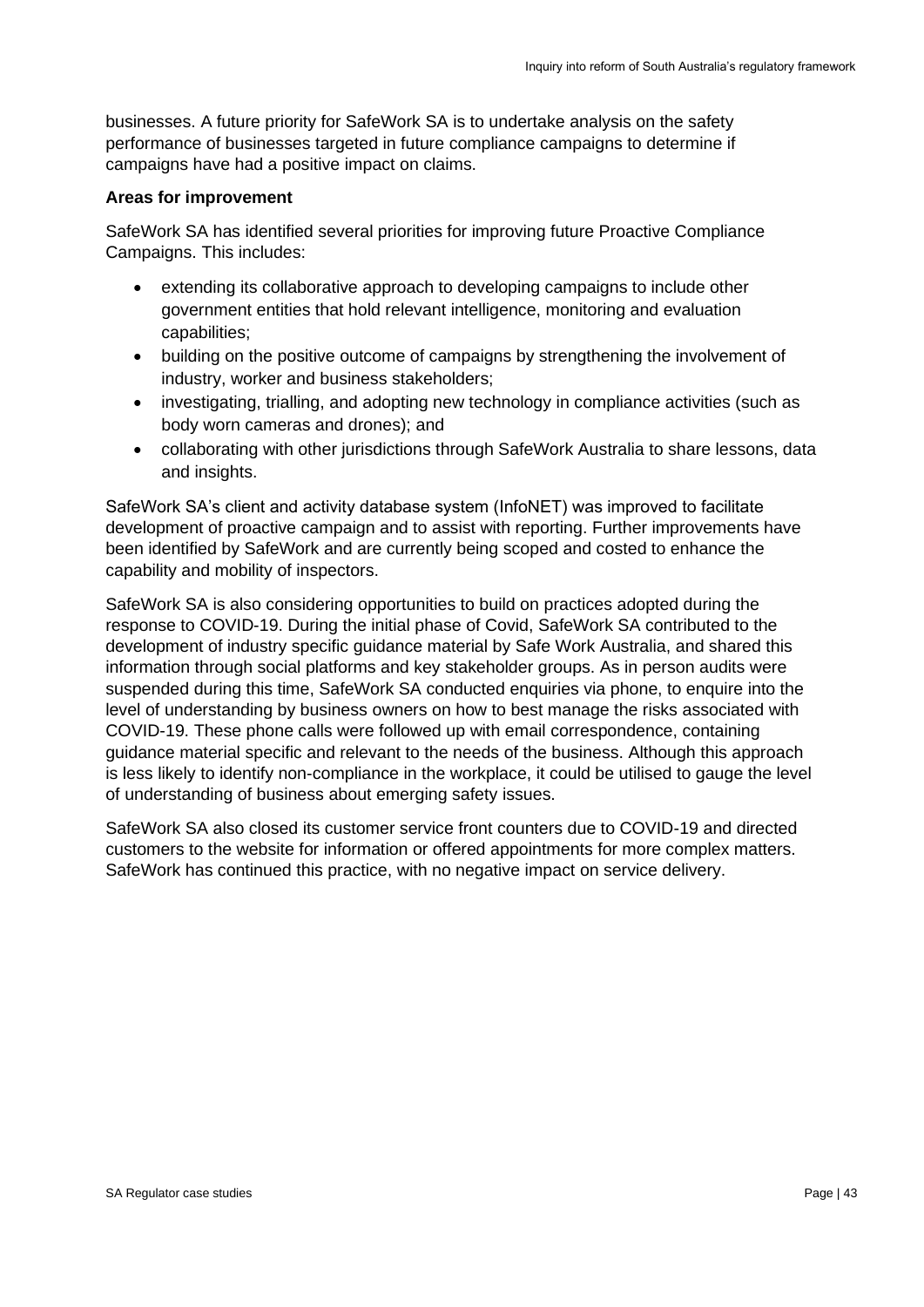# <span id="page-43-0"></span>**6. Stakeholder Engagement**

# <span id="page-43-1"></span>**6.1 DairySafe**

# **About DairySafe**

The Dairy Authority of South Australia, or 'DairySafe', is a statutory authority reporting to South Australia's Minister for Primary Industries and Regional Development. It is governed by a Board comprising three members nominated by the Minister, appointed by the Governor and funded by regulated industry fees.

DairySafe is responsible for ensuring the South Australian (SA) dairy industry complies with national food safety standards to safeguard public health. National food safety standards are developed by Food Standards Australia and New Zealand (FSANZ) and published in the FSANZ Code. The *Primary Produce (Food Safety Schemes) (Dairy) Regulations 2017* require that milk is sourced from an accredited dairy farm, is transported by an accredited transport business, and that dairy products are produced by an accredited dairy processor operating in accordance with an approved food safety program specifying compliance with Australia's food safety standards at each point in the production process.

DairySafe has around 4.2 FTEs and regulates around 215 dairy farms, 23 dairy transporters and 48 dairy processors in SA. The dairy sector in SA is diverse, comprising large multinationals and many medium and small enterprises. Businesses that export are also regulated by the Commonwealth Department of Agriculture, Water and the Environment and there are plans for audits of these export processing facilities by DairySafe to be recognised by the Australian Government.

## **DairySafe's stakeholder engagement policies and initiatives**

Stakeholder engagement is important because of its potential to directly influence food safety culture in regulated organisations and needs to reflect the diverse nature of the sector. DairySafe's various stakeholder engagement activities are set out in its *Communication Plan for 2020 – 2024*. This document sets out the objectives, target audiences, risks, communication modes and methods for measuring stakeholder perceptions of DairySafe.

DairySafe engages with stakeholders by:

- building relationships with industry through well governed 'engagement' and a diverse board leadership (the DairySafe Board includes one member of the industry appointed for their technical expertise).
- developing and issuing guidance materials such as the *Accreditation Handbook*, which sets out the requirements to obtain accreditation and to continue to operate as a dairy business and the *Guidelines for the Safe Manufacture of Dairy Products*, which details hazards and risks in products being manufactured and suggestions on ways to reduce risks.
- holding industry workshops on specific issues to inform industry understanding, and effective application of, food safety protocols.
- undertaking stakeholder surveys every 2 years to measure performance (with the most recent survey undertaken in June 2021).
- distributing regular newsletters, bulletins and emails, which for example, highlight trends from audits or flag with industry areas of focus in upcoming audits, and other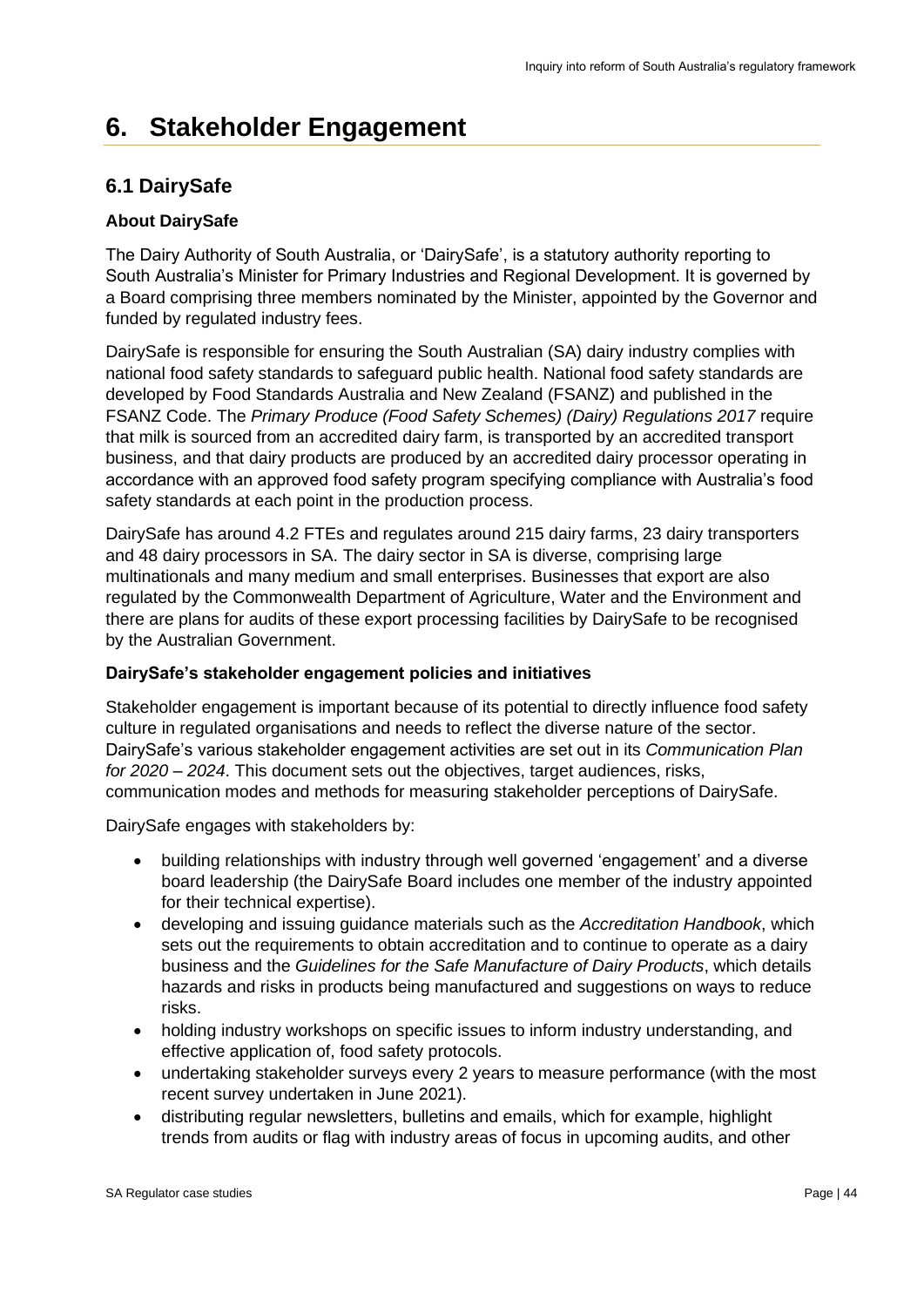developments such as guidance on cleaning requirements developed in response to COVID-19.

Recently, DairySafe instituted a system of industry awards which are intended to publicly recognise dairy businesses that successfully integrate food safety into their business culture.

DairySafe also views its audit activities as an important engagement opportunity, rather than just a means to verify compliance.

The July 2021 stakeholder survey showed that 90 per cent of stakeholders who completed the survey,<sup>38</sup> were satisfied or very satisfied with the quality of communications from DairySafe (the remainder were neither satisfied nor dissatisfied). This was a slight improvement from the 2019 survey (85 per cent satisfied or very satisfied). Other results indicated DairySafe was viewed by stakeholders as a reliable source of food safety advice (90 per cent agreed or strongly agreed), and that most respondents (82 per cent) were confident or very confident in DairySafe as a food safety standards regulator. The main opportunity for improvement identified in the survey related to awareness and usage of DairySafe technical support. For example, only one third of respondents had engaged with DairySafe technical support (although all of those that did reported being satisfied or very satisfied with this support).

#### **Business continuity tool**

Recently, DairySafe developed and implemented a business continuity tool for assessing business continuity risks that is designed, in part, to support DairySafe's stakeholder engagement activities. Business continuity refers to the capacity of a business to plan for and respond effectively and safely to unexpected business disruptions. This initiative aligns to the strategic objectives outlined in DairySafe's *Communications Plan*, including to: 'engage across industry to promote a food safety culture', and to develop an 'industry information value proposition'.

This initiative arose from discussions with other food safety regulators about the links between business resilience and food safety risk. Some regulators argued that there is a direct link between food safety outcomes and the capacity of a business to manage unexpected events causing business interruptions such as bushfires, power failures, or loss of key staff. The relevance of these risks was highlighted by the impacts of recent bushfires and COVID-19 on the South Australian dairy industry.

The online tool was developed by DairySafe with funding from the Department of Primary Industries and Regions and enables dairy processors<sup>39</sup> to self-assess their vulnerability to business interruptions and identify actions to improve their resilience. Available on the DairySafe website, the tool allows a business to quickly test their preparedness for business disruption through a 15-minute self-assessment. After entering business details and responding to a range of questions, the online tool identifies tailored options to reduce exposure to business continuity breakdown, based on a two-dimensional risk matrix. One dimension on the risk matrix is product risk. A product risk rating is assigned based on the highest risk product produced by the business, with the options being low, medium or high. Products rated low risk include milk powder, UHT milks, hard cheeses; products rated medium, include salted butter, ice cream and pasteurised milk; and products assessed as high

<sup>&</sup>lt;sup>38</sup> 291 stakeholders received the survey and 80 completed surveys were returned (a response rate of nearly 28 per cent).

 $39$  The first version of the tool was tailored to dairy processors and a version tailored to dairy farmers is currently under development.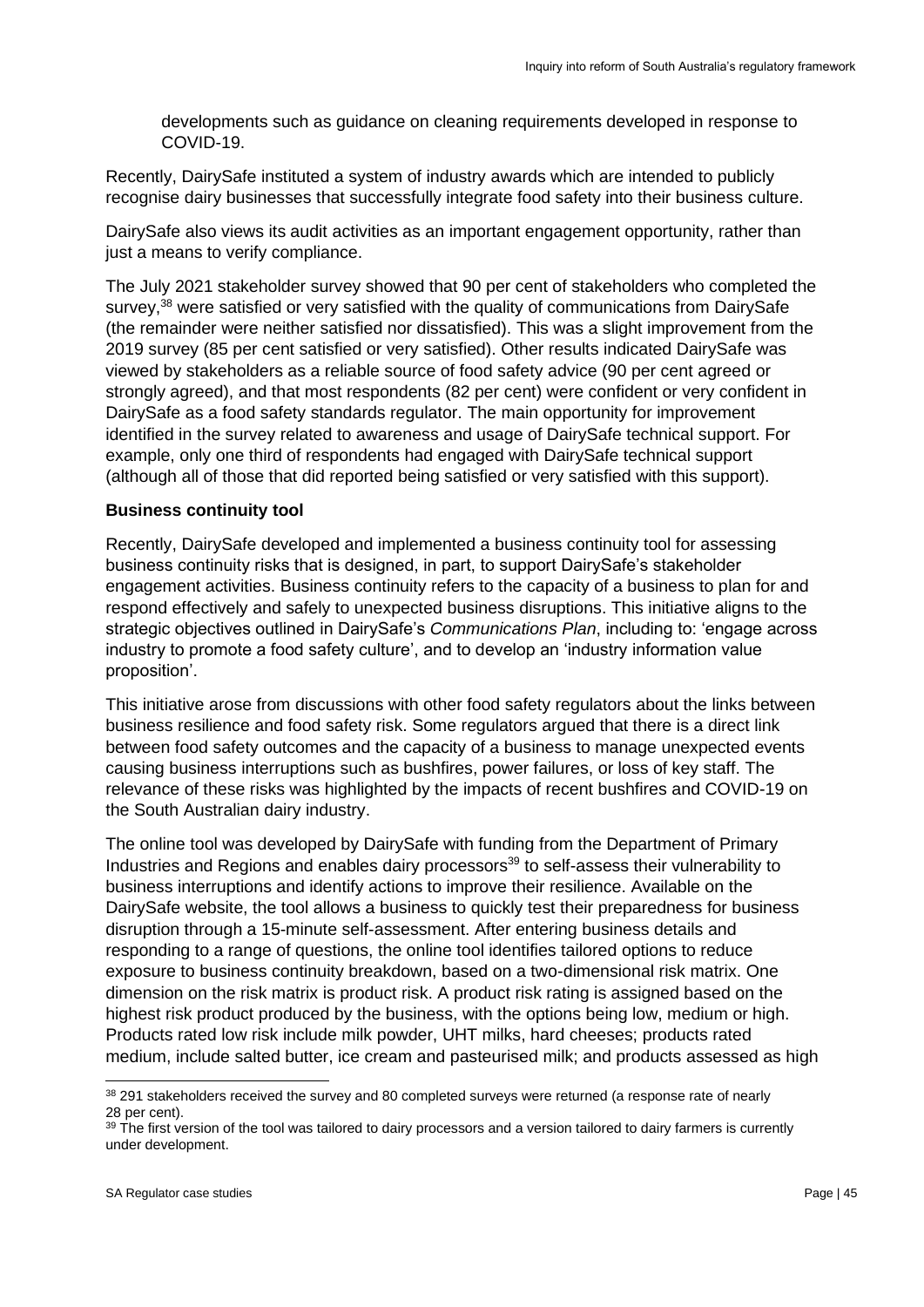risk include fresh cheeses, mould-ripened cheeses and dairy desserts. These ratings are based on national food safety standards. A second dimension on the risk matrix is the selfassessed level of maturity in managing business continuity risks. The matrix has three maturity levels ranging from least mature to highest (opportunistic, managed, and optimised).

Based on the characteristics of the business and the self-assessed maturity level, the tool generates a list of suggestions for raising the level of maturity in managing business continuity risks. These may cover areas such as stakeholder engagement, seeking input from experts and regulators, staff training and development, using staff incentives and awards, developing performance indicators, implementing risk management techniques such as supply-chain mapping and testing contingency plans. These suggestions are provided in the form of a report identifying areas of strength and improvement, which allows businesses to respond as necessary. The system also provides the option of a reminder email after 12 months to enable the business to undertake a reassessment, enabling changes to be tracked.

Regulated businesses are not required to use the tool. To encourage uptake, results are not shared with the regulator. Business are, however, encouraged to discuss the results with auditors.

The tool was only officially launched in August 2021. DairySafe has had favourable informal feedback from processors involved in its development. Those involved in testing the prototype were asked to respond to a user evaluation survey. Nearly all respondents agreed or strongly agreed with statements that the model was easy to apply, clear and easy to follow, delivered value to industry, and identified some opportunities for their business.

#### **Opportunities for further improvement**

Based on experience with the business continuity tool, DairySafe is consulting on a version tailored to dairy farmers' business risks. Another key area for future development is assessment of the impacts. The expected benefits of the tool include:

- Improving the technical ability of business to identify risks and address them (including whether businesses have got back up systems to prevent business interruption that pose a threat to business viability and food safety).
- Positive impact on business financial sustainability a more sustainable industry means is better able to resource the management of food safety risks.
- Larger expected impacts on particular types of businesses such as new or fastgrowing ones, artisan producers and larger businesses going through significant changes (such as changes in ownership or control).
- Lifting stakeholder perceptions of DairySafe as a regulator (to be assessed in future stakeholder surveys).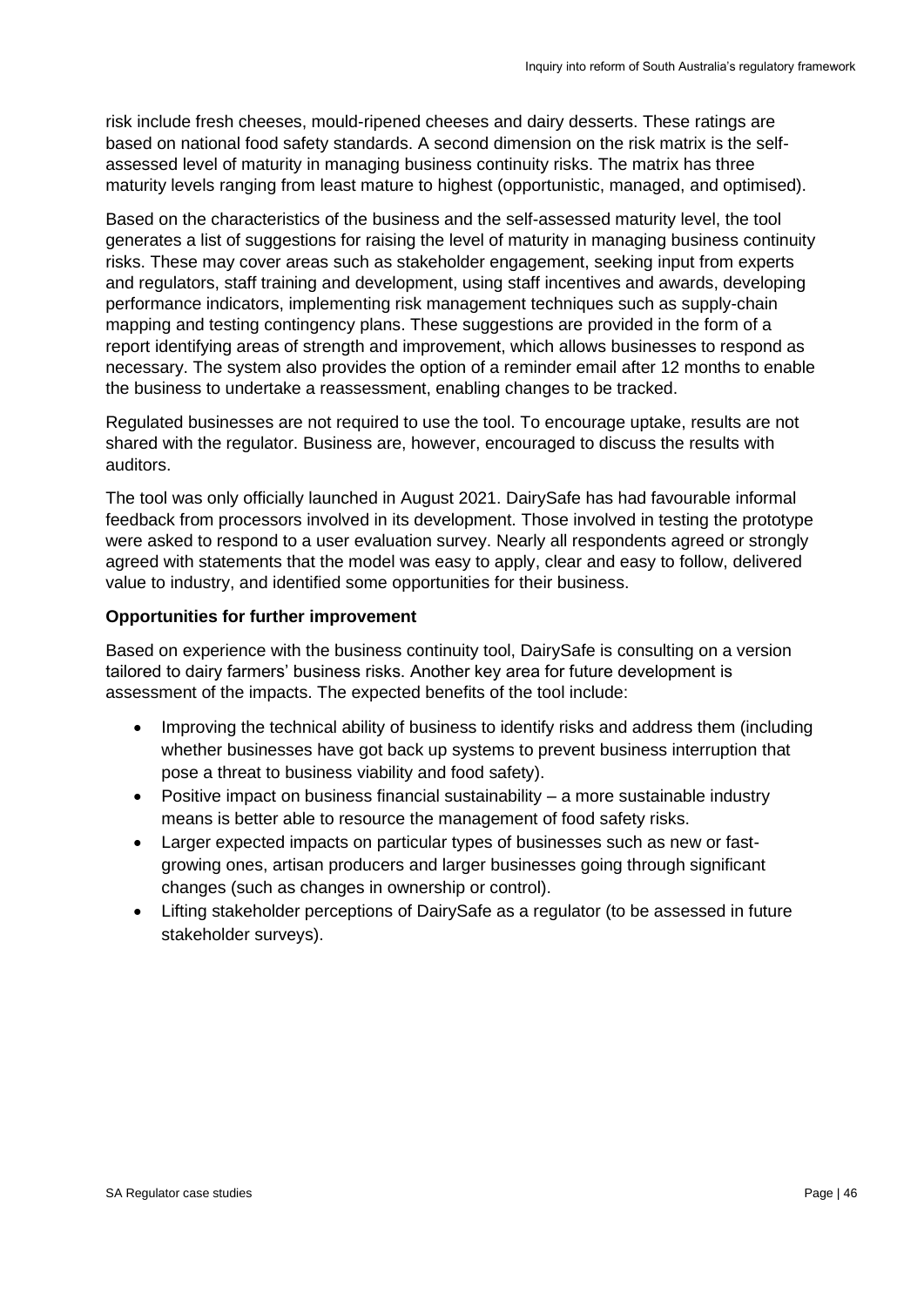# <span id="page-46-0"></span>**6.2 Environment Protection Authority**

## **About the EPA**

The EPA is South Australia's independent environment protection regulator. It aims to protect and enhance the environment through the regulation of air, water and soil pollution, waste, noise and radiation.

The EPA administers the *Environment Protection Act 1993*, *Radiation Protection and Control Act 1982* and *Plastic Shopping Bags (Waste Avoidance) Act 2008* and develops guidelines and codes of practice. It undertakes many different regulatory activities requiring stakeholder engagement, including:

- licensing, inspecting and auditing of activities impacting the environment;
- developing environmental policies covering water, catchments, air, noise and waste;
- undertaking environmental assessment of proposed new developments;
- delivering pollution avoidance and reduction programs for water, catchments, air, noise and waste;
- providing support to local government on environmental matters;
- monitoring and reporting on air and water quality and reporting on the state of the environment (EPA Annual report, p 8).

## **Approach to stakeholder engagement**

The broad nature of EPA's regulatory activities means a diverse set of stakeholders are often involved, including regulated businesses, government and nongovernment entities, and local residents.

EPA undertakes many different types of public engagement, on a wide variety of regulatory issues including licensing, environmental incident response, land and groundwater contamination, and policy and program development and review. It's approach on these issues is dictated by a combination of statutory requirements, corporate policy and the specific circumstances surrounding particular issues (such as the nature of proposed activities and the characteristics of affected local communities).

Some engagement processes undertaken by EPA are required under legislation or regulation. For example, the *Environment Protection Act 1993* (the Act) enables the EPA to develop environment protection policies (EPPs), which define the standards to be achieved in dealing with environmental problems such as air, water and noise pollution. The Act specifies a number of consultative steps in the making of EPPs including public notification, release of an explanatory report, a public meeting, a minimum consultation period of 8 weeks, and prescribed bodies that must be consulted with when developing the legislation. Where there is specific interest from the community, the EPA will exceed these legislative consultation requirements.

The EPA has also recently implemented new corporate policies relating to public engagement designed to lift the overall quality of engagement, recognising the consultation approach will be tailored to the issue at hand. The EPA's new engagement charter sets out the EPA's consultation goals, approach and processes, including in relation to public notification. In particular, it outlines a 'residents first' policy when it comes to public engagement. This means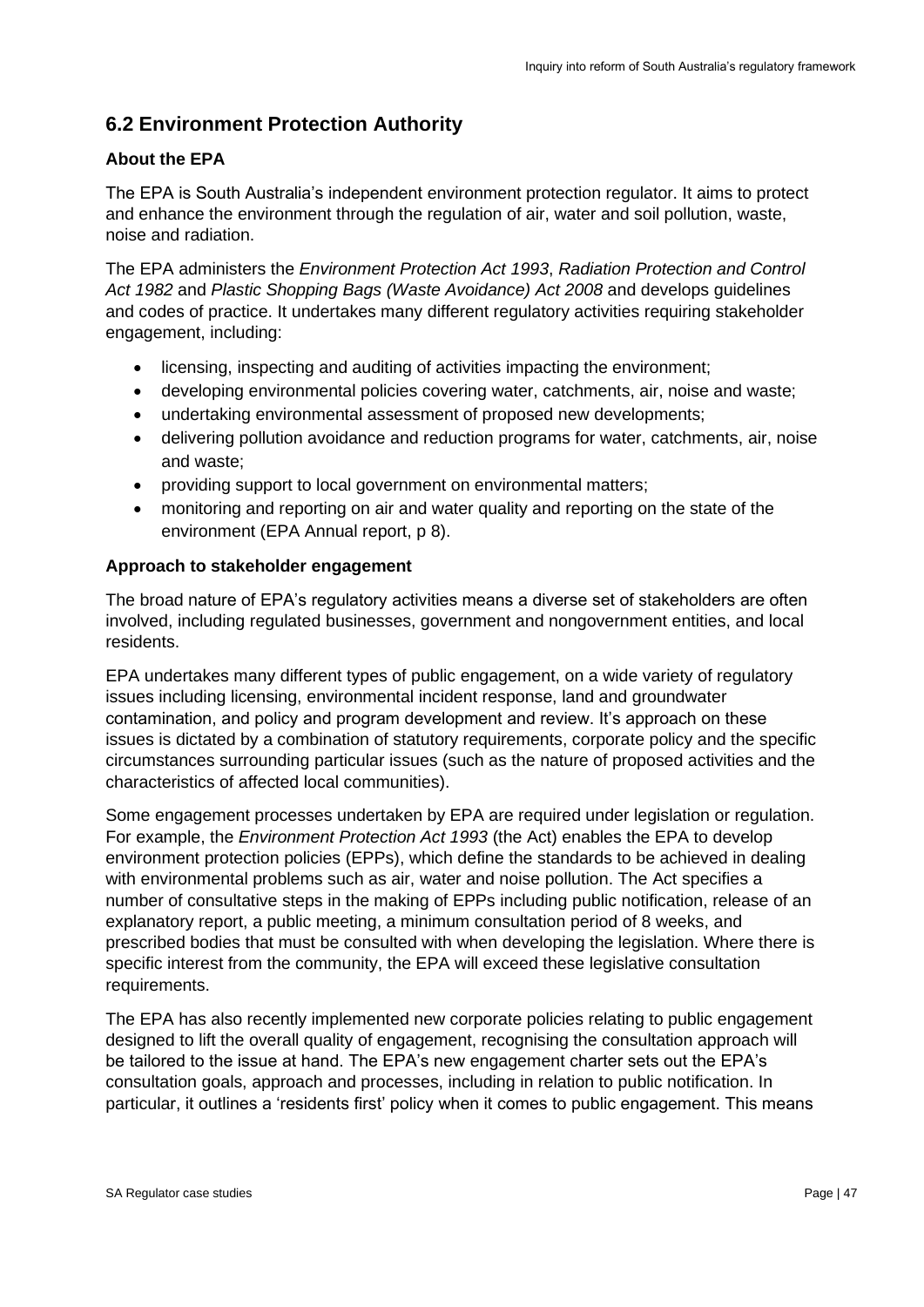that when the EPA has information which affects individual residents and householders, it will engage with, and listen to, those people first before informing the wider community.

The charter provides that the EPA will undertake a mix of proactive and reactive public engagement, depending on circumstances, with the aims of informing communities about the role and actions of the regulator, and seeking community input to decisions.

The charter encourages (and where necessary, requires) industry-led consultation with their local communities. The EPA has developed specific consultation guidelines for [industry](https://www.epa.sa.gov.au/files/13483_guide_industry_engagement.pdf) and site contamination liable parties, and offers advice and support to industry to achieve effective public engagement. An example of stakeholder consultation in relation to the dredging of Outer Harbor illustrates how public consultation occurs in practice.

#### *Stakeholder engagement in practice – dredging the Outer Harbor*

In May 2018, the Minister for Planning approved a development application by Flinders Ports Pty Ltd (Flinders Ports) to widen the Outer Harbor shipping channel to accommodate larger vessels. Flinders Ports was also required to apply for a licence under the *Environment Protection Act 1993* before it could commence dredging. In August 2018 Flinders Ports applied for a license and EPA subsequently undertook public consultation on the application.

At the development approval stage, the EPA required Flinders Ports to adopt a lower impact dredging methodology to reduce the extent of sea grass loss, and real-time turbidity monitoring and thresholds which required dredging to cease if thresholds were exceeded [\(EPA Flinders Ports Outer Harbor dredging proposal –](https://www.epa.sa.gov.au/files/14086_flinders_ports_engage_report_dec2018.pdf) community submissions report, p 1). The monitoring data was publicly accessible and used by the EPA to assess compliance with dredging licence conditions.

During the statutory notification period, the EPA had nearly 100 stakeholder interactions on the licence application. Issues raised were then summarised in a report released publicly by EPA. Two key issues raised in consultation were: the extent of the impact of dredging on native seagrasses; and the need for safeguards if dredging caused widespread and extensive turbidity (EPA Flinders Ports Outer Harbor dredging proposal – community submissions report, p. 1). The public input demonstrated to Flinders Ports that EPA imposed licence conditions were strongly supported by the public.

The EPA also strongly encouraged Flinders Ports to undertake its own community engagement before, during and after the dredging program and asked it to respond publicly to community submissions in the form of a [community submissions report.](https://www.epa.sa.gov.au/files/14102_flinders_ports_response_community_submissions_dec2018.pdf)

#### *Stakeholder communication in practice – public notification*

A key goal of the EPA's engagement charter is to improve EPA's approach to public notification in response to environmental incidents, such as air or water pollution. Rather than prescribing notification approaches, the charter outlines the principles that should guide who, how and when to notify the community about an incident, including:

- residents directly impacted will be informed first, except where there is an immediate public health risk that requires urgent notification of the broader community.
- assessments of the environmental or health impact are to guide notification decisions. Notification may be restricted in certain circumstances, such as where assessed impacts are low, where there is potential for community concern, and where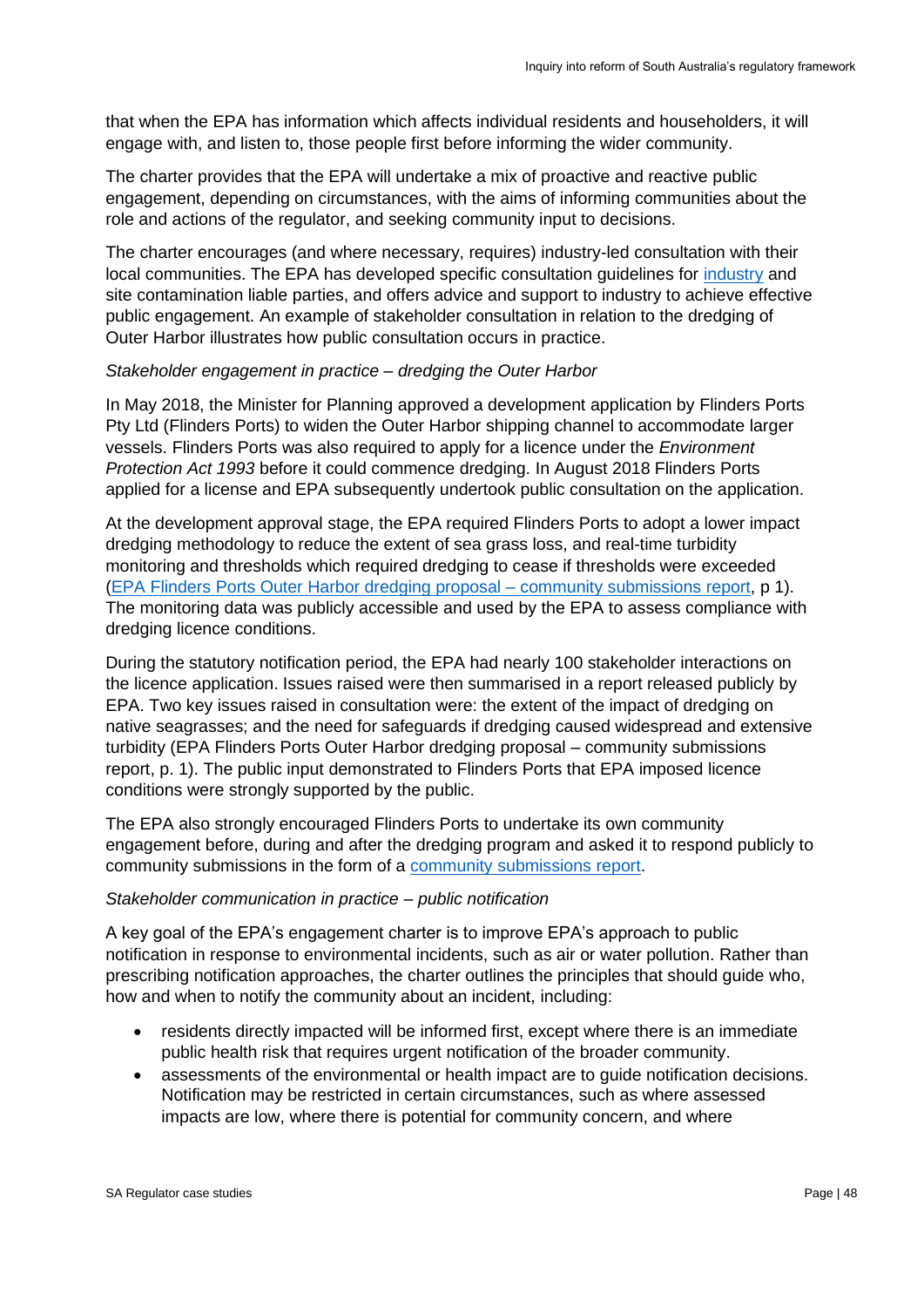notification may jeopardise an investigation or prosecution or breach the privacy of individuals or third parties.

- communication is to be targeted at communities most affected, through local media and local stakeholder networks, and through direct contact.
- the EPA is to work with other agencies involved in incidents to provide accurate information that meets community needs. It is also to work with industry to encourage timely transparency regarding environmental incidents.

#### *Measuring stakeholder engagement*

The effectiveness of public engagement is monitored qualitatively and quantitively by the EPA on a regular basis. All community interactions are recorded with stakeholder data and information analysed, with regular reports published. At the conclusion of a public consultation, a community submissions report or community engagement report is published summarising the feedback, key issues and themes raised during the consultation. Information on public engagement is also published in EPA's annual report.

In 2018 the EPA procured EngagementHQ software to complement traditional engagement methods with a digital community engagement platform. This enables members of the community who wish to participate in a consultation, but do not have the time or desire to engage with the EPA in person, or via email or phone, to do so digitally. The EPA's [www.engage.epa.sa.gov.au](http://www.engage.epa.sa.gov.au/) is an online engagement portal that has powerful back end tracking that enables the EPA to determine the number of visitors, what information they read or downloaded, and offers interactive tools such as Q&A, Forum, News Feed, Timeline, Document Library and online interactive maps where people can upload photos, drop pins and make comments about a location.

#### **Improvement opportunities**

The EPA's corporate plan for 2020-21 identifies implementing the revised engagement charter and public notifications protocol as key priorities for EPA.

Beyond this, EPA continually assesses the effectiveness of its stakeholder engagement. The EPA has developed a 'Community Engagement Champions' program, providing training to key individuals within the organisation that have shown an aptitude for community engagement in their regular role. They complement the community engagement resources when additional community engagement support is required. Development opportunities and a network of practice, enable the 'champions' to utilise the skills they have gained though professional training. This extension of the community engagement capabilities within the organisation has led to significant positive outcomes, enabling proactive and collaborative engagement projects to be implemented within the EPA.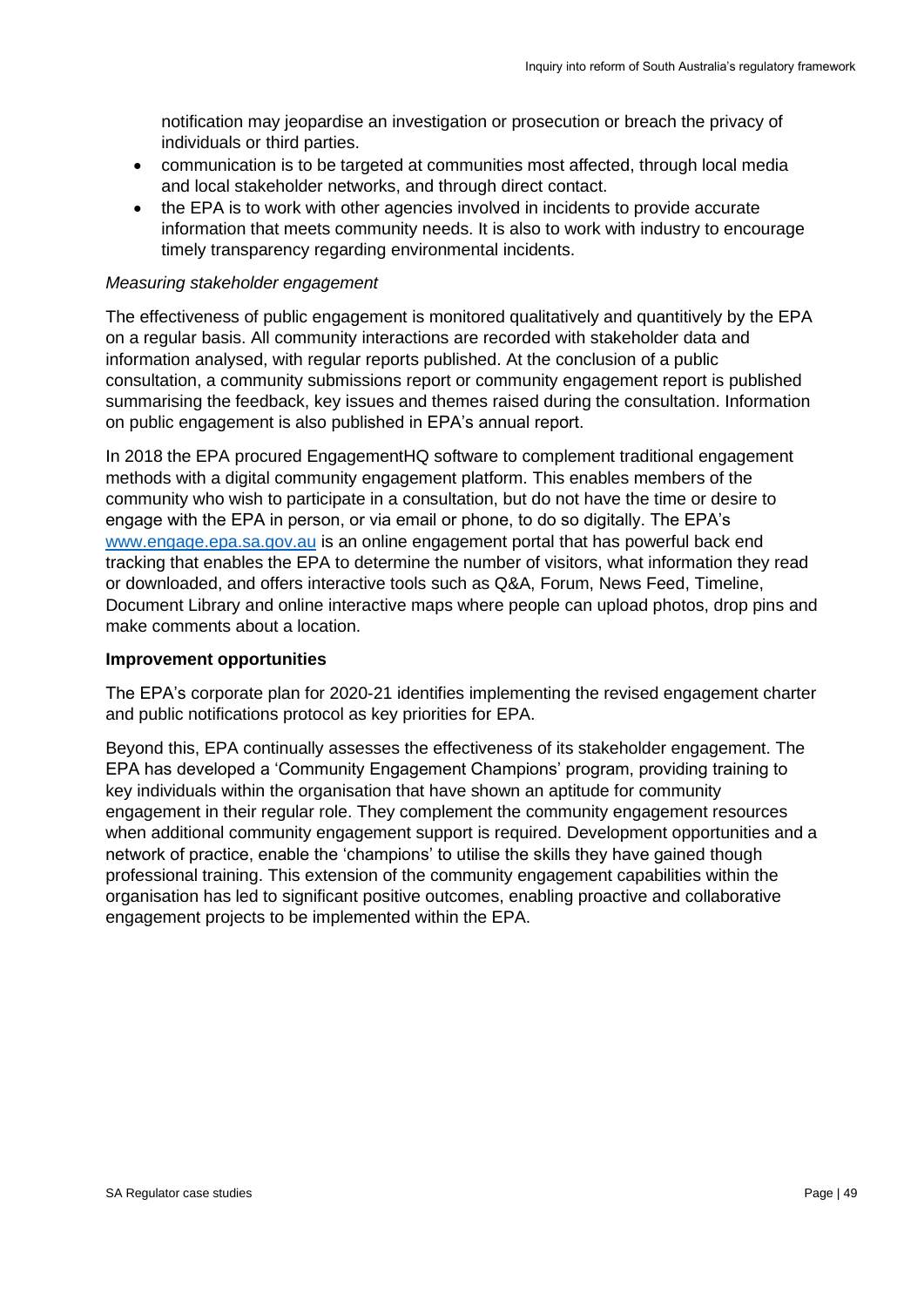# <span id="page-49-0"></span>**6.3 Essential Services Commission Of South Australia**

# **About ESCOSA**

The Essential Services Commission of South Australia (ESCOSA) is SA's independent economic regulator and an advisory body established under the *Essential Services Commission Act 2002* (ESC Act). Key sectors of focus for ESCOSA are transportation, energy and water. It is overseen by a Commission (currently comprising four Commissioners) and has a staff of around 30 FTEs.

One of ESCOSA's roles is to regulate the licensing of electricity generation in SA. While the market operation, rule-making and economic regulation of those entities operating in the National Electricity Market (NEM) takes place at the national level, the licensing regime for generation units remains at the State and Territory level.<sup>40</sup>

ESCOSA's licensing work continues to have regulatory and strategic importance for SA, especially as new forms of renewable and embedded generation have joined the NEM (e.g. wind, solar and battery storage) and issues of system security and stability have arisen. This case study focuses on how ESCOSA has developed robust internal processes that clearly document the licensing approval process and coordination with other regulators to ensure the necessary technical requirements are met. A streamlined licence approvals process, which is less time and information intensive, has recently been established for smaller, 'low risk' electricity generators.

## **Overview of the regulatory function being reviewed**

One of ESCOSA's most significant regulatory functions is the setting of SA Water's total allowable revenue every four years, which ultimately feeds through to the prices charged (and service standards) for water and wastewater to customers. The latest completed review concluded in June 2020 (for the 2020 to 2024 period) – the final SA Water Regulatory Determination.<sup>41</sup>

This case study shows how a well-structured and meaningful engagement strategy for consumers and other regulators in the context of the 2020 SA Water Regulatory Determination process can result in better outcomes for the economic regulation of large utilities.

## **Stakeholder engagement in the 2020 SA Water regulatory determination**

Stakeholder consultation is part of ESOCSA's core business; it has published a Charter of Consultation and Regulatory Practice<sup>42</sup> and also has a Consumer Advisory Committee (CAC), established under the ESC Act.

This particular case study looks at how the regulator moved beyond this established stakeholder engagement framework, to build a more bespoke approach to support customers, customer representatives (demand-side) and regulatory stakeholders to have effective input to

<sup>40</sup> The Australian Energy Market Operator (AEMO) is the national market operator for the NEM, whilst the Australian Energy Market Commission (AEMC) is the rule-making body for the NEM and the Australian Energy Regulatory (AER) is the economic regulator, dealing mainly with monitoring and enforcement of conduct and revenue determinations, for network operators in the NEM, and is part of the Australian Competition and Consumer Commission (ACCC).

<sup>41</sup> A copy of the final determination is available at [<https://www.escosa.sa.gov.au/projects-and-](https://www.escosa.sa.gov.au/projects-and-publications/projects/water/sa-water-regulatory-determination-2020)

[publications/projects/water/sa-water-regulatory-determination-2020>](https://www.escosa.sa.gov.au/projects-and-publications/projects/water/sa-water-regulatory-determination-2020). <sup>42</sup> A copy of the Commission's *Charter of consultation and regulatory practice*, November 2019, is available at

[<sup>&</sup>lt;https://www.escosa.sa.gov.au/consultation/charter-of-consultation-and-regulatory-practice>](https://www.escosa.sa.gov.au/consultation/charter-of-consultation-and-regulatory-practice).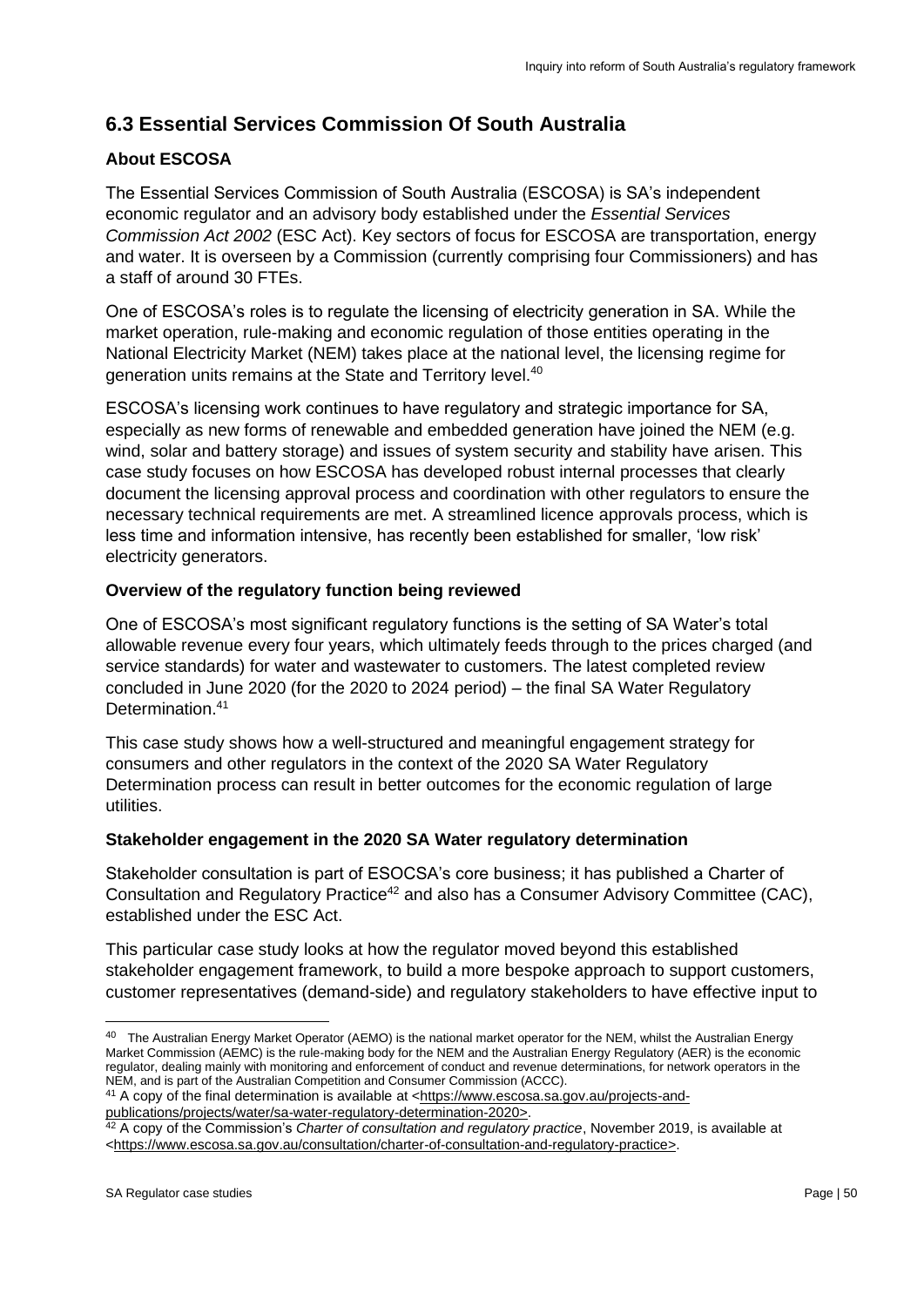a large regulatory determination process, thereby improving the overall quality of regulatory decisions. The framework and approach were established in 2018 and the actual engagement process played out through 2019-20.

Each revenue reset for SA Water is a complex process involving the analysis of many aspects of SA Water's business (e.g. operating costs, proposed investments, the cost of capital, service standards and the requirements of other regulators). Ultimately, any revenue determination process seeks to reach an appropriate balance of the legitimate interests of the regulated business and those of its consumers and other stakeholders across a range of temporal and product dimensions.

A key stakeholder group is SA Water's customers, and particularly small household customers (mums and dads) who make-up the vast bulk of the customer base. Because these small retail customers are dispersed, are not always well equipped to understand the key analytical issues and each only has a relatively small interest in the outcome of the revenue reset process, they can be a hard group to engage meaningfully in a complex regulatory determination process. There is a role for regulators in supporting input from this group.

Another key stakeholder group is those other bodies who regulate aspects of SA Water's business (e.g. for water quality, technical and pumping standards and for environmental outcomes). This is important because regulatory requirements (e.g. higher water quality standards) can impact on the revenue requirements (e.g. more revenue may be required to achieve the higher standards).

To ensure adequate engagement with these groups and to provide a structured flow of information to the ultimate decision maker (ESCOSA), the regulator established a new stakeholder engagement process for the 2020 Water regulatory determination, which provided various forums for customers, customer representatives, regulators and other stakeholders to debate, discuss and understand the needs, preferences and priorities of SA Water's diverse customer base (e.g. in terms of such issues as pricing, service standards, support for vulnerable consumers, network infrastructure investments, etc.).

The new process provided a much more structured approach to gathering stakeholder input, including published reports, and also provided a forum for direct engagement between SA Water and stakeholders, when compared to ESCOSA's previous regulatory determination processes, which relied more heavily on a standard public submission process and existing forums, like the CAC. Three groups were established:

- A Negotiation Forum this provided a process for testing SA Water's initial regulatory business plans prior to them being submitted to ESCOSA for review. The Negotiation Forum comprised: a three-person Customer Negotiation Committee (CNC),<sup>43</sup> which was asked to elicit and represent the perspectives, preferences and priorities of SA Water's diverse customer base; three senior representatives of SA Water; and an Independent Probity Advisor, appointed to oversee the fairness of the process.
- A Consumer Experts Panel (CEP) which was effectively joint sittings of ESCOSA's and SA Water's CACs. The Panel provided feedback and advice to ESCOSA during the

<sup>43</sup> For more information on the CNC, see [<https://www.escosa.sa.gov.au/industry/water/retail-pricing/sa-water](https://www.escosa.sa.gov.au/industry/water/retail-pricing/sa-water-regulatory-determination-2020/negotiation-forum)[regulatory-determination-2020/negotiation-forum>](https://www.escosa.sa.gov.au/industry/water/retail-pricing/sa-water-regulatory-determination-2020/negotiation-forum)